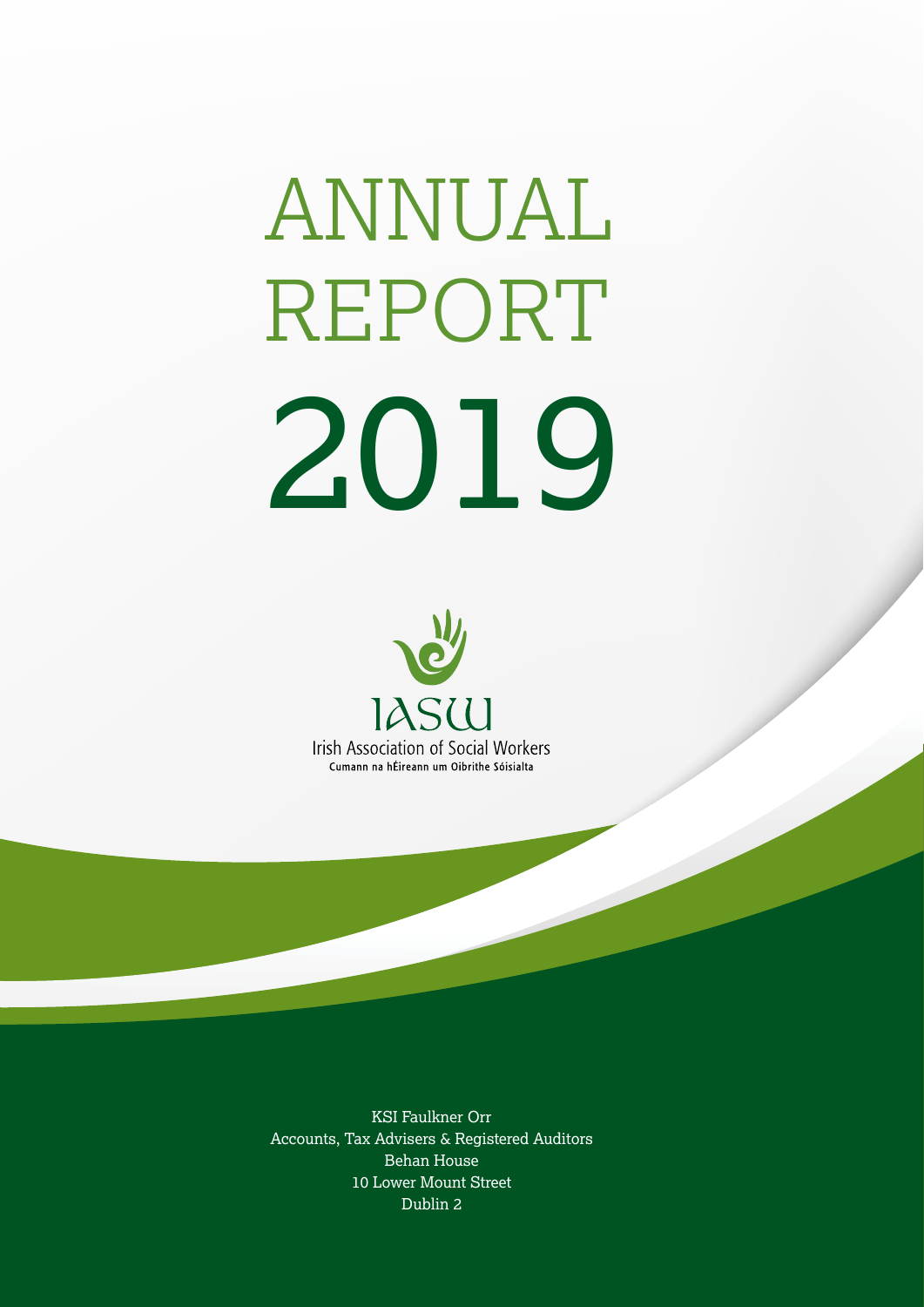The National Social Work Organisation of Ireland

t/a Irish Association of Social Workers

A Company Limited by Guarantee

Annual Report and Financial Statements for the year ended 31 December 2019

#### **IASW Vision**

Social workers engaging in their profession with pride and integrity, displaying the highest standards of excellence in social work practice.

#### **Mission Statement**

The IASW seeks to enable social workers to promote the social work profession in the Republic of Ireland and to continually improve the quality of their practice.

#### **IASW Values**

The work of the IASW is underpinned by the social work values outlined in the CORU Code of Professional Conduct and Ethics for Social Workers.

The strategic plan is informed by these values which are in broad terms:

- Respect for the inherent dignity and worth of persons
- Pursuit of social justice
- Integrity in professional practice
- • Confidentiality in professional practice
- Competency in Professional Practice

Page 4: The Code of Professional Conduct and Ethics for Social Workers (Social Workers Registration Board 2019)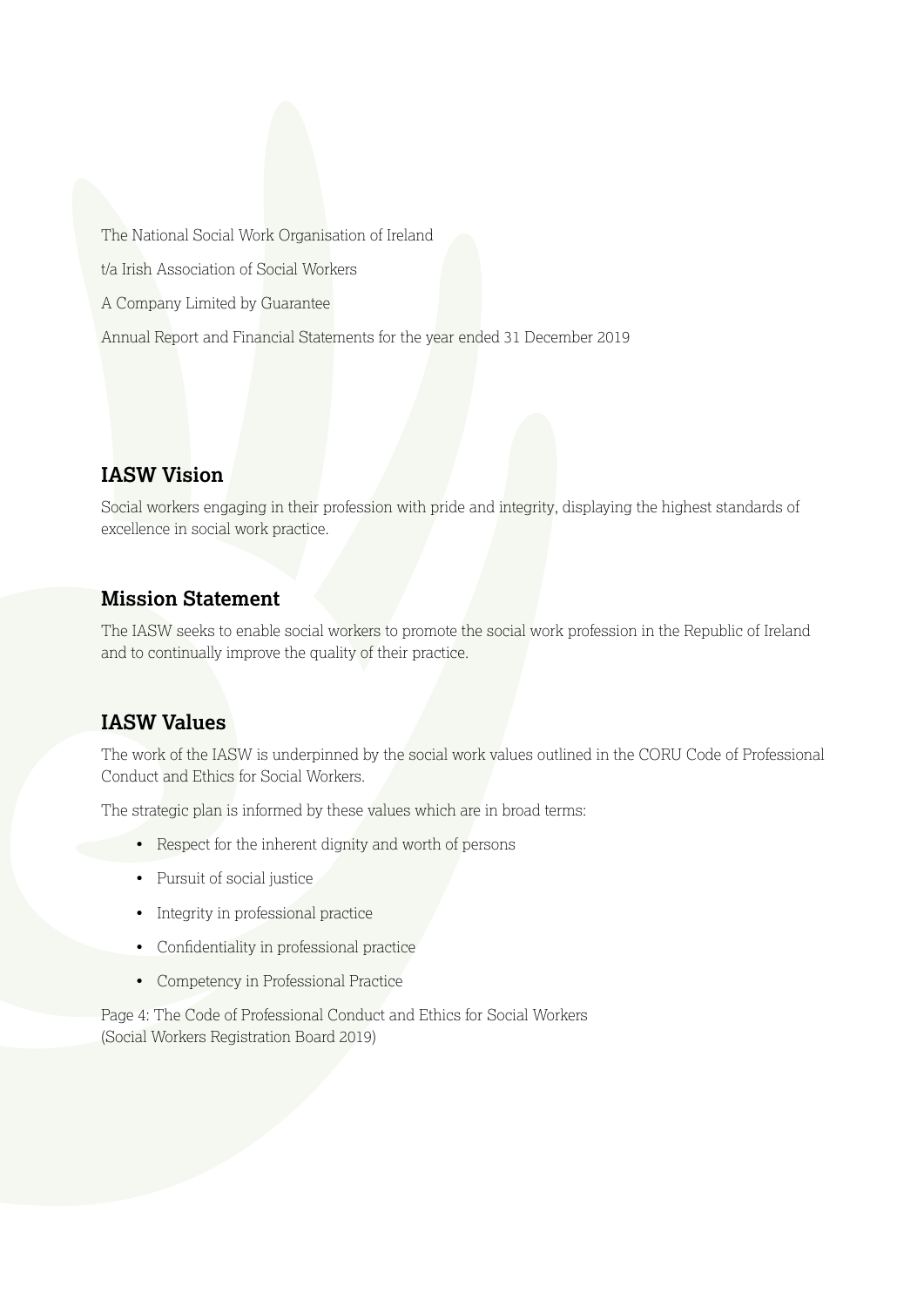Annual Report 2019 1ASU

# **Contents**

| Legal & Administration Details              | Page 2  |
|---------------------------------------------|---------|
| Chair Report                                | Page 3  |
| Our Staff & Volunteers                      | Page 5  |
| Treasurers & Financial Controllers Report   | Page 7  |
| Professional Development Coordinator Report | Page 9  |
| Office Manager Report                       | Page 10 |
| Office Administrator Report                 | Page 11 |
| Membership Report                           | Page 12 |

### **Special Interest Group Reports**

| Social Workers in Foster Care (SWIFC)                        | Page 14 |
|--------------------------------------------------------------|---------|
| Social Workers in Disability (SWID)                          | Page 14 |
| Social Workers in Probation                                  | Page 16 |
| Social Workers in Adult Mental Health (SWAMH)                | Page 17 |
| Social Workers working with Children & Families (C&F)        | Page 18 |
| Social Workers in the Southern Region                        | Page 18 |
| Social Workers in Child and Adolescent Mental Health (CAMHS) | Page 19 |
| Social Workers in Aging (SIGA)                               | Page 20 |
| Social Workers in Primary Care                               | Page 22 |
| Retired Social Workers                                       | Page 23 |
|                                                              |         |

#### **Committees & Associate Groups**

| Journal Committee                    | Page 24 |
|--------------------------------------|---------|
| International Affairs Committee      | Page 25 |
| Social Workers and Migration (SWIM)  | Page 25 |
| Head Medical Social Workers (HMSW)   | Page 26 |
| Adverse Childhood Experiences (ACEs) | Page 28 |

#### **Finances**

Independent Auditors Report & Statement of Finances 2019 **Dage 32 - 50** 

1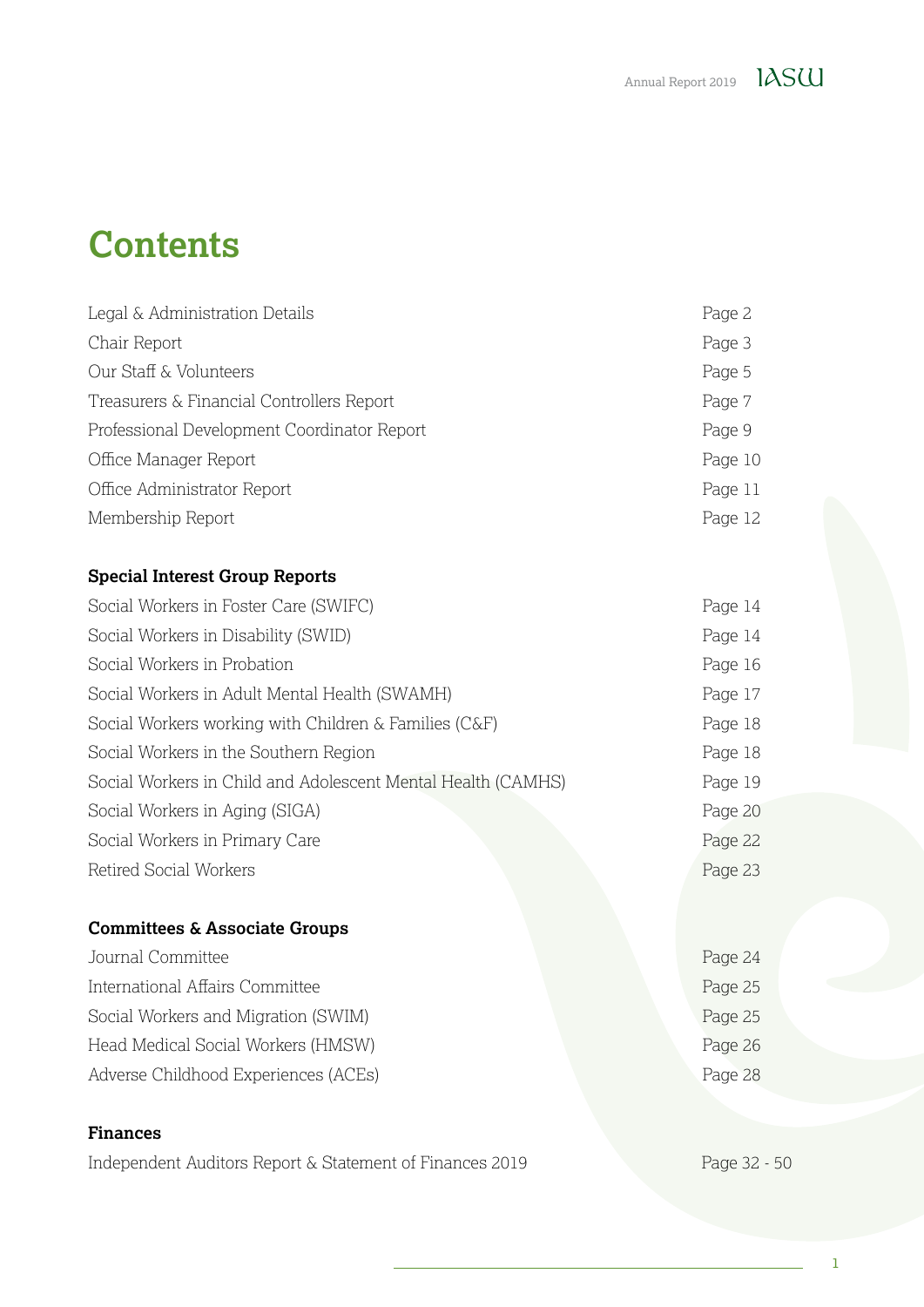# **Legal and Administration Details**

| <b>Board of Directors</b>     | Aine McGuirk - Chair                         |
|-------------------------------|----------------------------------------------|
|                               | John Brennan - Vice Chair                    |
|                               | Anette O'Callaghan - Treasurer               |
|                               | Conor Boksberger - (Resigned August 2019)    |
|                               | Coletta Dalikeni                             |
|                               | Majella Hickey                               |
|                               | Hilda Loughran                               |
|                               | Rachel McCormack                             |
|                               | Gary Gartland                                |
| <b>Company Secretary</b>      | Danielle McGoldrick                          |
| <b>Registered Office</b>      | IASW                                         |
|                               | St. Andrews Resource Centre                  |
|                               | $114 - 116$ Pearse Street                    |
|                               | Dublin 2                                     |
| <b>Registered Company No.</b> | 518634                                       |
| <b>Auditors</b>               | KSI Faulkner Orr                             |
|                               | Accounts, Tax Advisers & Registered Auditors |
|                               | Behan House                                  |
|                               | 10 Lower Mount Street                        |
|                               | Dublin 2                                     |
| <b>Principal Bankers</b>      | Allied Irish Bank                            |
|                               | $1 - 4$ Lower Baggot Street                  |
|                               | Dublin 2                                     |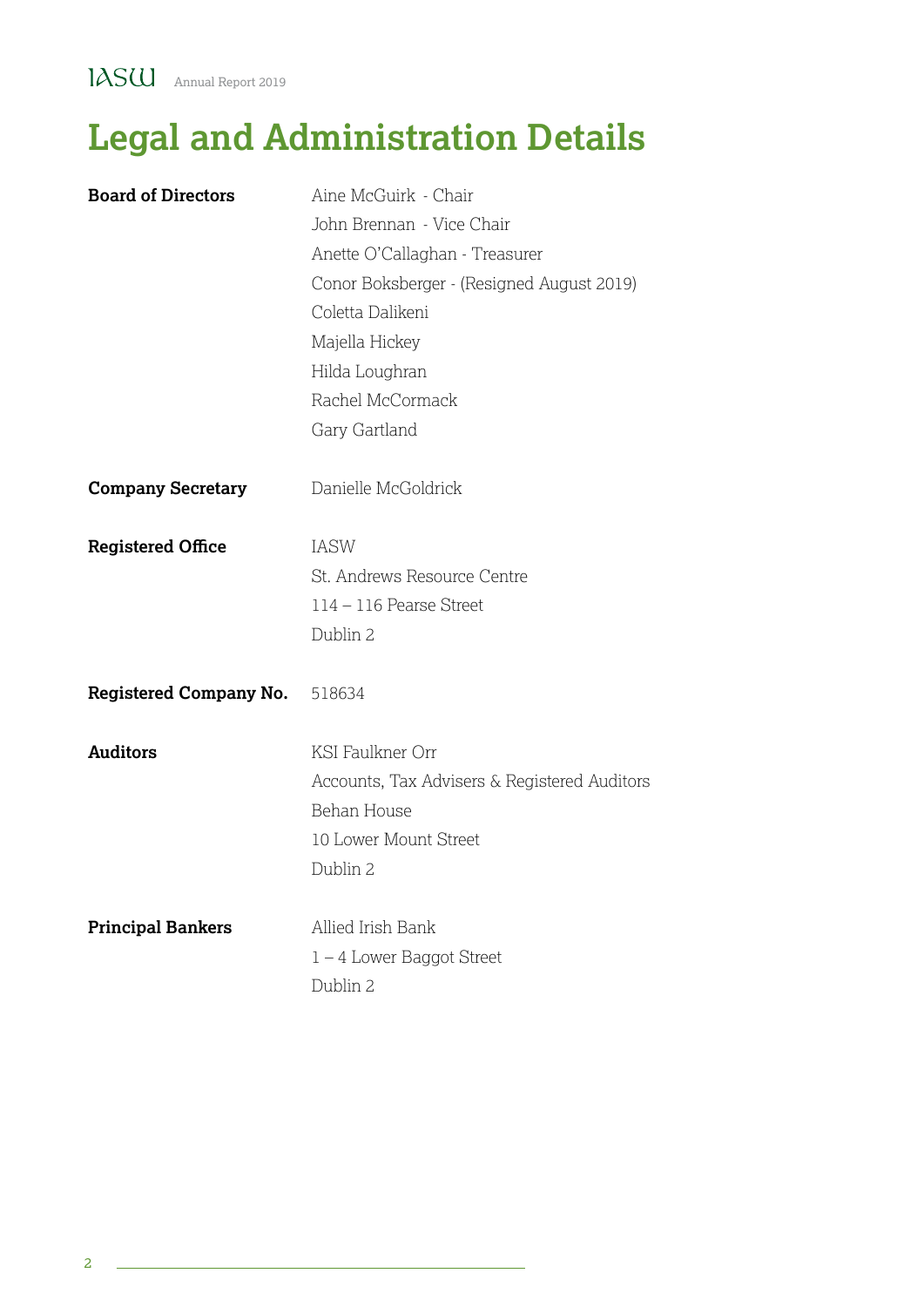# **Directors Report & Chairperson's Statement**

#### **Directors Report**

The Directors present their annual report together with the audited financial statements of the Irish Association of Social Workers for the year ended 31 December 2019. The Directors confirm that the annual report and financial statements comply with the current statutory requirements.

#### **Chairperson's Statement**

#### Dear Members,

Welcome to the IASW Annual Report for 2019. This is the 49th Annual Report of the Association. IASW works hard for each of its members by promoting social work and the professionals that work in this important field. In doing this we have worked hard to reach the strategic goals the Board set for the association at the start of the year. This work continues to grow and change to meet the challenges that emerge within a profession that takes a systemic approach to the social work needs of the Irish population.

The work of the association is directed by the Board and Council of IASW. This report will inform you of much of the work carried out over the year. The IASW cannot exist without our staff and we have attracted a staff group that are regularly praised and complimented by members and external agencies. The work of the IASW is increasing. We now have two full time staff and one part time, having welcomed Marina Tiribelli to the team this year.

With regard to our strategic objectives I am pleased to show that we have made progress.

#### **1. Ensuring the sustainable development of the IASW:**

Membership growth remain steady as we continue to attract new members. Growing membership remains a high priority. While the benefits of membership include CPD, the Journal, and Fitness to Practice Insurance, I also remind members that engaged members get the opportunity to make a difference in their area of practice and influence the journey of social work in Ireland.

Another aspect of our sustainability is the potential to influence the political and service agenda in Ireland and promote professional standards and ethical practice in the delivery of social work services to the public. IASW has increased lobbying activities at a political level, also engaging with key agencies, and providing the social work view to the media.

#### **2. Improving the standards and quality of professional social work practice and Facilitating social workers to meet the CPD requirements of registration:**

The CPD Officer's report details the level of activity in this area over the year. IASW continues to benefit from a CPD programme run at hugely discounted costs. During the year we bid farewell to Sylvia Ryan and Clíona Murphy returned to the post and thanks Sylvia for her input and insights during her time with IASW, and welcome Clíona back.

Clíona acknowledged the support of the Health and Social Care Professionals office who help fund this aspect of our work.

#### **3. Increasing access to information and support for social workers:**

The two most important points of contact for our members are the Office and the Website. These are also the points of contact for non-members, social workers in other countries and the general public. We try to maintain a reasonable presence on Twitter and Facebook, but this is often thwarted by time and availability. All statements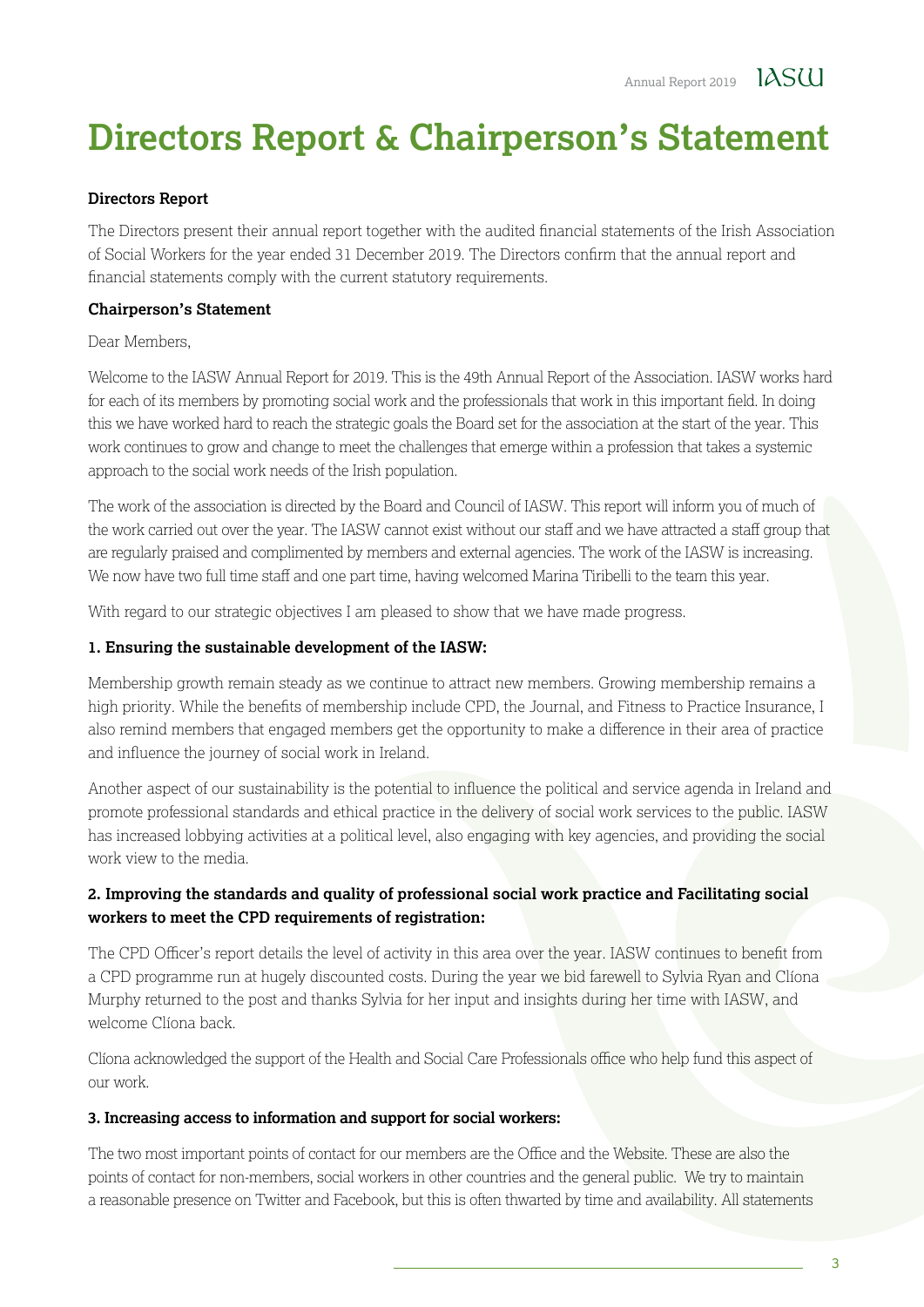### IASCU Annual Report 2019

made by the association must reflect the views of members rather than individuals. Social Workers are shy people as evidenced by the photographs on the website which are now a few years old, and we will try to address this. On the other hand, the news section is very current and of a high standard thanks to the input of our staff and special interest groups.

#### **4. Enhancing the public profile and perception of social work:**

Media interest continues and IASW have been featured on a number of radio shows both national and regional, and on the RTE News, during 2019. There is good will to get the positive stories of Social Work to the general public, but it is important that the information given is always well informed, relevant to the audience and accurate.

IASW had many successes this past year including the hosting of an all-Ireland Research Conference, the completion of an all-Ireland survey (a collaboration of professional associations and regulators north and south), and representation at key fora including addressing issues including the safeguarding of vulnerable adults and the recruitment and retention of social workers in Ireland.

#### **5. Using social work expertise to influence the development of local, national, and international policy and practice:**

The IASW contributed in many areas of social work practice on issues that affected our service users and profession during 2019. I am grateful to all who volunteered their expertise either directly by completing an interview, attending a meeting, or providing expertise to formulate a position for consideration by the press, a responsible agency, or a Government Department.

IASW meets with many of the stakeholders in social work. We work with a variety of agencies including the HSE, Tusla, CORU, Forsa, DCYA and DOH to promote the interests of our members and our service users. The issues we might engage in are legion so we endeavour to select the issues that we can represent with robust information and in a national rather than a local context.

We continue to work with the International Federation of Social Workers at European and global level. IASW presented a joint statement on the problem with Brexit for Social Workers and service users with our United Kingdom colleagues in Vienna, in September 2019.

Over this past year we have had a growing membership, a dedicated staff team, a committed Board, and hardworking SIGs and Council. I encourage you to get involved in the work of your association. There is much to be learned from each other so that we continue to keep Social Work relevant to the issues and problems of Ireland in the 21<sup>st</sup> Century.

Ci Mufil

**Aine McGuirk Chair (SW004099)**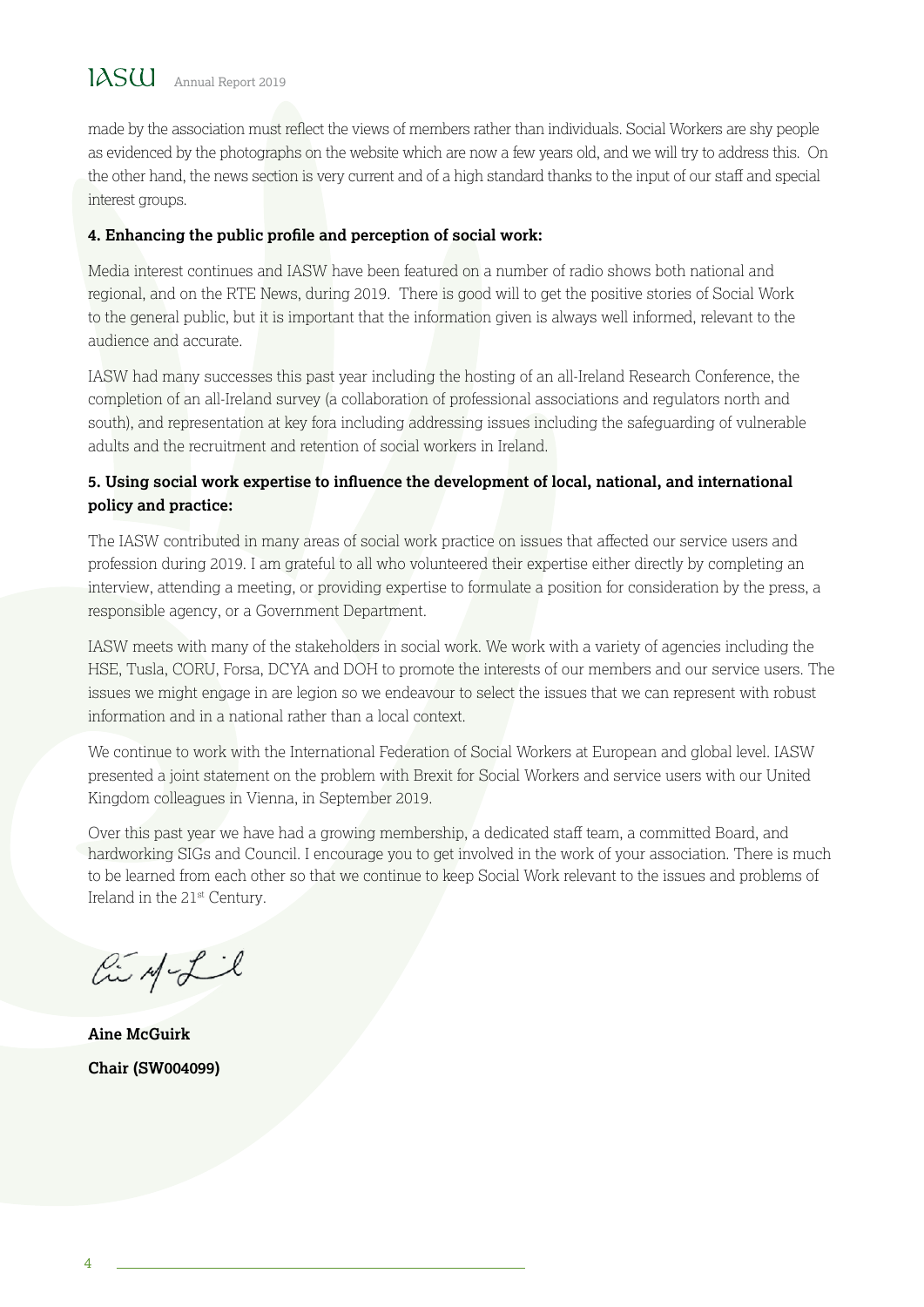# **Our Staff and Volunteers**

**Our Staff:** Danielle McGoldrick, Office Manager, Clíona Murphy/Sylvia Ryan, CPD Officer(s) and Marina Tiribelli (Office Administrator).

Our staff are highly qualified and skilled at delivering on our objectives. Their skills include, project and event management, analysis, communication, report writing and the facilitation of collaboration.

In addition to our Board of Directors, all of whom are volunteers, IASW was supported by other volunteers, our Council Members, and members of the association. These volunteers support our work through their participation in Special Interest Groups, Committees, Associate Groups, and through representation and publicity at events, forums, advisory groups, and task forces.

# **53 times in 2019. 55 events nationwide.**



# **Council Groups met a total of The IASW was represented at over**



All staff are provided with regular staff supervision.

The HR Committee (a subgroup of the Board) are currently in the process of developing a Performance Development Review process for the staff team and are reviewing the Employee Handbook.

#### **Our Volunteers 'The IASW Board of Directors'**

There were two resignations from the Board in 2019, namely Conor Boksberger (August'19) & Ruth Murray (2019 AGM). The Board of Directors significant contribution to the association is acknowledged each year at the post AGM dinner.

#### **Succession Planning**

In June 2022, four Directors will have completed a six-year consecutive term on the Board of Directors. The Board are in process of identifying new members to replace these Directors when they step down. One of the positions that need to be filled is the position of Chair. Aine McGuirk still step down as Chair at the 2021 AGM and will remain on the Board for a further year to support the new Chair.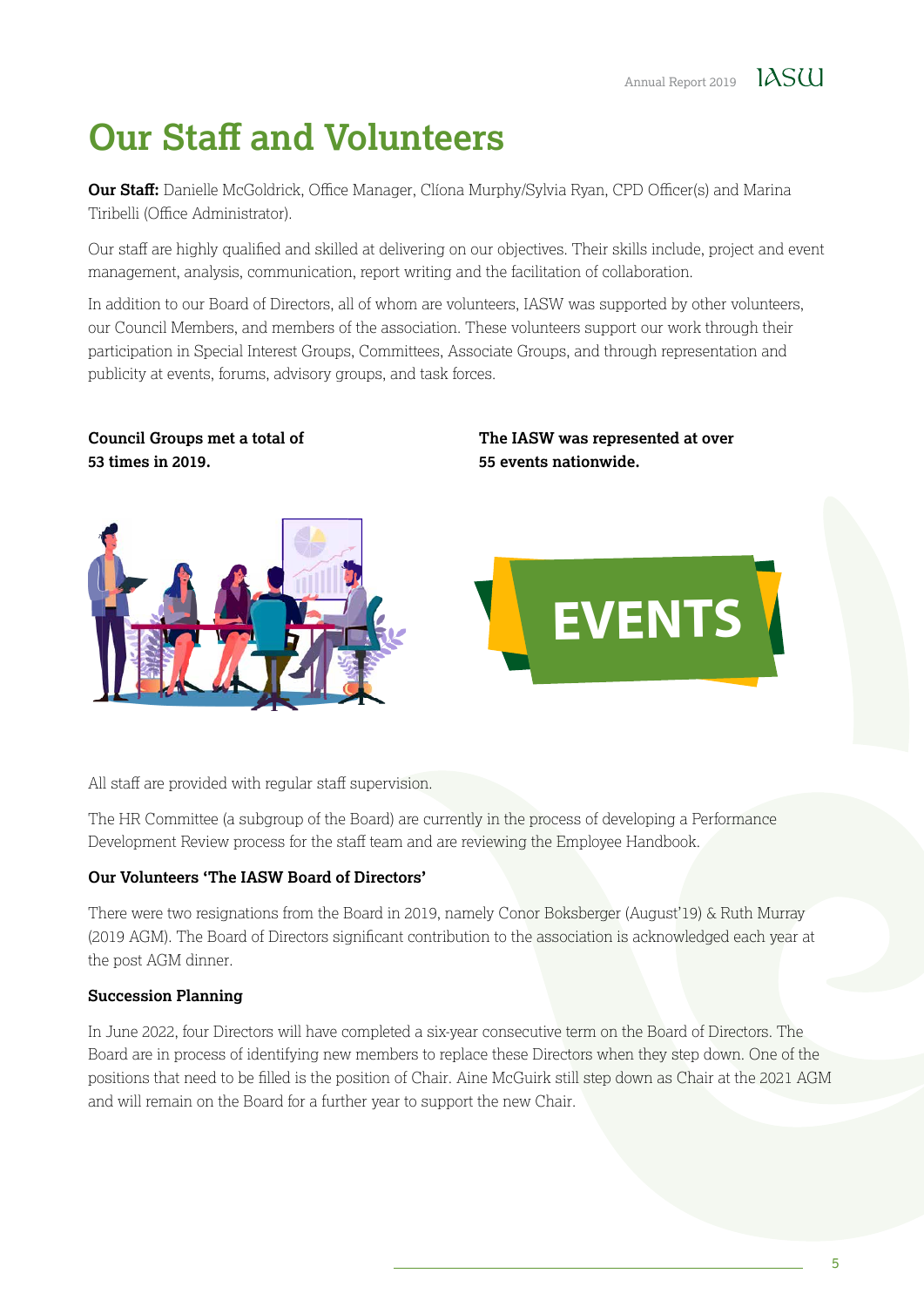## IASU Annual Report 2019

#### *Board of Directors Term of Office:*

| <b>Name</b>        | Role     | <b>Term Start</b> | <b>Term Finish (6yrs)</b> |  |
|--------------------|----------|-------------------|---------------------------|--|
| John Brennan       | Director | $J$ un-16         | Jun-22                    |  |
| Hilda Loughran     | Director | Jun-16            | Jun-22                    |  |
| Anette O'Callaghan | Director | Jun-16            | Jun-22                    |  |
| Aine McGuirk       | Director | Jun-16            | Jun-22                    |  |
| Majella Hickey     | Director | May-18            | Jun-24                    |  |
| Colletta Dalikeni  | Director | May-18            | Jun-24                    |  |
| Gary Gartland      | Director | May-19            | Jun-25                    |  |
| Rachel McCormack   | Director | May-19            | Jun-25                    |  |
| * 2 Vacancies      |          |                   |                           |  |

#### *Board Attendance Rates 2019:*

We anticipate that there will be at least one new appointment made at the 2020 AGM. Board attendance averaged around 90% over the course of 2019-2020.

| ATTENDANCE AT IASW BOARD MEETINGS 2019 TERM |                |        |                |                |                |                |                |                |                |
|---------------------------------------------|----------------|--------|----------------|----------------|----------------|----------------|----------------|----------------|----------------|
|                                             | John           | Aine   | <b>Conor</b>   | Anette         | Hilda          | <b>Coletta</b> | Majella        | Gary           | Rachel         |
| Jan-19                                      | 1              | 1      | 1              | 1              | 1              | 1              | $\mathbf 1$    |                |                |
| Mar-19                                      | 1              | l      | $\overline{0}$ | $\mathbf 1$    | 1              | $\overline{O}$ | $\mathbf 1$    |                |                |
| Apr-19                                      | $\mathbf 1$    | 1      | $\overline{0}$ | 1              | 1              | $\mathbf{1}$   | 1              |                |                |
| Jun-19                                      | $\mathbf{1}$   | 1      | $\mathbf{1}$   | 1              | 1              | 1              | 1              | $\overline{0}$ | $\mathbf{1}$   |
| Aug-19                                      | $\mathbf{1}$   | 1      |                | 1              | $\mathbf{1}$   | $\overline{0}$ | 1              | 1              | $\overline{0}$ |
| Sep-19                                      | $\overline{0}$ | 1      |                | l              | $\overline{O}$ | $\mathbf{1}$   | $\overline{0}$ | $\overline{O}$ | 1              |
| <b>Nov-19</b>                               | 1              | 1      |                | 1              | $\overline{O}$ | $\overline{0}$ | $\overline{0}$ | 1              | $\overline{0}$ |
| Dec- 19 (Call)                              | $\mathbf 1$    | 1      |                | $\overline{0}$ | 1              | 1              | 1              | 1              | 1              |
| <b>Totals</b>                               | 7 of 8         | 8 of 8 | $2$ of $4$     | 7 of 8         | 6 of 8         | 5 of 8         | 6 of 8         | 3 of 5         | 3 of 5         |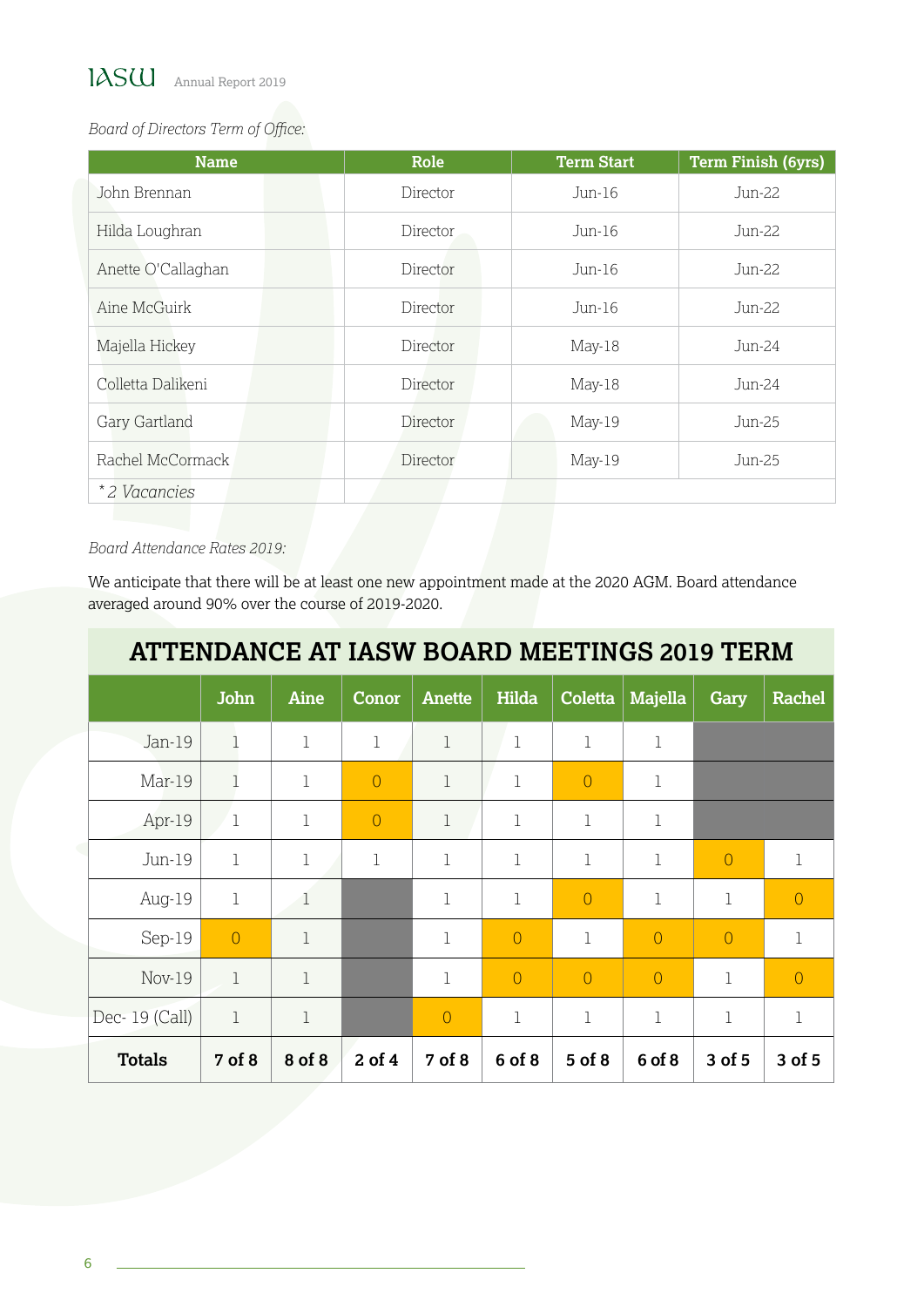# **Treasurer & Financial Controller Report**

Treasurer: Anette O'Callaghan Financial Controller: Danielle McGoldrick

#### *Funding:*

The IASW is funded by a combination of Membership Fees and the HSE HSCP National Office funding. The IASW also generates incomes from two other sources: advertising services and CPD event participant fees. In 2019 the IASW had a total income of €347,482.00 (details below):

| <b>Funding Stream</b>             | Income  |
|-----------------------------------|---------|
| 2019 Membership Fees              | 195,396 |
| 2019 HSCP Funding                 |         |
| • CPD Officer Post                | 68,000  |
| • Single Discipline Event Funding | 25,940  |
| • Interdisciplinary Event Funding | 4,092   |
| <b>Other Income</b>               |         |
| • Participant Fees                | 25,244  |
| • Advertising Services            | 28,810  |
| <b>Total</b>                      | 347,482 |

The IASW would like to pay tribute to the generosity of our funder, the HSE HSCP National Office, and to the members for their continued belief and support in the work of the IASW.

#### *Expenditure:*

The total expenditure for the year amounted to €307,693. Staff costs make up the largest part of the expenditure totalling €117,808 for the year, with operation costs of €189,885 being the other area of major expenditure. Further details on staff costs and other expenditure are presented in the appendix of the accounts page 49 of the audited financial statements.

At the year end, the IASW carried a **surplus of €52,144**.

Further details on income and expenditure amounts are contained within the financial statements.

#### *Policy for holding reserves:*

The IASW has a set of reserves in place to ensure that the organisations core activities could continue during a period of unforeseen difficulty. This takes account of the cost of making the staff redundant in an emergency situation and association's contractual and legal commitments. The IASW must carry three months operating costs in a readily realisable form. The reserve is held in a deposit account.

*Other:*

The Financial Controller developed an Internal Financial Controls Guidelines and Policy. The policy has been signed off by the Auditors and Board of Directors.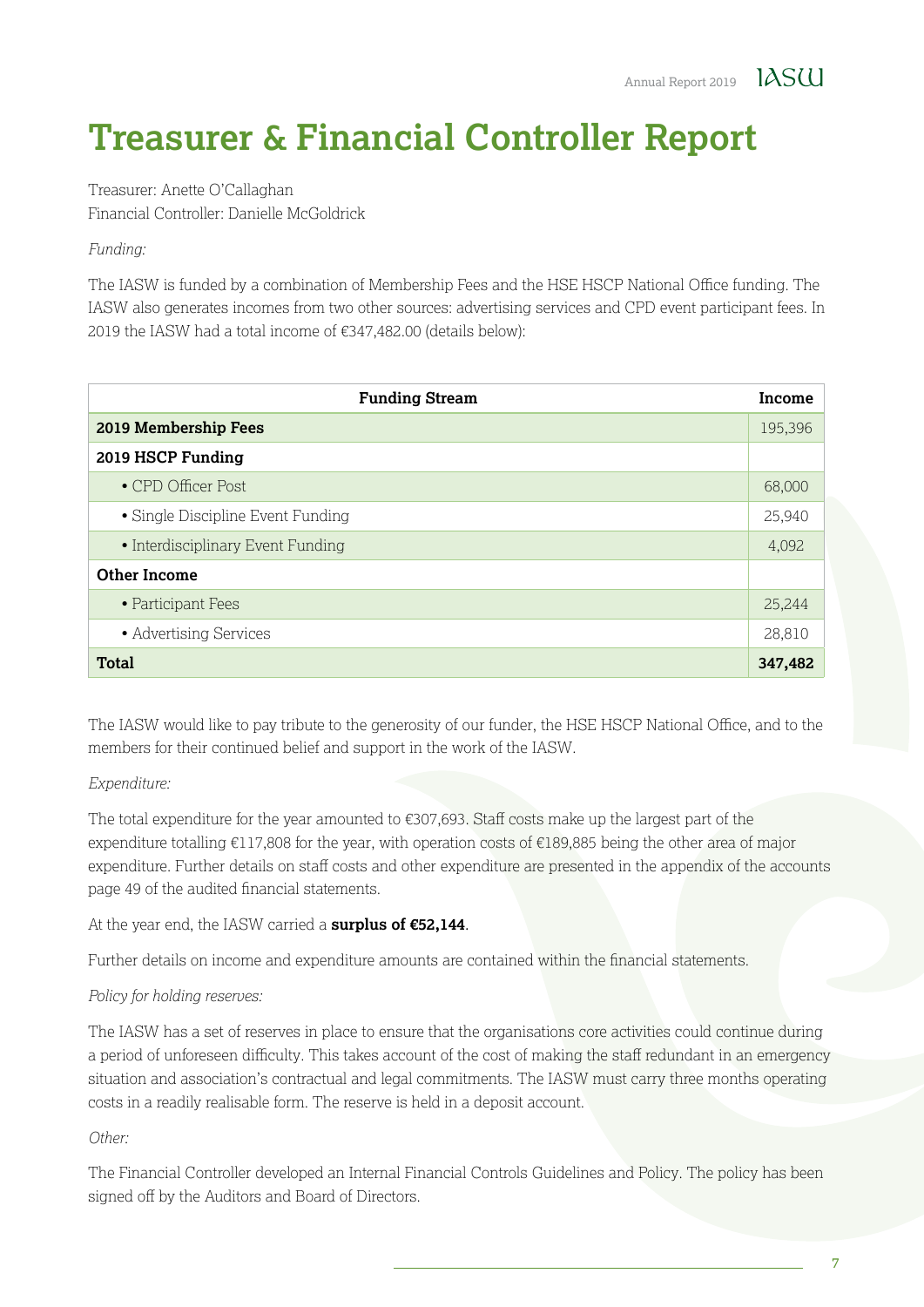### IASW Annual Report 2019

The IASW has engaged the services of Grainne Maguire a Marketing Expert. Grainne is an experienced marketer with over 25 years expertise in brand, product, and digital marketing. Grainne will work with the Office Manager, Office Administrator Majella Hickey & Coletta Dalikeni in the development of a Membership Strategy.

#### *Audit Opinions:*

The auditors KSI Faulkner Orr have audited the financial statements of the IASW which comprise of the Statement of Financial Position, the Statement of Cashflows and related notes. The financial statements have been prepared in accordance with International Standards on Auditing (UK and Ireland). The audit opinion is laid out in full and signed by KSI Faulkner Orr, the Chair and Treasurer of the IASW.

The Financial Statements for 2019 can be found at the end of this report.

#### *Audit Observations:*

KSI Faulkner Orr recommended the association: nothing to report.

#### *Conclusion:*

We would like to thank Emma Delaney & Susan Kelly and all the team at KSI Faulkner Orr for their assistance with the audit, the provision of payroll services and for their advice throughout the year.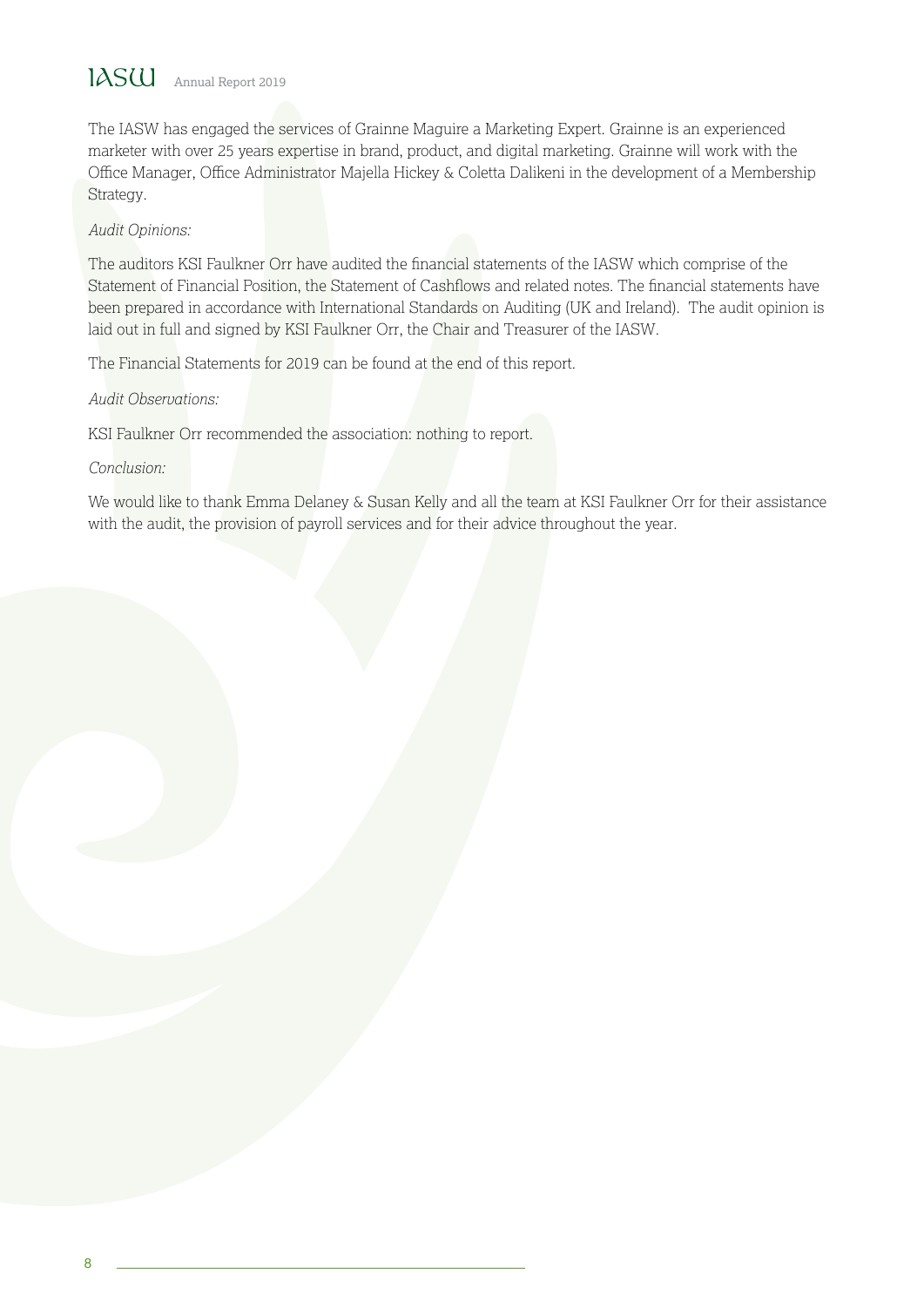# **Professional Development Coordinator Report**

During 2019, Sylvia Ryan was in the role of CPD Coordinator from January to October. Handover to Clíona Murphy taking place in November. We had a most successful year with 40 events delivered, increased funding secured from the National HSCP Office and excellent feedback form participants at our CPD events. Sylvia brought different thinking from her previous work experience in delivering training programmes in other not for profit sectors. She also contributed to promoting the IASW on social media, at CPD venues when possible, and with the Health and Social Care Professionals Office who fund the post. Since the last AGM, in relation to events:

- CPD events have been planned and delivered including conferences (SIG & CPD Officer led), seminars and workshops
- Interdisciplinary events and national conferences were co-ordinated with CPD officers from other Health and Social Care Professions

In addition to the *events* outlined above, *support* was provided to members to run events themselves and includes promotion of events through e-mail, Facebook, Twitter, the IASW newsletter and www.iasw.ie.

In December 2019, a survey was conducted to ascertain the CPD needs of the membership and **152 respondents** took part in answering questions to determine what training and supports they feel they need. This has informed the events planning for 2020 and the annual funding proposal submitted to HSCP office.

*Promotion of the work and profile of the Association* was progressed by populating the website, Twitter, and Facebook with news about the IASW and its work. This included submissions on proposed policy and legislation, examples of advocacy work taken on behalf of the members and service users, IASW in the media, and presentations from relevant events. The CPD Officer is an active member of the HSE Health and Social Care Professions Advisory Group and the CPD Officers Network which promotes and provides interdisciplinary CPD events and learning.

A key element of the CPD role is to *provide information and advice* to social workers in relation to continuing professional development and the *Code of Professional Conduct and Ethics for Social Workers.* Members are kept updated and informed of changes and clarifications led by CORU though member e-mails and the CPD section of the website. These fora provide an opportunity to *hear the views of members* and non-members alike, to discuss the issues arising and to *explore options as to how best to represent member concerns.*



The All Ireland Social Work Research Conference June 2019 Organising Committee; Eavan Brady, Niamh Flanaghan, Kerry Cuskelly & Sarah Donnelly



'Understanding ACEs for a Social Work Perspective' Event October 2019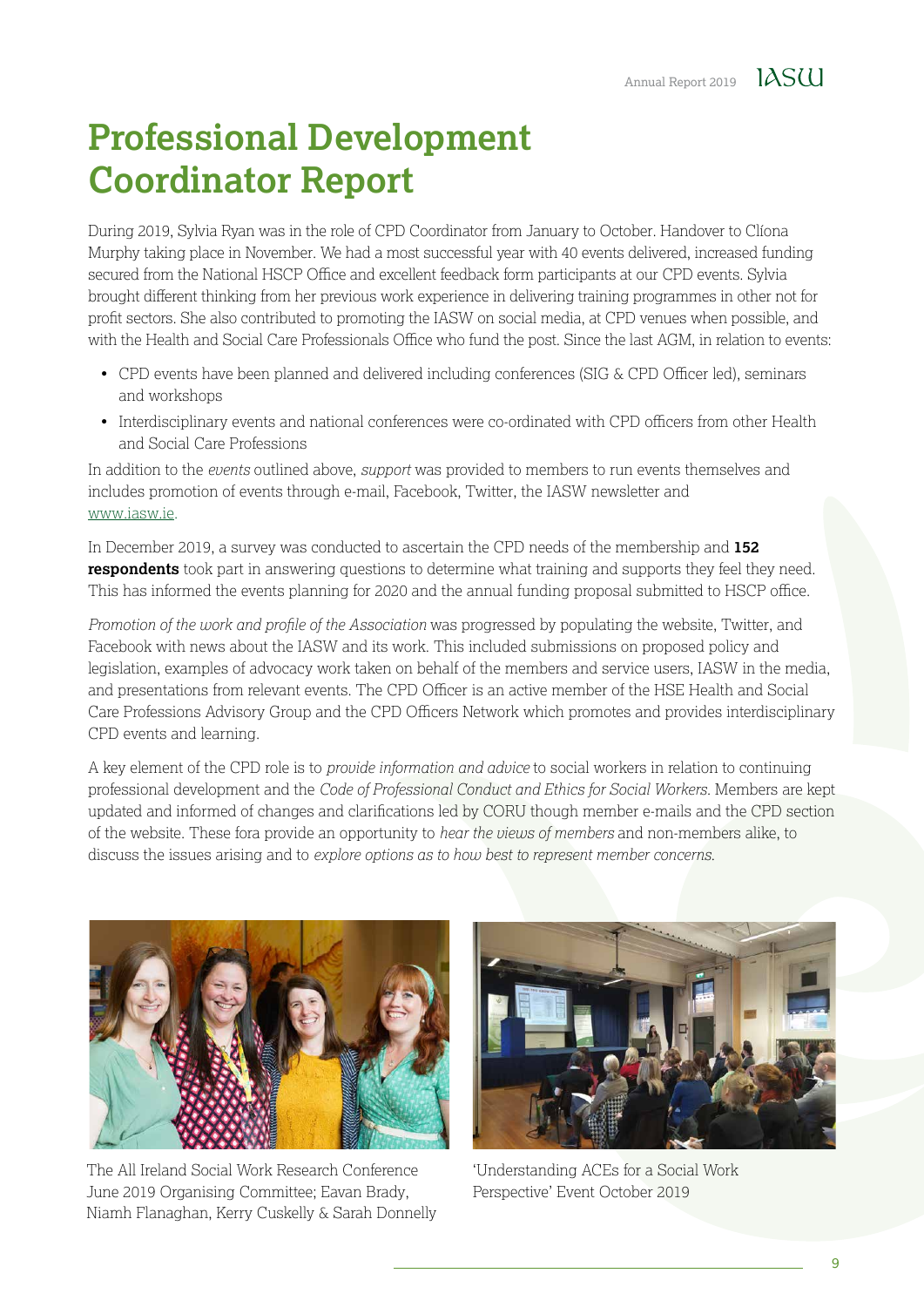# **Office Manager Report**

#### **Company Secretary**

The Company Secretary for the IASW is the Office Manager and not a Director of the Board. The main functions are to oversee the company's daily administration i.e. minute taking, agenda preparation, CRO submissions, maintain Company Register, and to ensure that the company complies with the law and any additional duties that company Directors may delegate. In addition, the Secretary provides Directors with legal and admin support, and makes recommendations to the Board on matters relating to the Company e.g. adhering to Rules & Byelaws, making Constitutional amendments, etc. This governance element is increasingly important because of the requirements of Company Law.

#### **Financial Controller**

In my role as Financial Controller, I am responsible for ensuring that all accounting allocations are appropriately made and documented. I perform cash management functions and oversee accounts payable, accounts receivable, cash disbursements, pay-roll, and bank reconciliation functions. I provide management accounts for the Board of Directors and prepare annual budgets.

#### **Office Manager**

Since November 2008 I have worked as the full time Office Manager for the IASW, in September 2019 I moved to a part-time role (19hrs p/week), working from home. I am extremely grateful to the Board of the IASW for providing me this flexible working opportunity.

In July 2019 we welcomed Marina Tiribelli as the new Office Administrator. Marina is a huge asset to the IASW, and has made significant changes to our office space, in-house office procedures, and has bought a new energy to the IASW office. Marina has proven herself to be extremely self-motivated, hard-working and a fantastic team player.

The responsibility of these tasks; 1) the high volume of electronic communication in/out from the office and 2) the provision of all day-to-day administrative tasks involved in the running of the association's head office are now shared between the Office Manager and Office Administrator.

Part of the Office Manager works involves creating processes that keep the office and association running efficiently by providing Board, Council and Members with tools, resources, policies, and initiatives that will develop and nurture the association.

Office Manager also assists the Board in developing ideas, services, initiatives, and coordinating projects such as policy and strategic development.

Over the next twelve months, I hope to carve out much needed time to implement and oversee the development of a Membership Strategy, policies and procedures (development of GDPR Guidelines & a review of Employee Handbook and Reserves policy), that are crucial for good governance and practice, and in order to successfully grow the membership of the association.

I would like to take this opportunity to thanks the Directors of the Board and all of the volunteers who do an insurmountable volume of work on behalf of the members each year, and who greatly assist staff with our roles.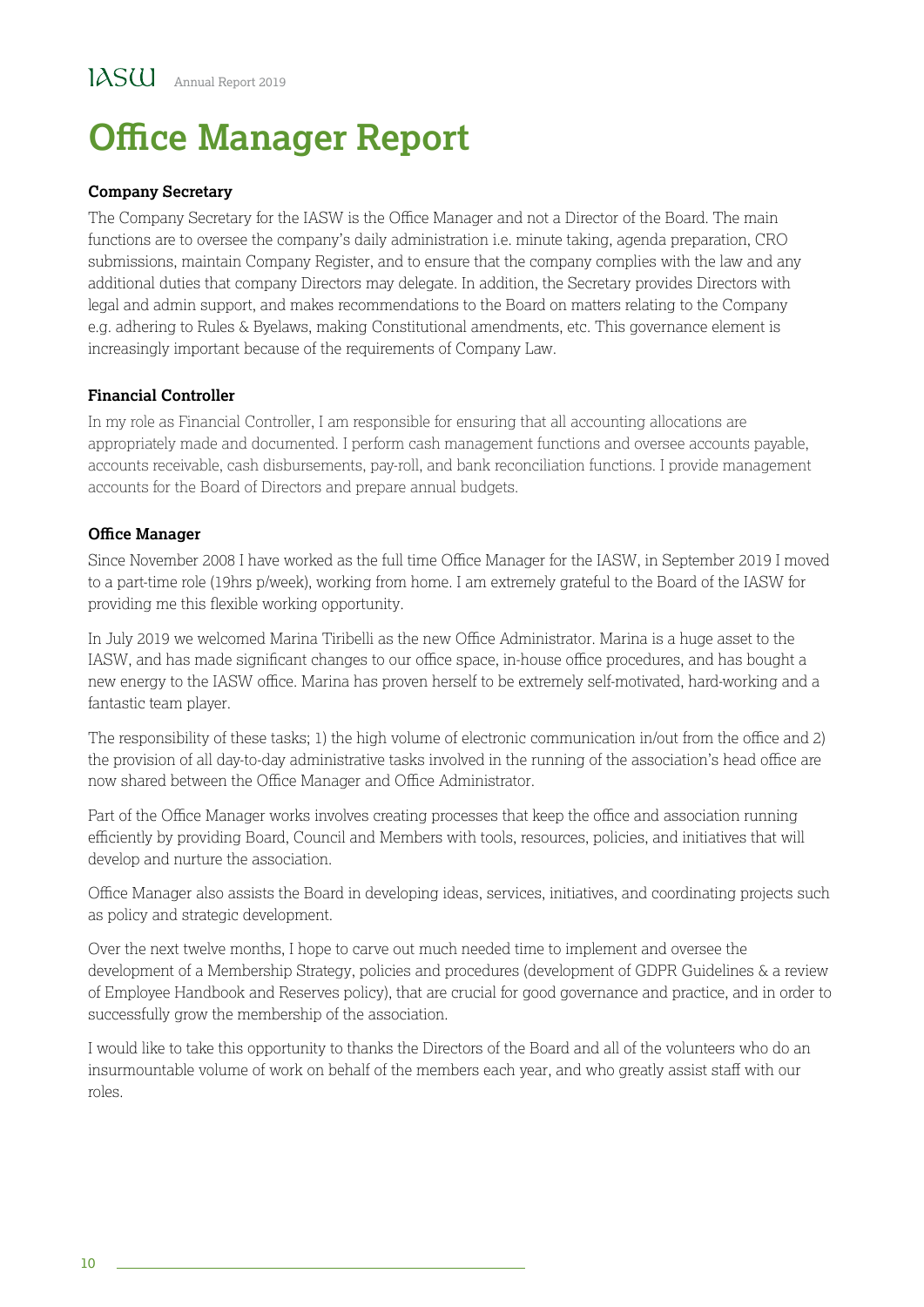# **Office Administrator Report**

My name is Marina Tiribelli and I joined the IASW as Office Administrator on July 15th, 2019. I have been living in Dublin since February 2019, moving here with my husband from Scotland. I am originally from Argentina, so I have had the opportunity to work and study in different countries for the past few years. I have a bachelor's degree on Administration and a master's degree on International Relations, with 8 years of experience working in various Not-for-profit organisations with Office/Admin positions. We are very happy living in Ireland and hope to make it our home long term.

It has been a pleasure working for all the members under the supervision of Danielle McGoldrick, Office Manager, for the past year. She has been a great support and guidance. St. Andrews Resource Centre has also been very welcoming as well as Clíona Murphy, CPD Officer, with whom I share the office space daily. All Board and Council members, especially our Chair, Aine McGuirk, to whom I speak weekly, have also been very welcoming. My first year at the IASW has been a great experience, with a wide variety of activities, projects, and daily tasks.

Some of the things I work on a daily basis are: dealing with membership (activations, cancellation, changes on categories, refunds, general queries via email and telephone, sending welcome emails and updating information), sending mailers to members on different topics, placing adverts, generating invoices as well as following up on payments, keeping the petty cash, lodging cheques, updating the webpage in its various sections, placing news articles and doing general cleansing, sending general emails to the Council, organising representations and following up, welcoming new council members, ordering stationary, general organisation of the office, disseminating, scanning and archiving post, setting up ZOOM calls for Board and Council and formatting Press Releases and sending them to the press. Regarding CPD, I assist collating CPD packs and evaluation forms, checking registrations, answering queries, and dealing with payments and refunds.

In last few months I have work formatting the content of the last The Irish Social Worker Journal as well as organising the postage (envelopes and labels for 1300+ members, authors, and legal deposits) and ensuring it was mailed. Working on the Journal also entails answering queries, sending the guidelines to those interested in writing, keeping track of book reviews, and following up, and sending journals on the post to new members.

I have also taken on the task of re-launching the IASW quarterly Newsletter overseeing writing articles, collating, formatting, designing, and sending it to all out members via the platform Constant Contacts. All newsletters are then uploaded to our webpage: https://iasw.ie/Social-Workers-Newsletter

I have also recently built new Directories for Independent Social Workers and Supervisors which were launched in May 2020 on our webpage: Independent Social Workers Directory: https://www.iasw.ie/page/548 and Supervision Directory: https://www.iasw.ie/page/547

Regarding Board and Council Meeting I oversee checking the booking of the rooms, ordering refreshments, printing material, and preparing packs for each attendee. For the Council meeting I send reminders, gather reports, check attendance, and take minutes. For the Board, I update the membership stats, which I have recently re-design with more detail and charts, and which are updated monthly to keep a comparative track or new, cancelled, and total number of members per month and year. I also keep the attendance chart up to date and file the minutes signed by the Chair.

For the coming year I will continue to support the Office Manager, CPD Officer and Chair in the tasks and projects detailed above as well others. I have recently contributed in formatting the Code of Ethics and Code of Practice as well as the Council Reports for this Annual Report. We are looking into expanding our options for future Board and Council meeting regarding venues and conference call options. I will be working on ideas for re-branding the IASW, doing an IASW Brand / Style Guide, getting photographs and historical material for our 50th Anniversary in 2021 and organising the historical material we already have in the office. Finally, I will be doing some training courses in Minutes Taking, Preparation of the Annual Report and Executive PA Skills.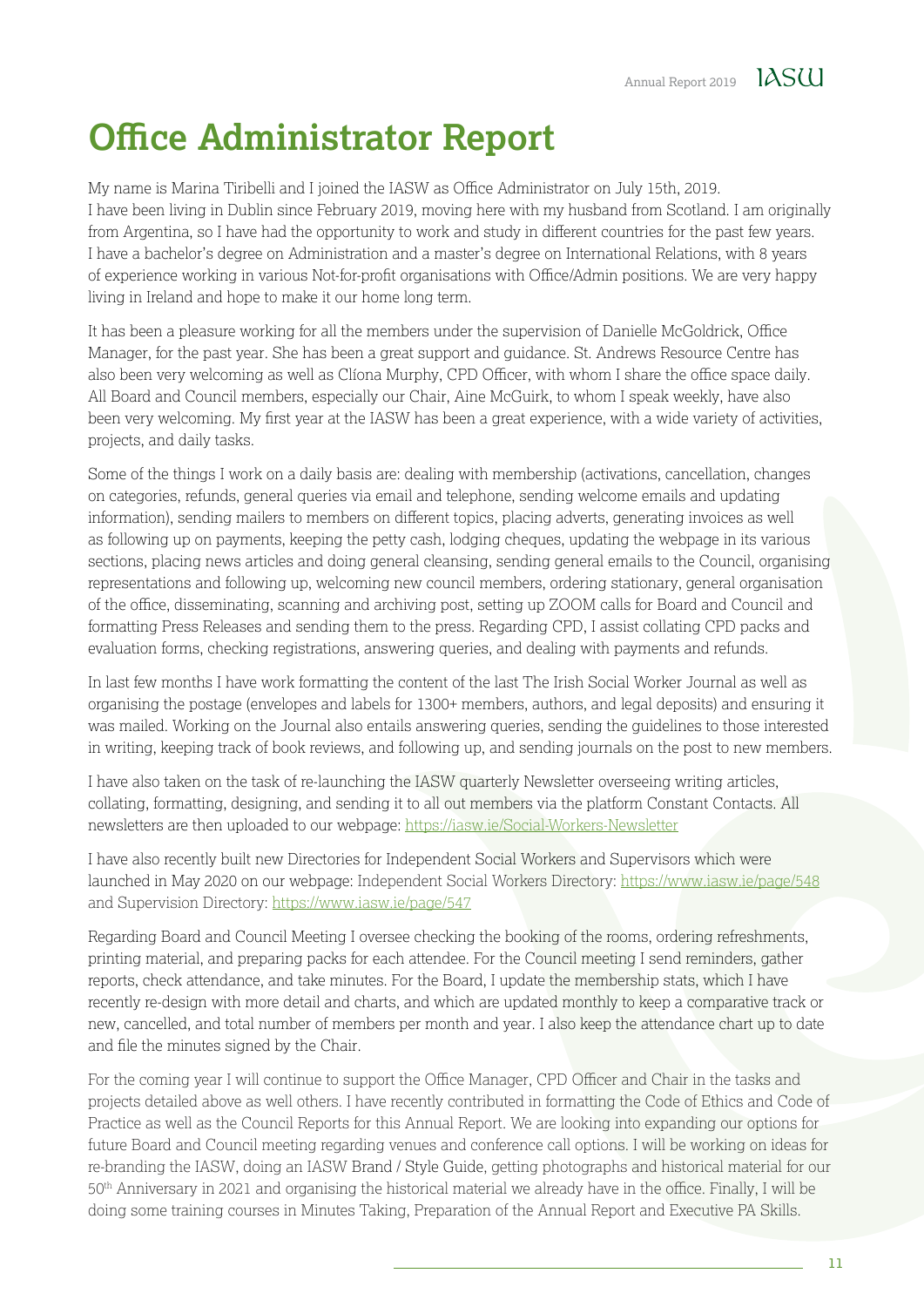# **Membership**

The membership secretary processes membership applications, deals with queries around qualifications, including clarifying entry requirements for potential social work students, social workers with international qualifications, also deal with queries in relation to registration and fitness to practice issues.

Over the last number of months, we have successfully advertised the IASW in the Tusla & HSE broadcast, Practice Links Magazine and on Twitter.

#### *Membership Strategy:*

The Board of Directors have recently recruited the services of Grainne Maguire, a Marketing Expert, to develop a Membership Strategy for the association. The strategy will focus on growth and retention of membership. Grainne will be working on the strategy with the Office Manager, Office Administrator and two Directors: Majella Hickey & Coletta Dalikeni.

*Association Membership Statistics 2016 – 2019:* 

|                                       | 2016 | 2017       | 2018 | 2019 |
|---------------------------------------|------|------------|------|------|
| <b>Total No. of Cancelled Members</b> | 218  | <b>178</b> | 396  | 491  |
| <b>Total No. of New Members</b>       | 407  | 78         | 340  | 346  |
| No. of Members in same year           | 1243 | 1347       | 1295 | 1281 |

The table above provides statistics on the number of members who have joined and cancelled their membership with the IASW over the least four years. As you can see the association members has remained steady at approx. 1200 members over this four-year period, which we are extremely pleased about given the challenges we have faced to retain these members; Registration & Union Fees, rise in the cost of Fitness to Practice Insurance coverage, and an increase in the expenses of running the association.

*2019 New Member Registrations:* 

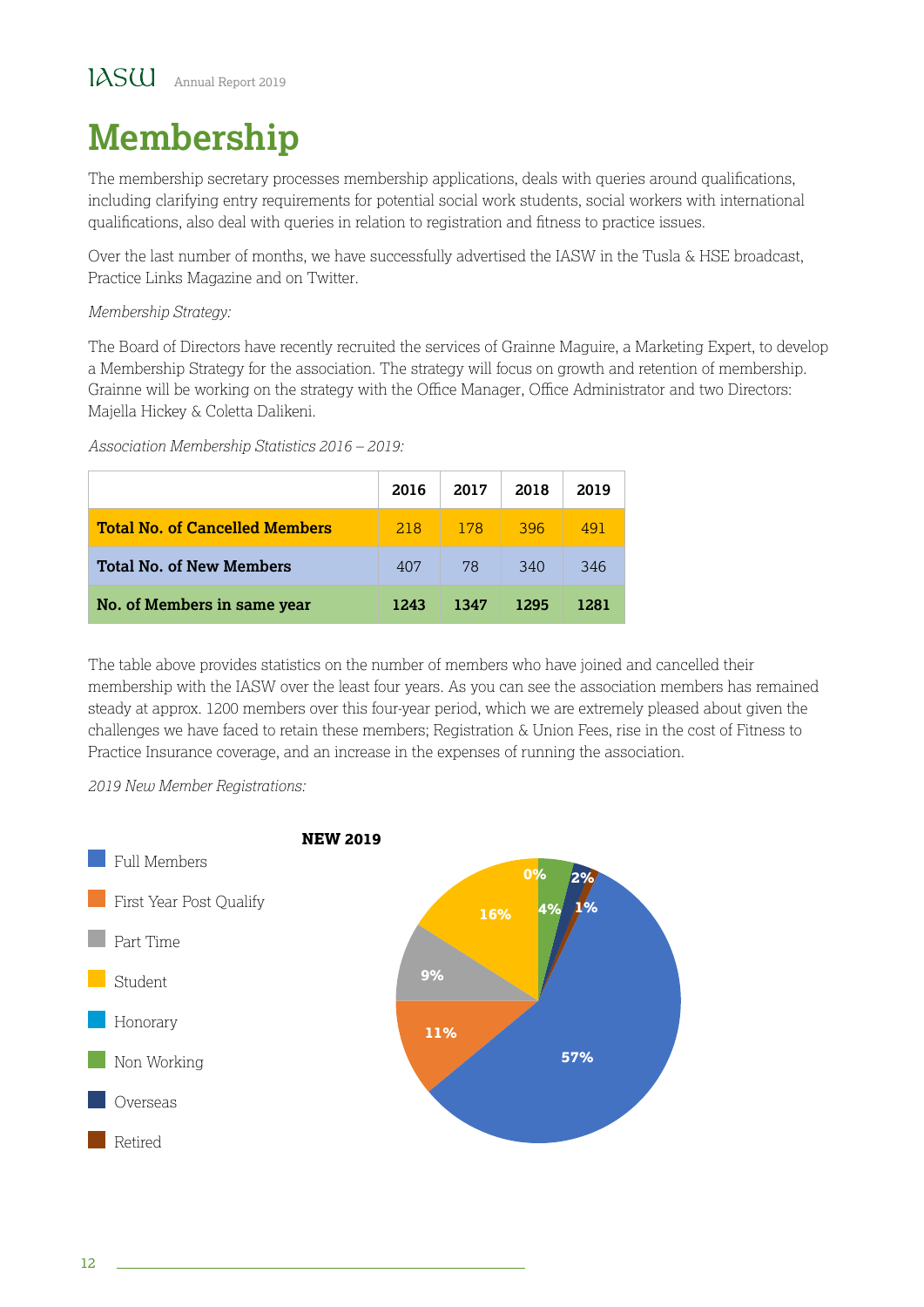#### *2019 Membership Cancellations:*

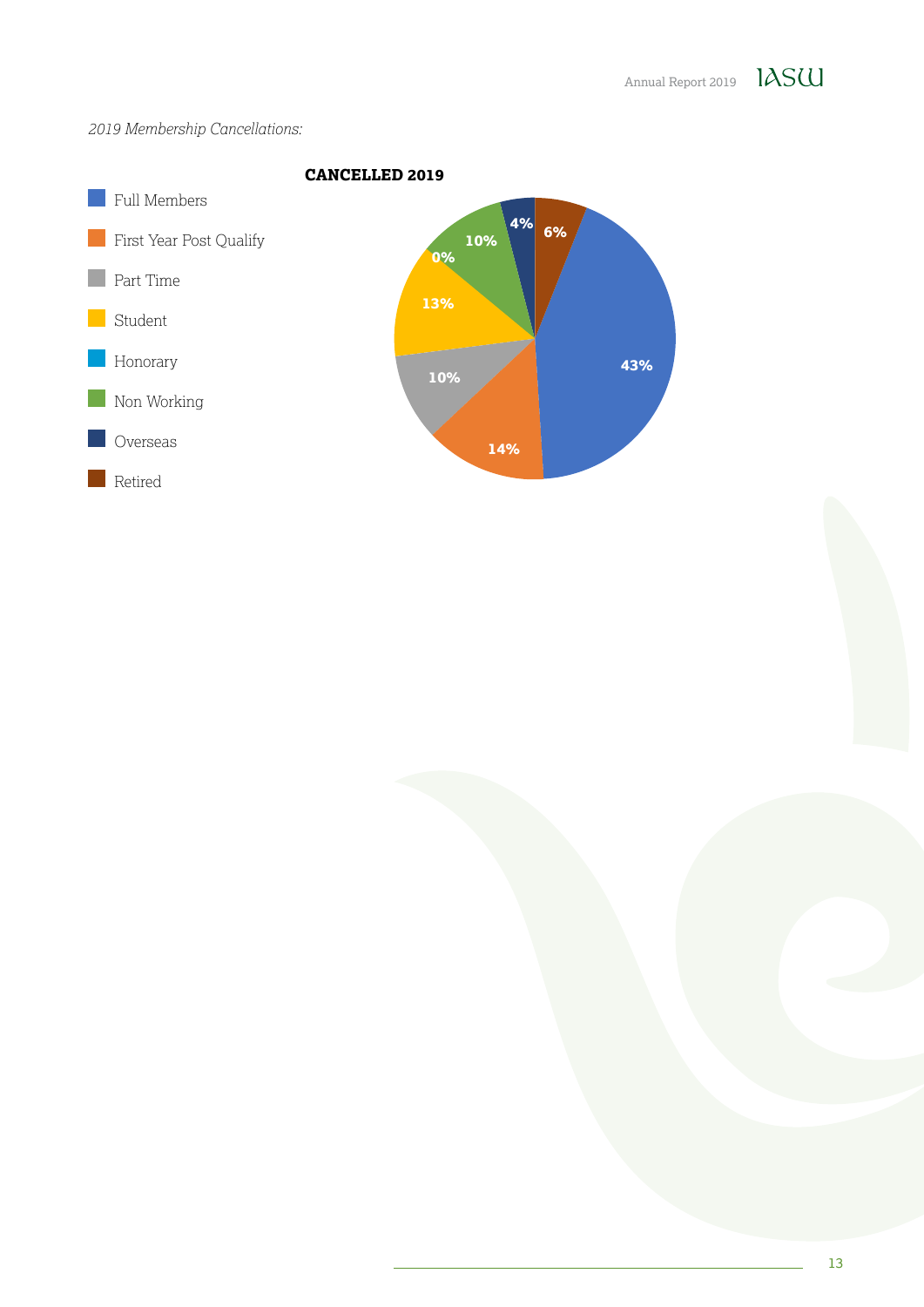### **1.1 Social Workers in Foster Care (SWIFC) Special Interest Group**

#### **Committee Members**

- Dr Valerie O'Brien Chairperson Karen Hope
- Harold Barber Secretary **•** Joan Boland
- Monica Vaughan  **Constanting Constanting Constanting Oriental Property** Perek Hanley
- Colette Toland Joan Boland
- 
- Mary Flanagan Cahal McHale

#### **Meetings**

- 16th April 2019
- 28th May 2019
- 27th July 2019
- 17th September 2019
- 1st November 2019 AGM at the IFCA Annual Conference in Limerick
- 17th December 2019

#### **Membership**

There are up to 65 social workers who have indicated an interest in this group. However, there are only a small number actively involved. SWIFC aims to increase participation in 2020.

#### **Activities / Events for 2019**

No major events were organised by SWIFC this year due to changes in the committee. Cahal McHale had served as Chairperson for several years and had driven much of the activity. In the absence of his keen stewardship, it took some time for the SWIFC to get re-established. 2019 was spent looking at internal structures and coordinating with other stakeholders in the foster care arena.

#### **Other highlights from the year**

- Members of SWIFC were invited to attend several meetings with Tusla in conjunction with IASW. This opportunity provided SWIFC with the platform to speak directly with senior officials from Tusla and express concerns in relation to a number of issues impacting social workers in foster care. The opportunity to meet the new CEO Mr Bernard Gloster as part of an IASW delegation was particularly helpful
- Monica Vaughan and Colette Toland represented SWIFC at the Review of the Child Care Act 1991 hosted by DCYA. It was a welcome opportunity to influence policy and highlight key issues in foster care delivery that needs attention. Reference was made at the meeting to the SWIFC Discussion Paper and the Paper which called on the Minister to set up a new working party for foster carers. There is a need for SWIFC to continue advocating for this action
- Continued liaison with CEO of IFCA -founded in 1981, Ms Catherine Bond with the aim to enhance coordination, cooperation and communication re foster care issues and to identify areas of mutual interest for lobbying and advocacy purposes. The insurance issue for foster carers was an issue of major concern
- Continued linkage with the Children's Rights Alliance and through this forum, ongoing link with EPIC founded in 2000 to keep a focus on specific issues for children in care
- Ongoing connections and liaison with Kinship Care Ireland. Kinship Care Ireland represents people involved in the full-time parenting of children by relatives. Kinship care involves relatives that care at both a formal and informal level and arising from this distinction, there are major policy, supports and service implications that are key to social work
- 
- 
- 
- 
- Avril Kelly **Communist Communist Communist Communist Communist Communist Communist Communist Communist Communist Communist Communist Communist Communist Communist Communist Communist Communist Communist Communist Communi** 
	-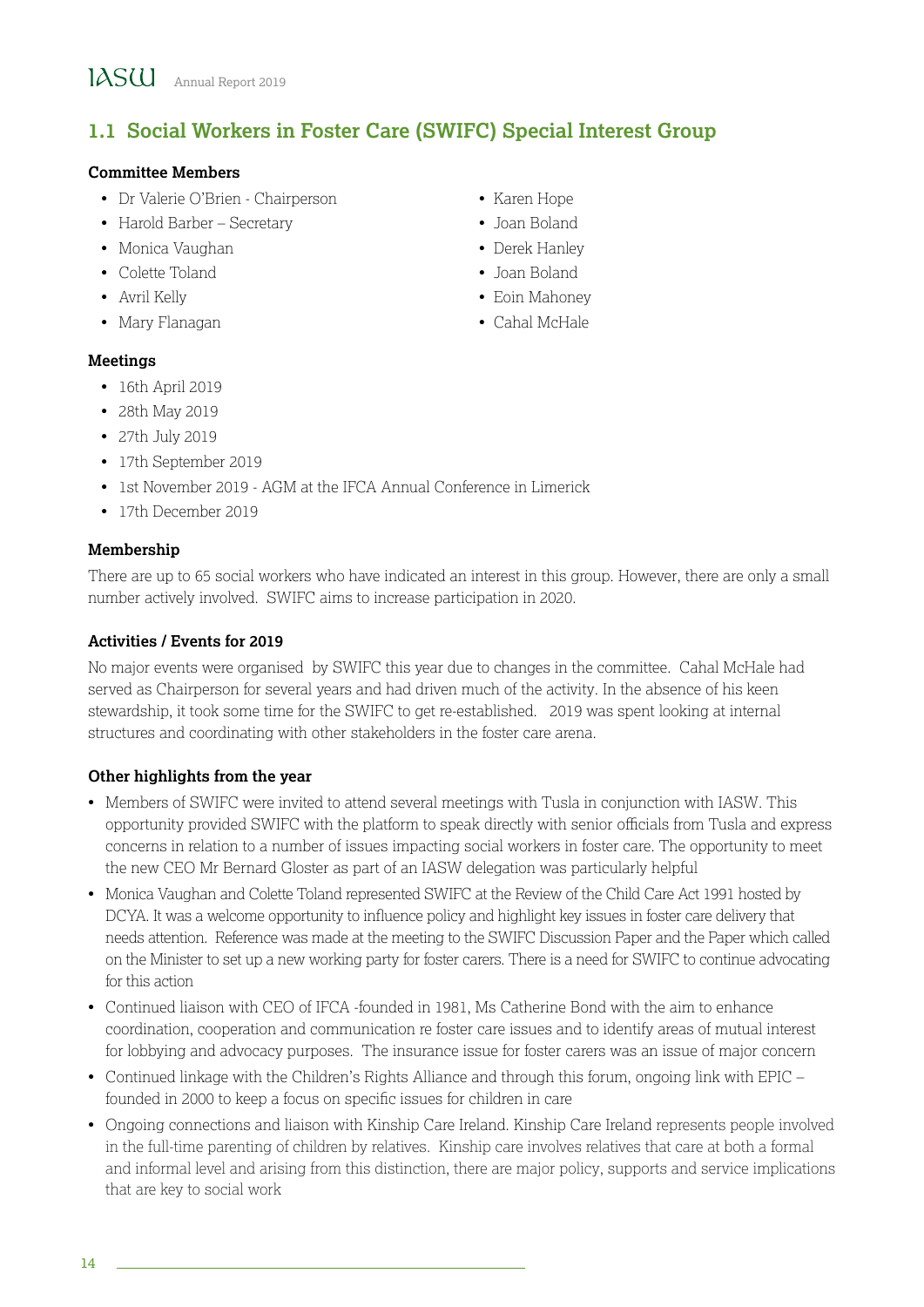#### *Major Discussion in the year focused on:*

- The need to use the review of the Child Care Act 1991 underway in the DOCYA to influence policy and practice areas that require ongoing attention
- The need to better co-ordinate the care planning process with the foster carer reviewing process
- The need to review and further consider the complaints procedures under which allegations against foster carers are managed
- The need to better enhance coordination in the area of adoption and foster care and to explore the merits of greater cooperation among both groups of social workers in IASW. This is particularly important given the expansion of adoption services in Tusla and the new enactment of adoption legislation which provides more opportunities for the adoption of children out of care
- The need to develop therapeutic service which would offer all those affected by children in care issues (birth parents, children, foster carers) a wraparound service of support. Service needed which can provided intervention at individual; dyad, triad; family and wider agencies level. The initiative taken by TUSLA to support advance training in the area of systemic therapy is welcomed

#### *Strategic Development of SWIFC for 2020:*

- Advocacy Policy and practice development
- Training of Social Workers baseline and advanced
- Supporting and Supervision in foster care with emphasis on issues of recruitment and retention

#### **2019 Publications**

Audit of Adoption Research in Ireland written by Dr Valerie O'Brien and Dr Sahana Mitra was published by Adoption Authority of Ireland.

The Work identifies all research conducted to date in the area of adoption from foster care. The link to the press release re Adoption Research with full report details can be accessed at: https://www.aai.gov.ie/images/ Research\_Press\_Release\_12Sep2019.pdf

### **1.2 Social Workers in Disability (SWID) Special Interest Group**

#### **Committee Members**

- Claire O' Reilly Chairperson Caitriona Whitty
- Anne O'Loughlin Secretary Aoife Timothy
- 
- 
- Claire Convery  **Claire Convery**
- 
- Brenda Walsh Penny Holmes

#### **Meetings**

- 18th January 2019
- 22nd February 2019
- 8th March 2019
- 21st June 2019
- 15<sup>th</sup> November 2019
- 
- 
- John Ryan Colman Parker
- Wendy Goulding  **Anna Maria Cunningham** 
	-
- Sarah Kavanagh Andrew Dennison
	-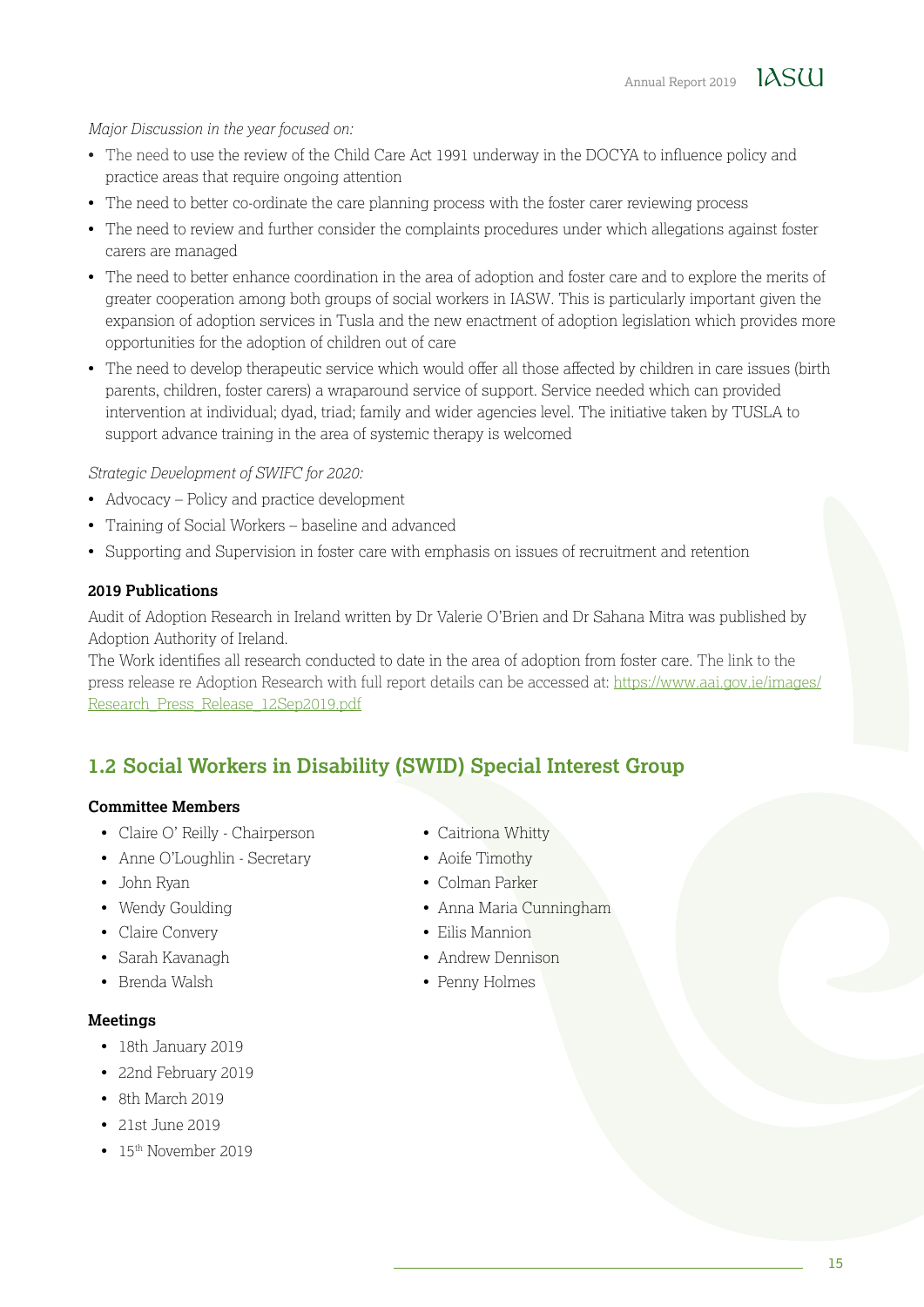### $l$ AS( $l$ ] Annual Report 2019

#### **Membership**

Approximately 25 members can be considered active members who are on our mailing list. Of these, approximately 18 attend meetings regularly or on a more ad hoc basis.

#### **Activities / Events for 2019**

On 8th March 2019, SWID held our Annual Conference 'From Counselling to Collective Action: Reclaiming the Social Workspace' in Wynn's Hotel. SWID considered this a big success with over 90 in attendance. We had four incredible speakers on the day all of whom encouraged Social Work to get back to our roots of social justice, to forge closer ties with the people have lived experience of disability and who use our services, to think outside the box about what is possible in disability services, and to embrace and be proud of the evidence base that we work from to stay relevant to those that we work with.

We were privileged to have as our speakers on the day:

- Guy Shennan, Chair of BASW between 2014-2018
- Agnes Lunny, CEO Positive Futures
- Rachel Cassen, CEO Leap Ireland
- Hilda Loughran, Associate Prof Social Work/Social Policy UCD

#### **Other highlights from the year**

- SWID developed a new SWID leaflet. This new information leaflet aims to create awareness of our Social Work role in various disability services and settings. This leaflet is available to download on the IASW website
- SWID has been actively involved in submissions in research about adult safeguarding policy in Ireland. SWID will monitor and respond to these reviews as appropriate
- SWID attended several meetings, seminars, and working groups, alongside our colleagues in the other professional bodies, to develop possible solutions to current issues in our disability services. These meetings were facilitated by HSE Disability Services, various voluntary bodies, and councils
- SWID is also concerned about the lack of residential and respite placements for children and adults with disabilities and is actively working on how to move this forward through 2020
- In 2019 there was an increasing lack of HSE funding for home care supports and this is becoming a serious issue for the adults and children with disabilities that we represent. SWID has been liaising with other IASW SIG's and service user groups to address this coherently. SWID is actively working on how to move this forward through 2020
- SWID has had ongoing concerns about the poor career structures and opportunities for Social Worker's at all levels within the field of disability. Similarly, we are aware of the issues occurring with the rollout of Progressing Disability Services, namely the lack of governance and supervision for Social Workers. SWID's work in this area will continue through 2020
- SWID are organising our annual conference. This will take place in late 2020. Date and time to be confirmed. Our conference will aim to explore how people with disabilities are supported across children and adult services. We are focusing on rollout of Progressing Disability Services and how we can work collaboratively to ensure that people with disabilities and their families are having equal opportunity to access services that are person centred, consistent and of high quality

### **1.3 Social Workers in Probation Special Interest Group**

#### **Committee Members**

- Saragh McGarrigle Chairperson
- Kim McDonnell Vice Chairperson
- Claire McNamara Secretary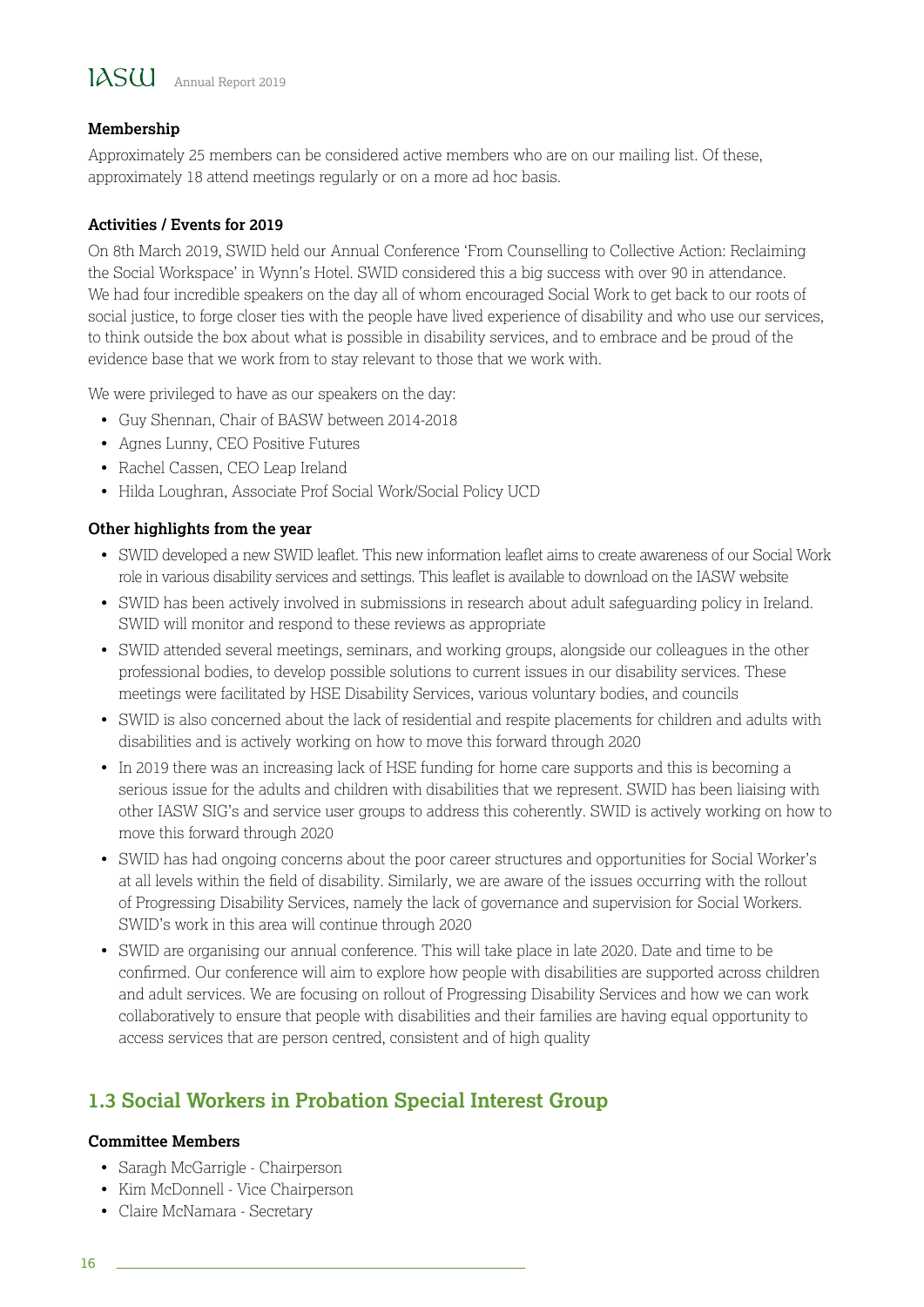#### **Meetings**

The majority of the committee's work was completed through regular email and phone contact.

#### **Membership**

The Probation Service SIG events are open to all Probation Staff to attend and we maintain a contact list of those who wish to receive information in relation to the SIG activities and the IASW.

#### **Activities / Events for 2019**

- Peer Discussion and Journal Club: This club takes place on the last Wednesday of the month at the Probation Offices in Smithfield. It provides an opportunity to meet monthly to discuss a journal article and to talk about significant issues pertaining to our work. This club is open to Dublin based Probation Staff at all grade levels. A review was recently undertaken which yielded overall positive feedback from attendees. This activity is currently on hold due to contact restrictions associated with Covid-19. It is envisaged that this model could be replicated by the Probation SIG members in other regions of the Probation Service in the future
- Representation to ISAW Council Meetings: A member of the Probation Service committee attended Council meetings during 2019/2020 and participated in the discussions and issues as well as bringing back matters of interest to the rest of the SIG
- Conference and AGM: The Probation Special Interest Group held their annual conference and A.G.M. on the 18th November 2019. The conference was entitled 'Contemporary Issues in Criminal Justice Social Work' and focused on three primary themes; acquired brain injury, dual diagnosis, and child-to-parent violence. The conference was opened by Aine McGuirk, IASW Chairperson and speakers included Dr Declan Coogan, UCG, Aidan Trant, Social Worker, National Rehabilitation Hospital and Dr Marie Oppeboen and Donal Ryan, addiction counsellor from CARMHA. The conference was well received by all attendees and some interesting discussions were facilitated

#### **1.4 Social Workers in Adult Mental Health (SWAMH) Special Interest Group**

#### **Committee Members**

- Eileen Ní Shuilleabháin Chairperson
- Linda Curran Vice Chairperson
- Elaine Donnelly Secretary
- Sinead McKenna
- Paul Guckian
- Kerry Cuskelly
- Maria Egan
- Jim Lane
- Jim Campbell
- Lorraine Kelly

#### **Meetings**

- 5th July 2019 Teleconference
- 13<sup>th</sup> September 2019- Teleconference
- 10<sup>th</sup> October 2019 Primary Care Centre Athlone
- 6<sup>th</sup> December 2019 Teleconference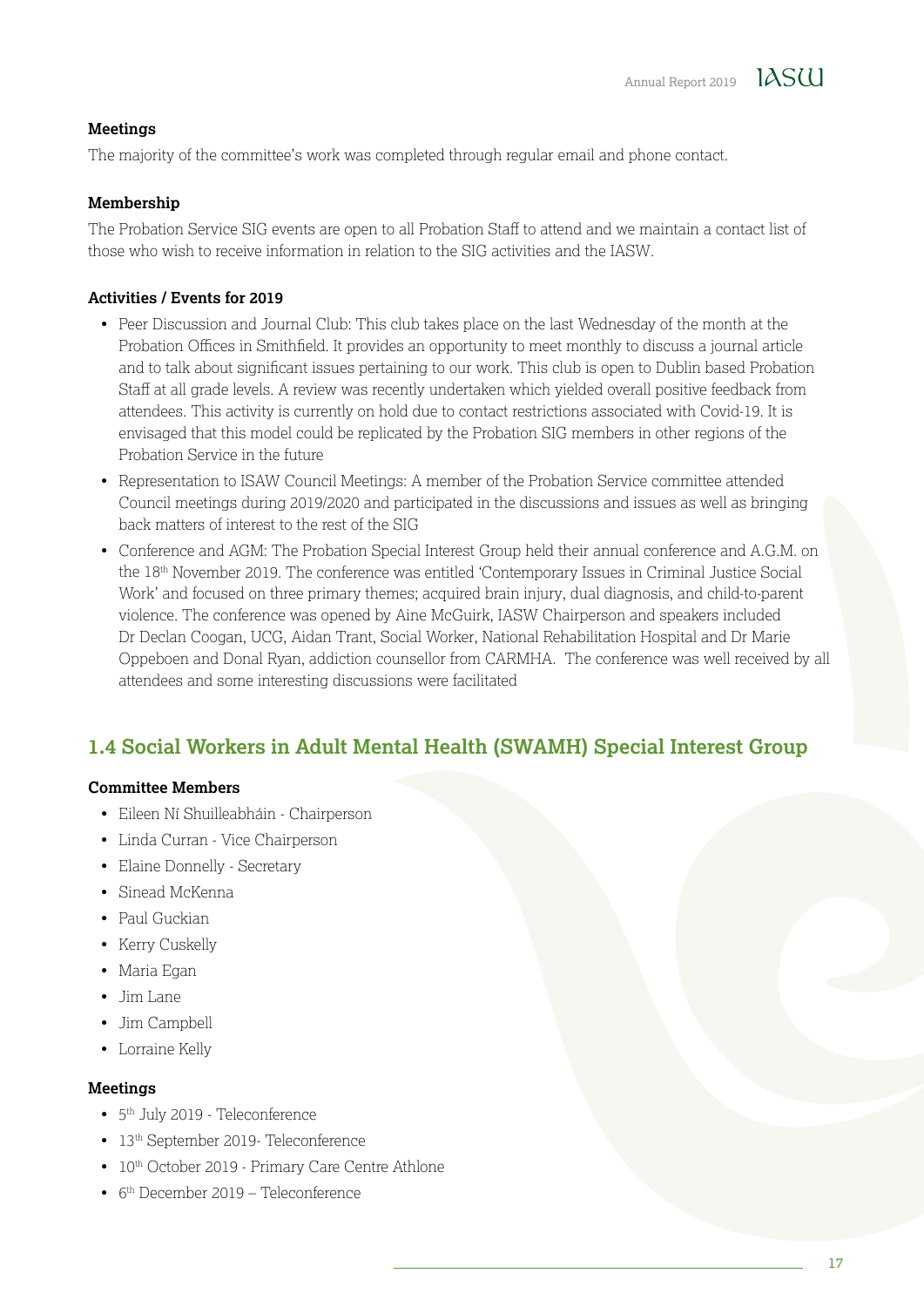

#### **Membership**

The SWAMH membership numbers for 2019 were 10 members.

#### **Activities / Events for 2019**

SWAMH held a national conference on 21 February 2019, "Learning from each other; Critical Reflections of the intersections between Mental Health Act 2001 and Human Rights" The event was held in the Law Library in Blackhall Place and was very successful.

#### **Other highlights from the year**

SWAMH made a press release on 3 July 2019. We welcomed the announcement from Minister of State for Mental Health and Older People, Jim Daly, regarding the Mental Health Act, Draft Heads of Bill. The draft heads of bill have been sent to the Mental Health Commission for due consideration.

#### **2019 Publications**

SWAMH made a press release on 21<sup>st</sup> February 2019 calling for the urgent reform of the Mental Health Act, claiming that the current laws are not fit for purpose.

### **1.5 Social Workers working with Children & Families (C&F) Special Interest Group**

#### **Committee Members**

- The SIG did not have a committee this year, and work is underway to grow the SIG again
- An email went to all IASW members announcing the re-launch of the SIG in September 2019 and there was a very positive response to this
- All meetings, most of which have been in 2020, are held via Zoom conference call facilities to assist in maximum membership participation. Thanks to everyone who became involved

#### **Meetings**

• 10<sup>th</sup> October 2019

#### **Membership**

The Children & Families (C&F) SIG membership numbers for 2019 were 17 members.

#### **Activities / Events for 2019**

- Represented at meeting with Tusla CEO in November 2019
- Members participated in the Voluntary Care in Ireland study ongoing at University College Cork

#### **Other highlights from the year**

The IASW council agreed to the SIG proposal that the association should purchase a ZOOM account to allow for remote meetings and conference calling.

#### **1.6 Social Workers in the Southern Region Special Interest Group**

#### **Committee Members**

- 
- 
- Pearl Doyle Chairperson  **Shane O'Meara Event Co-Ordinator** Shane O'Meara Event Co-Ordinator
- Catherine Crowley Secretary Terry Bradshaw Council Representative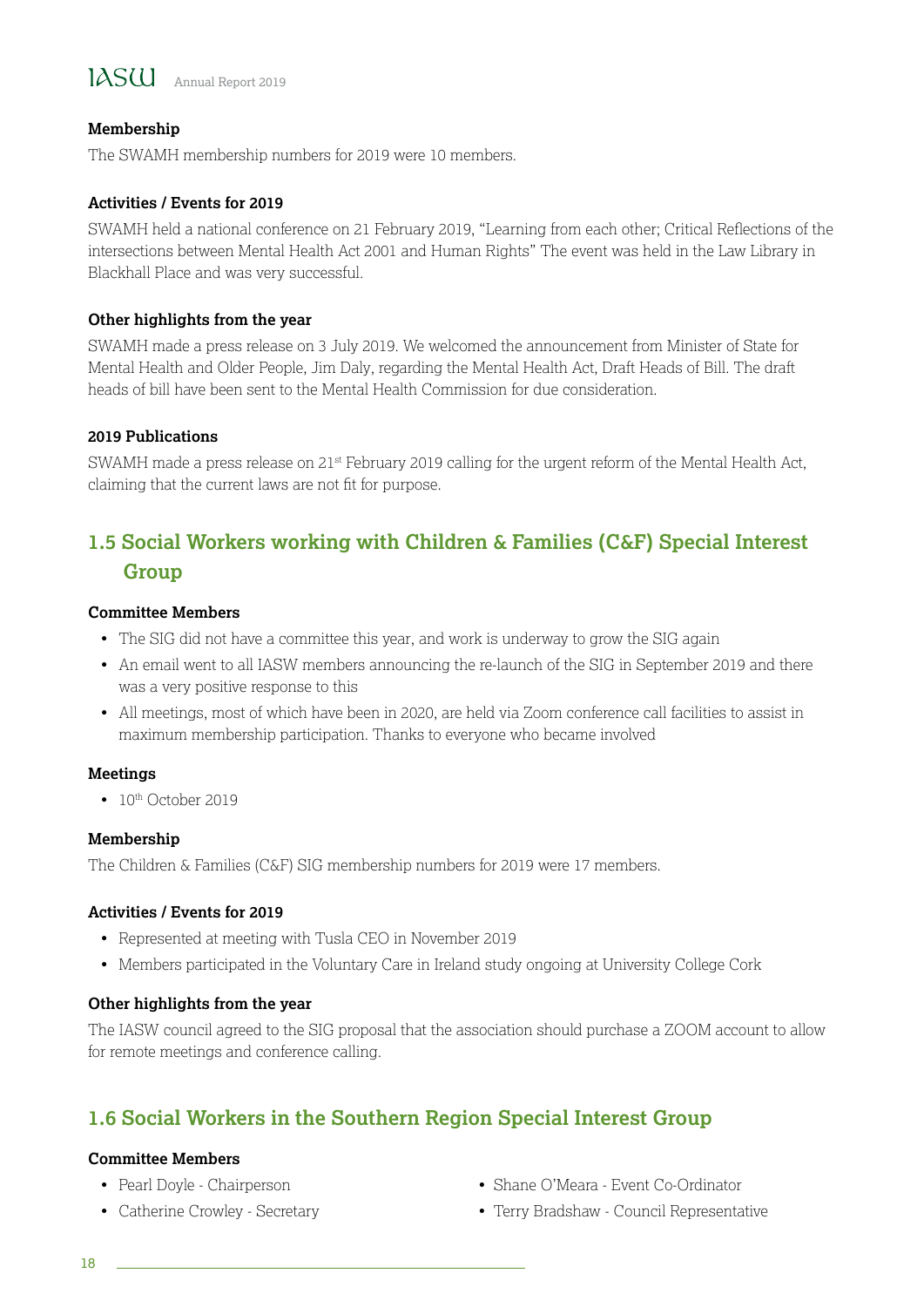

- Rachel McCormack IASW Board of  $\bullet$  Carmel Halton Committee Member Directors **and a structure of the Committee Member • Ellen Sheehan - Committee Member**
- Siobhan Bruen Committee Member Kate Power Committee Member

#### **Meetings**

- Dates: Monthly meetings held from January 2019 November2019
- Discussions focused on recruitment and retention of Social Workers employed by Tusla
- Ways of supporting Social Workers in times of crises
- Preparation for World Social Work Day

#### **Membership**

The Southern Region membership numbers for 2019 were part of the IASW Southern Region members. There is not an exact number of members.

#### **Activities / Events for 2019**

- World Social Work Day celebration on the 19th March 2019 with Leon Roach, on the theme of the importance of relationships in Social Work. Carmel Halton, Director MSW Course, UCC also presented
- Meeting with Sean Sherlock TD, Joint Committee member on Children & Youth Affairs, to discuss recruitment and retention of Social Workers in Tusla. Sean asked parliamentary questions on our behalf. We received replies from Tusla, on use of Agency staff, costs relating to Signs of Safety framework and recruitment related issues
- Chairs 'attendance at meeting with Bernard Gloster, CEO of Tusla together with other representatives of IASW

#### **Other highlights from the year**

• Presentations to MSW and BSW students, UCC

### **1.7 Social Workers in Child and Adolescent Mental Health (CAMHS) Special Interest Group**

#### **Committee Members**

- Eoin Barry Chairperson Olivia Fagan
- Katie O'Sullivan Secretary  **Lynn Harnedy**
- -

#### **Meetings**

- 25<sup>th</sup> February 2019
- 11<sup>th</sup> November 2019

#### **Membership**

The Social Workers in Child and Adolescent Mental Health (CAMHS) membership numbers for 2019 were around 60 on our mailing list and average between 15 and 30 who attend our regular meetings.

#### **Activities / Events for 2019**

Our major event for 2019 was holding a conference on eating disorders in November. This was a well-attended event and was well received based on the feedback of our membership.

The event featured internationally recognized speakers including Rachel Bryant Vaugh, Dr Sara McDevitt, Aishling Lyons, and Harriet Parsons. This event featured a range of topics and discussions including an

- 
- 
-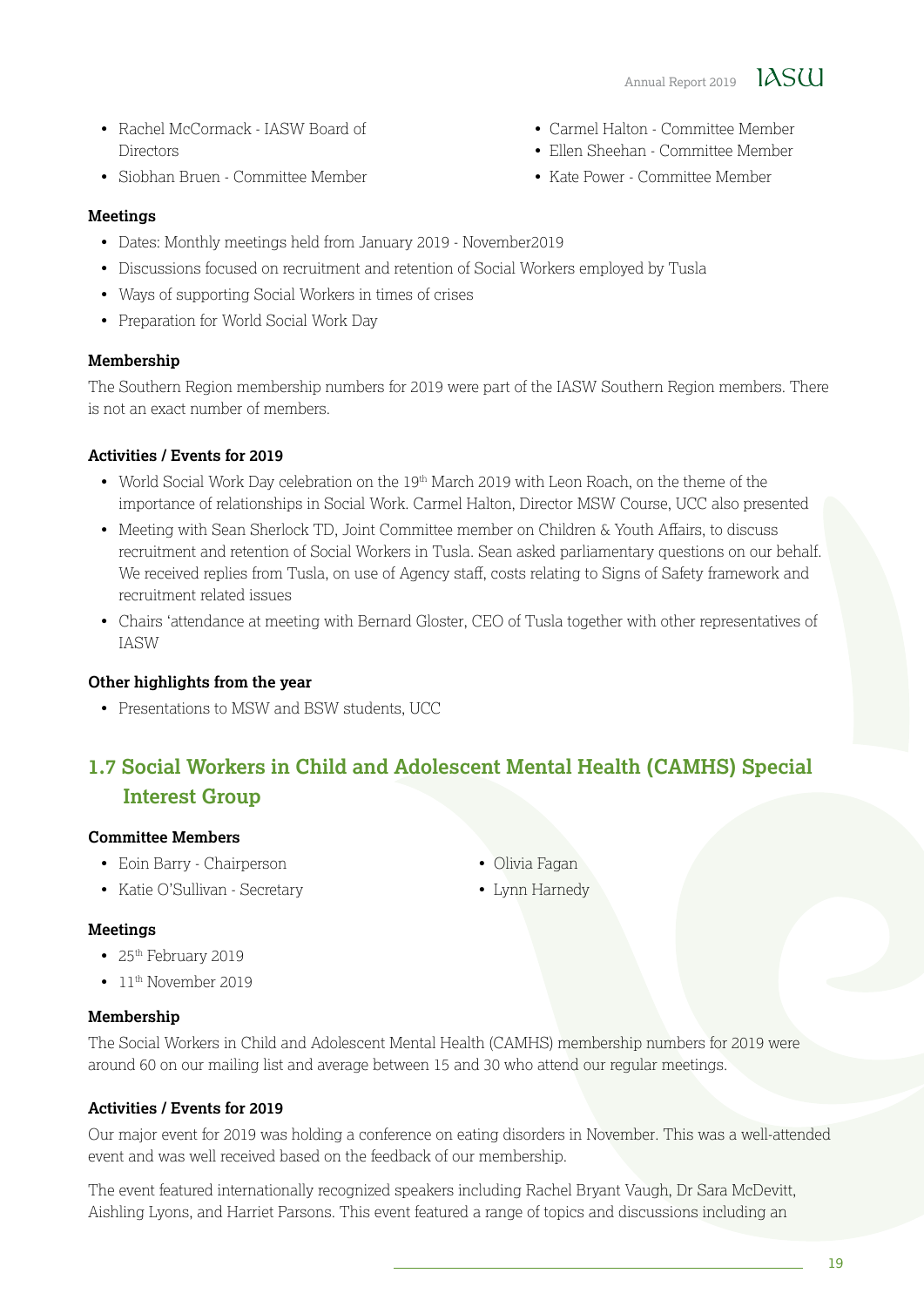### $l$ AS( $l$ ] Annual Report 2019

update on the latest research for AFRID, an update on the national clinical programme for eating disorders, the nutritional aspects of eating disorders and an update on the supports available in BodyWhys. This event built on our national conference which we held on attachment in 2018. We intend to continue to hold one conference a year which will allow us to have high quality speakers on a topic.

#### **Other highlights from the year**

- During 2019 the updated Operating Procedure for CAMHS was published and we were involved in writing and updating this document. This has now been implemented but local teams require further training and resources to implement the operating guidelines and this is something we intend to continue to advocate for this year
- We continue to use our special interest group meetings as a place to share ideas and concerns from around the country. At recent meeting we have discussed new programme and group ideas
- At our February meeting in 2019 we presented an update on the new Operating Guidelines for CAMHS

#### **Publications**

CAMHS Operating Guidelines.

### **1.8 Social Workers in Ageing (SIGA) Special Interest Group**

#### **Committee Members**

January – July 2019:

- 
- 
- 
- John Brennan Committee Members Joyce Doyle Committee Members

October – December 2019:

- 
- 
- 
- 

#### **Meetings**

- 20<sup>th</sup> February 2019
- $\bullet$  24<sup>th</sup> April 2019
- 26<sup>th</sup> June 2019
- 3rd December 2019

#### **Membership**

The Social Workers in Ageing (SIGA) membership numbers for 2019 were 95 members.

#### **Activities / Events and Other Highlights for 2019**

All SIGA work during the 2019 terms falls under these objectives and is outlined below:

1) Provide a Professional Forum for Social Workers Working with Older Persons to Exchange Information and Support.

- Aisling Coffey Chairperson: <br>• Anne O Loughlin Committee Members
- Fiachra McCabe Vice Chairperson Martina Mc Govern Committee Members
- Caroline O Donoghue Secretary **•** Asong Jingwa Committee Members
	-
- Patrice Reilly Chairperson Aisling Coffey Committee Members
- Niamh Walsh Vice Chairperson Martin Magee Committee Members
- Geraldine Kerr Secretary *Secretary*  **John Brennan Committee Members**
- Deputy Secretary Deirdre McNally  **Michael Carey Committee Members**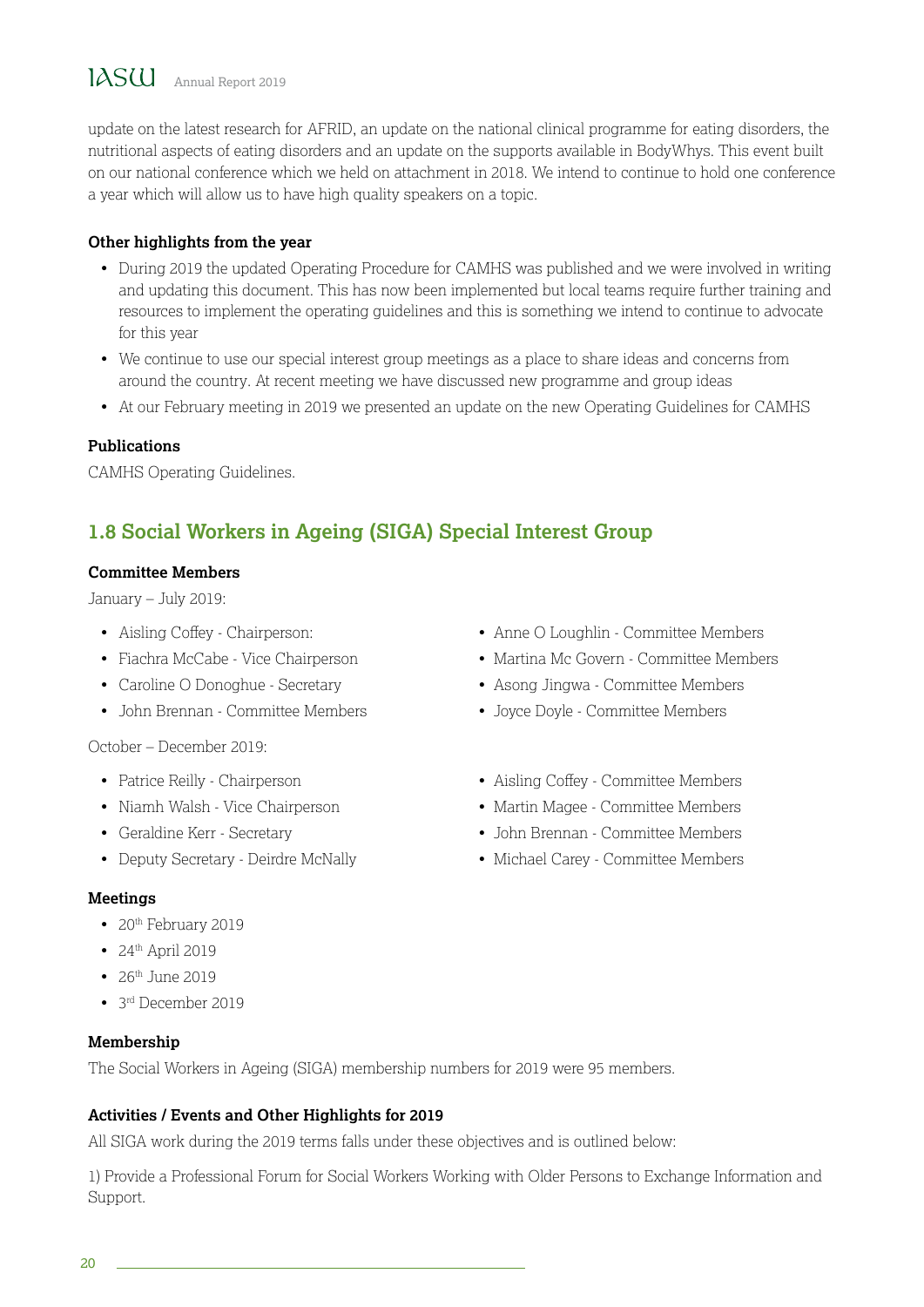- SIGA generally meets in St Mary's Hospital. At these meetings there are information updates and discussion on many issues affecting social work with older persons including:
	- 1. Assisted Decision Making Act and the HSE's national implementation programme
	- 2. National Clinical Programme for Older People (NCPOP) and the Integrated Care Programme for Older Persons (ICPOP)
	- 3. The establishment of integrated care teams in each CHO and the role of social work on these teams.
	- 4. Progress in respect of the HSE's Draft Adult Safeguarding Policy
	- 5. Statutory Home Care Consultation
	- 6. Supporting persons and families living with dementia
	- 7. Standards for HSE funded home care
- In between meetings there was regular email correspondence via the chair in relation to education, conferences, publications, and resources to support social workers in their practice

2) Influence Policy, Legislation and Service Delivery via IASW Structures

- Home Care Services: Year on year IASW has been calling on government to increase funding for homecare for all adults who require this service and to put home care on a statutory footing. In 2019 IASW again worked with 21 other NGOs calling for increased investment in home care for both older and younger adults. SIGA also collaborates with these NGO partners in attempting to influence the scope of the proposed statutory home care scheme
- HIQAs Public consultation on Draft Guidance on a Human Rights-Based Approach to Care and Support in Health and Social Care Settings. Anne O Loughlin, SIGA member is the IASW representative on this Advisory Group and keeps SIGA members updated on developments

3) Professional Development of Social Work Practice to Examine Opportunities for Education and Involvement in Research. SIGA was delighted to welcome Eileen Reilly, Senior Social Worker, Beaumont Hospital to our AGM on 26/06/19. Eileen presented on research she has undertaken on Women ageing Solo in Ireland. Her input was stimulating and thought provoking.

4) Advocacy / Representation on the Needs of Older Persons from a Social Work Perspective:

- Home Care Campaigning: As outlined under section 2 above, SIGA has been active this year in campaigning on the need for enhanced resources for home care for older persons and younger adults with a disability
- National Clinical Programme for Older People (NCPOP) and the Integrated Care Programme for Older Persons (ICPOP). John Brennan remains engaged as IASW rep on the NCPOP and the ICPOP. John kindly provides updates in writing on his activities at each SIGA meeting
- An Inter-professional Interest Group (IIG) was formed in late 2015 within the NCPOP to bring together health, social care, and other related professional representatives. The Interest Group is embarking upon a project to review discipline-specific and inter-professional competencies for those working with older people. There is a literature review on interdisciplinary working in progress and the group are currently engaging a research officer to pursue this objective
- The nine ICPOP 'Pioneer' Sites for Integrated Care are continuing to develop. Five of these teams have a social worker and we are delighted that they are all SIGA members. John Brennan and Patrice Reilly continue to convene a working group comprising of these five social workers
- Embedding collective leadership to foster collaborative inter-professional working in the care of older people (Eclectic) Research: Will develop a framework for Interdisciplinary competency framework for working with older persons – John Brennan, Patrice and Sarah Donnelly on working group re same and will feedback to SIGA group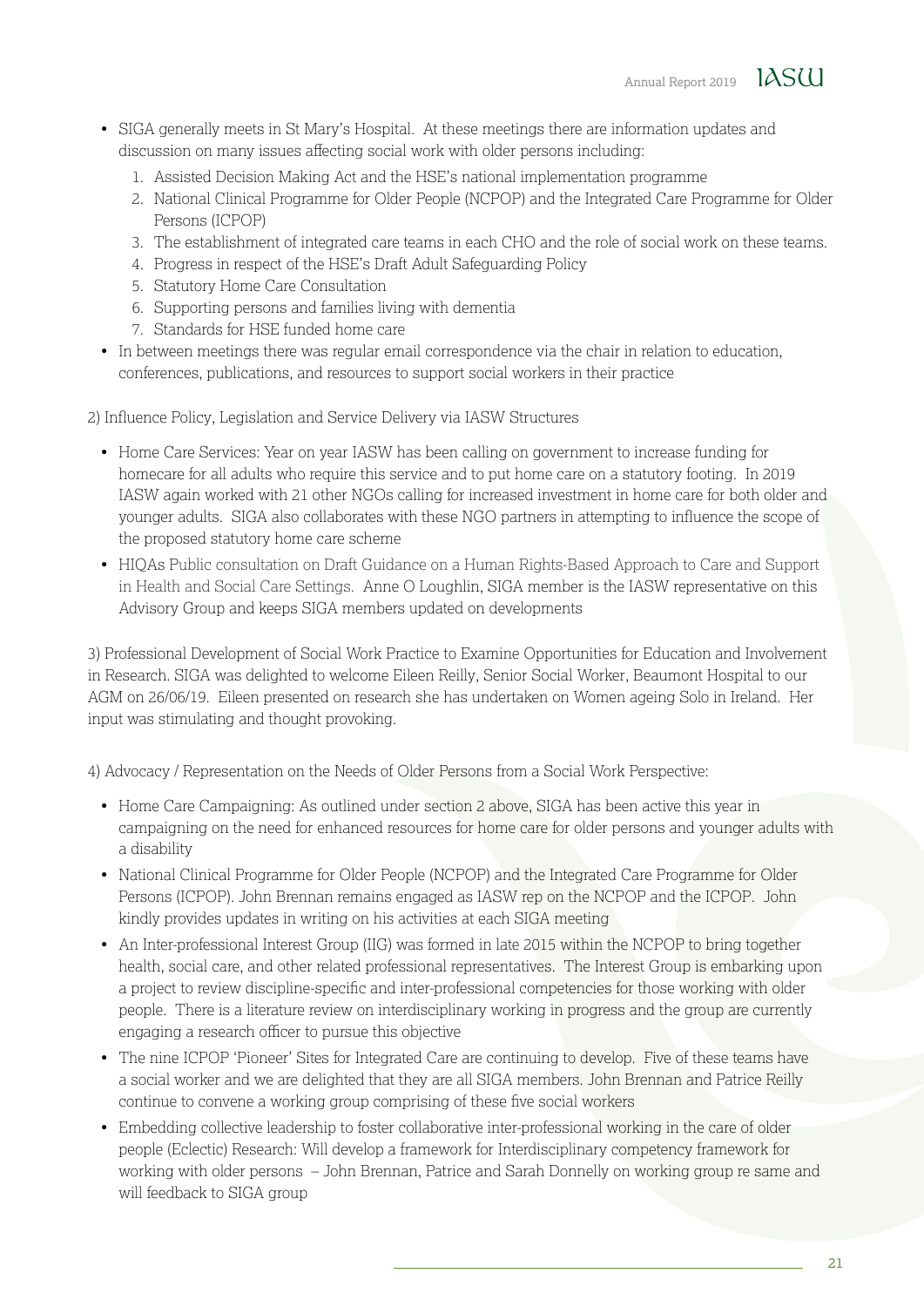### $l$ AS( $U$  Annual Report 2019

#### **SIGA Priorities 2019/2020**

The SIGA Committee for 2019/2020, alongside members, agreed SIGA priorities for the following 12-month term as follows:

- Conference: Integrated Care/Slainte Care, the Social Work Contribution and Value
- Development of toolkit for working with self-neglect
- Carer Assessments
- HSE cross divisional safeguarding policy
- Access to home care and respite services
- Measuring the impact and effectiveness of social work
- CPD Workshops at each SIGA meeting with a visit to St Marys Memory Technology Resource Room planned for June 2020

### **1.9 Social Workers in Primary Care Special Interest Group**

#### **Committee Members**

- 
- 
- 
- Marie Kinsella Secretary

#### **Meetings**

- $\bullet$  27<sup>th</sup> March 2019
- 21st May 2019
- 19th September 2019
- 26<sup>th</sup> November 2019

#### **Membership**

The Primary Care SIG membership numbers for 2019 were 90 members.

#### **Activities / Events for 2019**

- The Primary Care SIG organised a follow up day in March 2019 from the Development Day for Primary Care Social Workers in Limerick on 24<sup>th</sup> October 2018. The focus on the second day on 27<sup>th</sup> March 2019 was on following on from outcomes of the first day and focusing on "Articulating the role of the Primary Care Social Worker". Following these training days, a plan was developed to implement the outcomes into defined goals. The goals will then be divided into specific timeframes of short-term goals, to be completed with a 12-month timeframe and longer-term goals to be completed within a 36-month timeframe
- The Primary Care SIG held three 3 more SIG meetings in 2019. The committee committed to rotating the location of the SIG meetings, aiming to make the meetings as accessible to as many Primary Care Social Workers nationally as possible. The meetings in 2019 were held in May (Naas), September (Portlaoise) & December (Dublin). At each SIG meeting there was a CPD/training element
- The Chair/Vice Chair of the Primary Care SIG attended all IASW Council meetings
- The Primary Care SIG co-worked with the HSE Primary Care Managers Group on issues of mutual concern.
- The Primary Care SIG completed an update of Primary Care Social Work database
- The Primary Care SIG had regular email communication with SIG members. Information emails from IASW/HSE and other relevant community groups/services were collated and circulated to SIG members
- Patrick Donovan Co-Chairperson Ombola Akinsula Training Officer
- Gloria McClaffety Co-Chairperson Eadaoin Ni Bhroin Non-Executive Officer
- Sharon Flood Vice Chairperson Michelle Losty Non-Executive Officer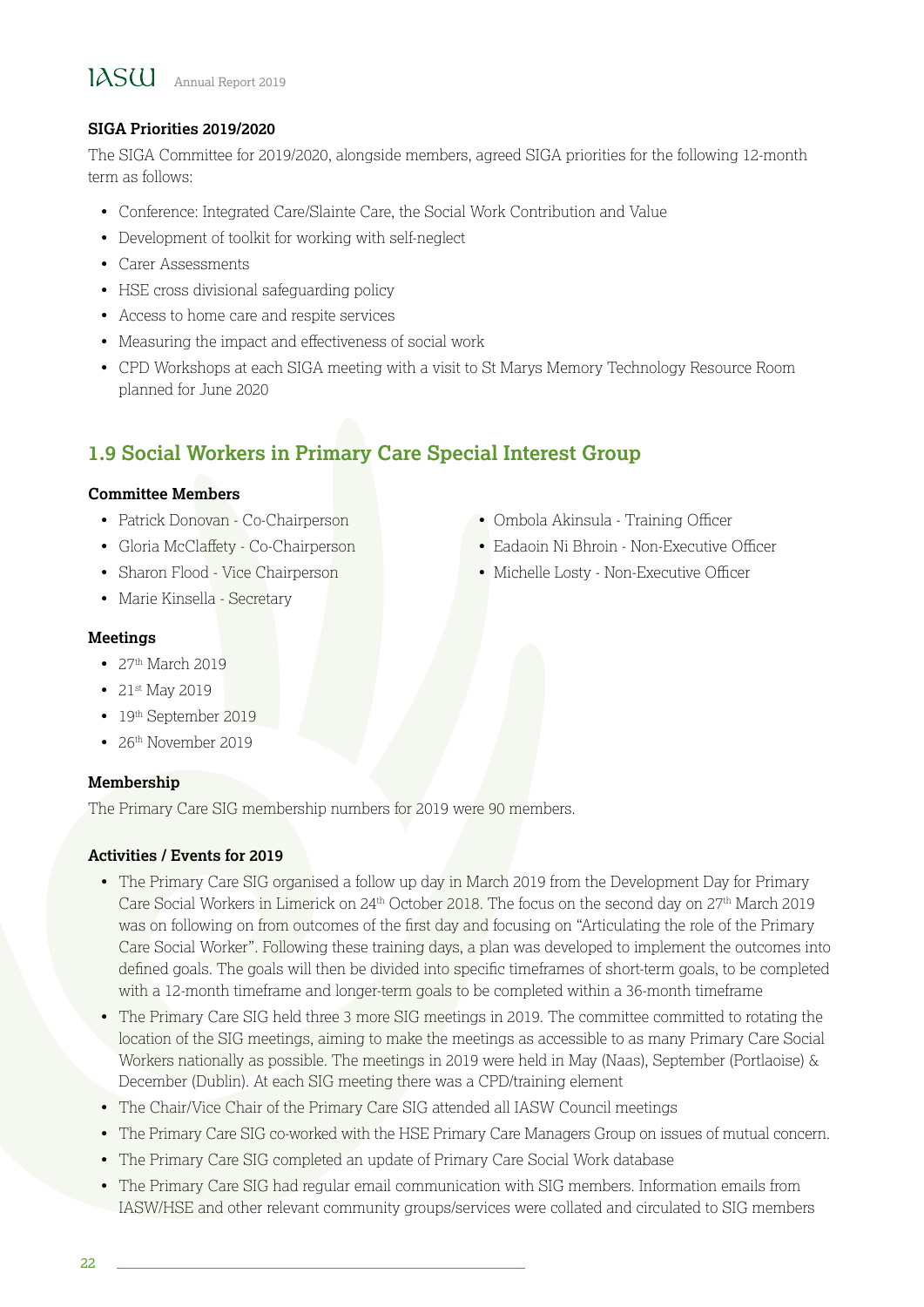#### **Other highlights from the year**

- The Primary Care SIG advocated for the inclusion of Primary Care Social Work in the rollout of the Community Healthcare Network learning sites
- Following the Primary Care SIG AGM in November 2019, there were no nominations for the Primary Care SIG Committee. At present the Primary Care SIG is on hold until a new committee can be formed

### **1.10 Retried Social Workers Special Interest Group**

#### **Committee Members**

- Patricia Waldron Council representative (retired from EHB/TUSLA 2004. I returned to work a day per week until the beginning of 2019. Joined the group in past few years and agreed to be representative on Council and present a regular report on our activities during the year)
- Mary Kennedy Convenor (retired from St James's Hospital)
- Margaret Horne Convenor (retired from the Adelaide 26 years ago)

#### **Meetings**

First Monday of every second month:

- February
- April
- July
- October
- December

#### **Membership**

The Retried Social Workers SIG membership numbers for 2019 were 37 retired social workers on the contact list aged up to 96 years.

#### **Activities / Events for 2019**

- This is a social networking group who have been meeting for lunch on the first Monday of every second month for over 20 years. We meet for lunch in the Talbot Hotel, Stillorgan Road, Dublin from 12.30-2.30. The Hotel is wheelchair accessible and serves a buffet lunch. We have an enjoyable social gathering and always welcome new retirees from any part of the country. The group is very friendly and supportive. Should the need arise, it can be a useful forum to discuss everything from pension entitlements to shopping, holidays, visits to Concerts, Art Galleries, etc
- There was also some discussion re membership and some members of the group said that they did not use online banking so had dropped out as members. I brought this to the attention of Council earlier in the year who agreed to address the issue. The person involved broke her hip but has fully recovered. She and several others celebrated their 90th Birthdays during the year
- Most members come from a Medical Social Work background with some from the universities, with one or two from Department of Health and Justice and EHB/Tusla
- New members and retirees are welcome to join us at our next event or suggest some other activities

#### **Other highlights from the year**

Many retired members, medical and non-medical joined the celebration of "100 years of Medical Social Work in Ireland" in Trinity College of Nursing at D'Olier Street Dublin on October 24th, 2019. An entertaining evening of education and music (see also Head Medical Social Workers (HMSW) Associate Group Annual Report. for more details).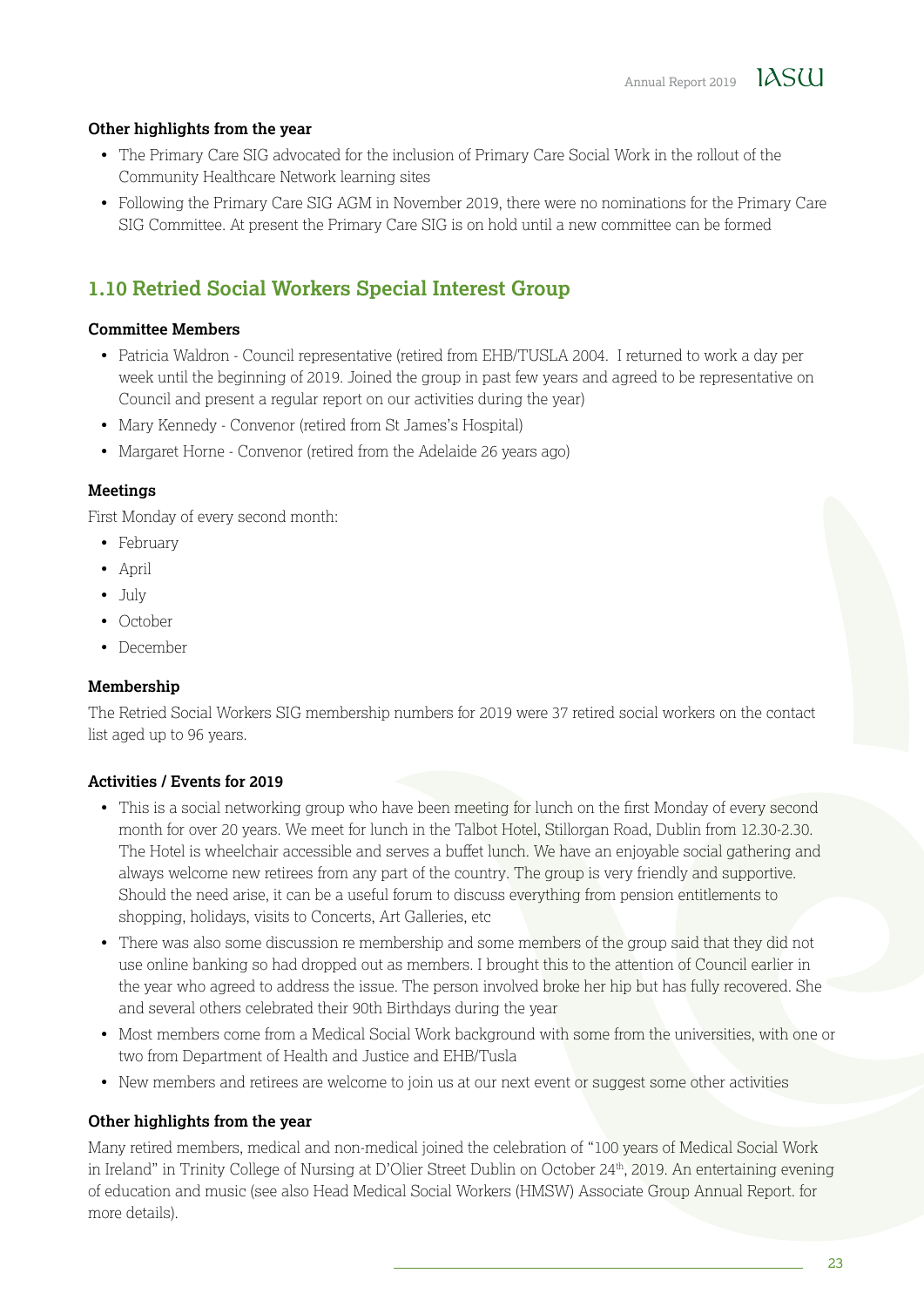### **1.11 Journal Committee**

#### **Committee Members**

- Majella Hickey Editor  **Brid Joy**
- 
- Steven Peet

#### **Meetings**

The Journal Committee conducted all communication through E Mail. The Editor disseminated the articles to committee members with competence and expertise in the subject area. Each member of the committee evaluated the articles providing comprehensive typed feedback and guidance to the authors.

#### **Membership**

The Journal Committee continued to work with a blind panel of peer reviewers during 2019- 2020. The blind panel of reviewers consist of four academics from the University sector and four practitioners. Each reviewer reviewed two articles per year.

#### **Activities / Events for 2019**

- The Winter 2019 edition was entitled: The Irish Social Worker: Open Access Practice and Research Journal. It featured a presentation and articles from the IASW National Conference and the All Ireland Research Conference 2019
- We were delighted to reproduce a presentation entitled 'Object Poverty' delivered by staff and participants of the Saol Project as part of the IASW conference in May 2019. Sixteen objects associated with poverty served as a rally call for different issues. This presentation helped to increase awareness of what it is like to be caught up in a cycle of homelessness, poverty, and addiction in modern day contemporary society
- All articles in the Irish Social Worker are peer reviewed by a blind panel of practitioners and academics with support and guidance offered by the editorial committee. The Winter 2019 edition featured 12 peer reviewed articles, one of which derived from the IASW National Conference and nine of which derived from the ALL Ireland Research Conference held in Dublin on 14th June 2019. Themes included: relationships, poverty, child welfare, fostering and adoption, mental health, community education, service user involvement and co-production, acquired brain injury, youth participation and integrated care
- All articles published in the Irish Social Worker are available after six months (with the authors permission) to LENUS (HSE) open access repository for Irish health publications. This facilitates authors to disseminate their work to a much wider audience both in Ireland and Internationally

#### **Publications**

The Irish Social Worker Open Access Practice and Research Journal Winter 2019.

### **1.12 International Affairs Committee (IAC)**

#### **Committee Members**

- Anna Deneher Chairperson Lynn Harnedy
- 
- Maria Swan,  **Communistance Communist Communist Communist Communist Communist Communist Communist Communist Communist Communist Communist Communist Communist Communist Communist Communist Communist Communist Communist C**
- 
- Kerry Cuskelly  **Aine McGuirk Ex-officio** 
	-

• Ineke Durville

Ineke Durville retired from the Committee at the meeting of 31st July 2019. Lynn Harnedy resigned from the Committee on 18th December 2019. John Brennan retired as Chair of the Committee in January 2019 and Anna Deneher was elected Chair on 14<sup>th</sup> February 2019.

- 
- Frank Browne Colletta Dalikeni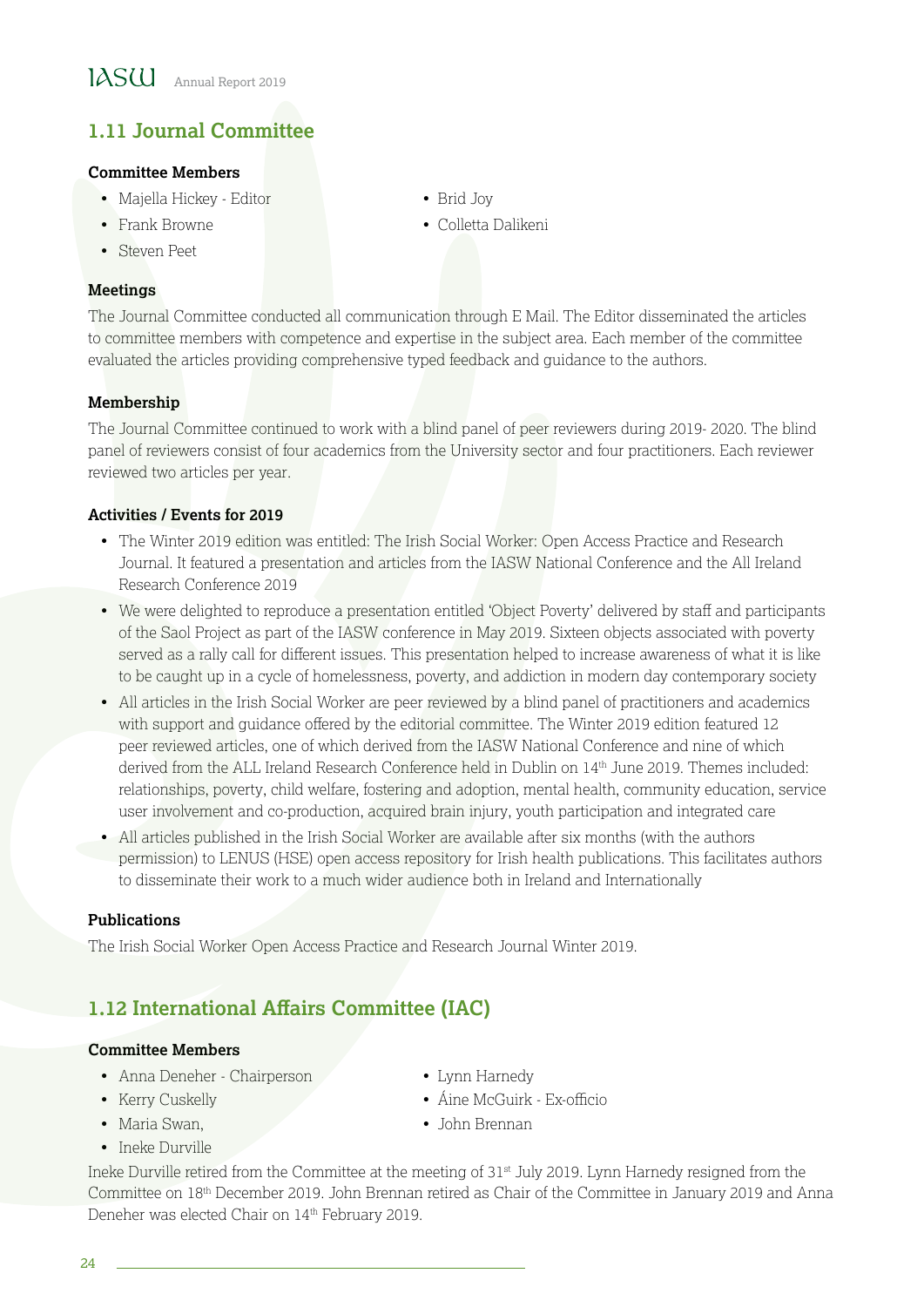#### **Meetings**

- $14^{\text{th}}$  February 2019
- 30<sup>th</sup> May 2019
- 31st July 2019
- $\bullet$  28<sup>th</sup> August 2019
- 24<sup>th</sup> September 2019
- 3rd December 2019

#### **Membership**

The International Affairs Committee (IAC) membership numbers for 2019 were 7 members.

#### **Activities / Events for 2019**

World Social Work Day was celebrated on the 19<sup>th</sup> March 2019. The IASW joined with BASW NI to organise a North-South conference in Dundalk. The title was 'Social Work Professionalism - Promoting Values, Empowering Identity'. This was a very successful event attracting 170 delegates from both sides of the border.

- Aine McGuirk & John Brennan attended the IFSW Europe Delegates Meeting, Vienna, Austria on 8<sup>th</sup> and 9th September 2019 and John Brennan attended the IFSW Europe Conference from 9th to 11th September
- A joint resolution with BASW NI and BASW UK was adopted at the IFSW Europe Delegates Conference on the potential negative impacts of Brexit for social work and users of social work service
- The International Affairs Committee Conference 'Advocates and Allies' was held on 30<sup>th</sup> September 2019 and was attended by 40 participants including a presentation by a service user
- John Brennan attended the European Social Platform Annual Conference in Helsinki in September 2019
- Presentation on IFSW's perspective on tackling poverty at joint IFSW/EAPN/ATD Fourth World event with MEPs on 16th October in EU Parliament (John Brennan)
- Participation in and promotion of Professional Identity Survey in conjunction with BASW, CORU and NISC

#### **Other highlights from the year**

- John Brennan was elected as Vie-President of IFSW Europe in January 2019
- Presentation given to visiting students from University of New Hampshire re Social Work in Ireland (Anna Deneher, May 2019)
- Meetings held with visiting social workers from Spain and the Netherlands (Anna Deneher)
- Attendance at meeting of International Regulators (Aine McGuirk)
- Participation in survey on IFSW Ethical Principles

#### **Publications**

Contribution to the Global Agenda Report for Social Work and Social Development (Kerry Cuskelly, December 2019).

### **1.13 Social Workers and Migration (SWIM) Associate Group**

#### **Committee Members**

- Maeve Foreman Adjunct Assistant Professor of Social Work, Trinity College
- Susan Mackey Social Worker, Nasc
- Colletta Dalikeni Lecturer in Social Care, Dundalk Institute of Technology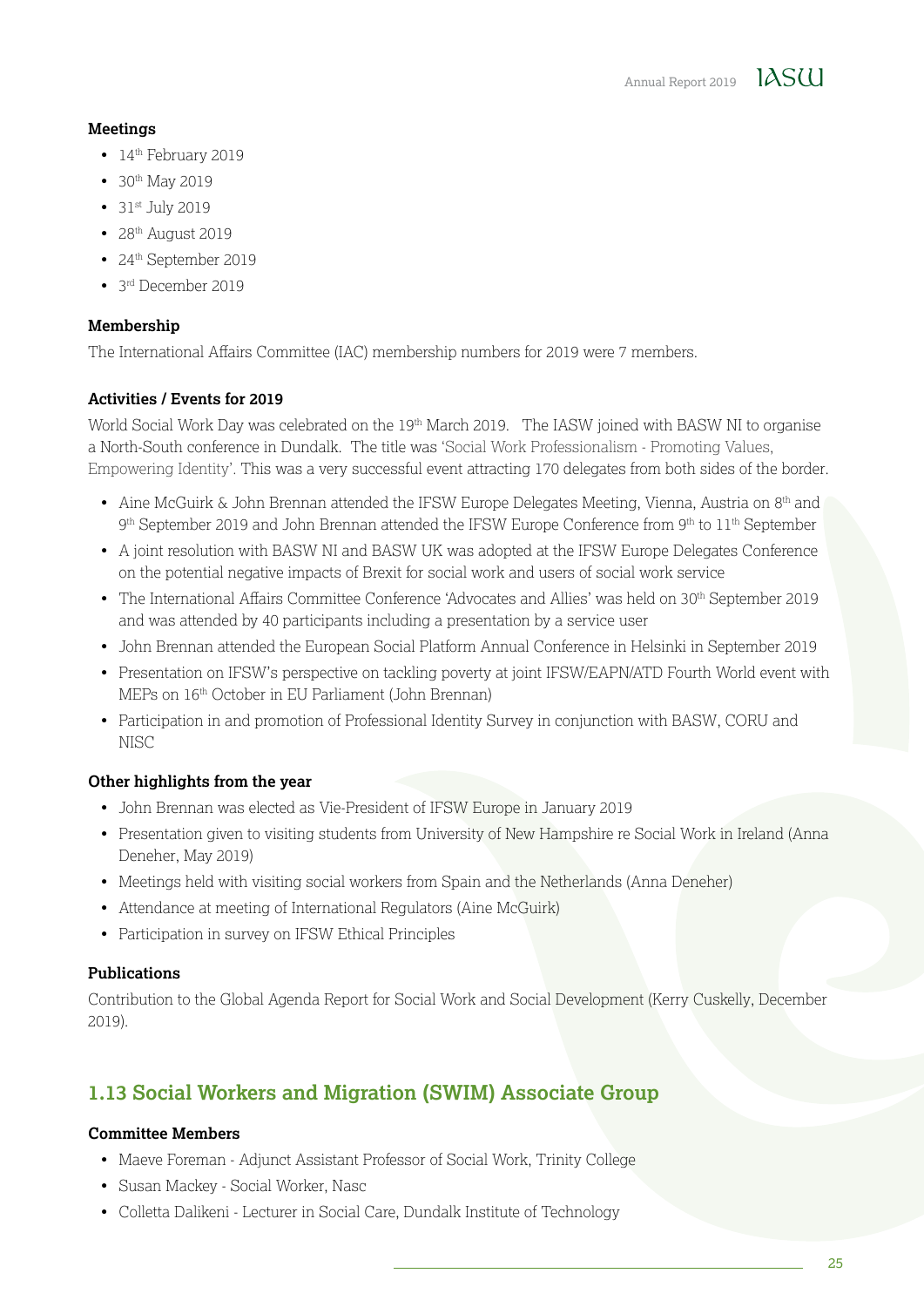### $l$ AS( $l$ ] Annual Report 2019

- Deborah Chemhere Tusla Homeless Liaison Officer/Team Leader
- Erica Calder Senior Social Worker, Enable Ireland
- Brian Davis Social Worker, Balseskin Reception Centre for Refugees and Asylum Seekers
- Notable contribution was also made by Dr Muireann Ní Raghallaigh, Lecturer in Social Work, University College Dublin

#### **Meetings**

The Associate Group communication was maintained throughout the year by email contact.

#### **Membership**

The Social Workers and Migration Associate Group membership numbers for 2019 was 87.

#### **Activities / Events for 2019/20**

- Submission to the Oireachtas Committee on Justice and Equality on Direct Provision and the International Protection Application Process from the Irish Association of Social Workers' (IASW) Special Interest Group on Social Work and Migration, 31st May 2019
- Representation at the BASW Annual Conference 21.06.19 and participation at BASW SIG 'The immigration Asylum and Trafficking (IAT)' workshop Conference on NRPF (No Recourse to Public Funds)

#### **Publications by members**

- Dalikeni Colletta, Child-rearing practices: cross cultural perspectives of African asylum-seeking families and child protection social workers in Ireland (2019) European Journal of Social Work https://www. tandfonline.com/doi/full/10.1080/13691457.2019.1585333
- Caroline McGregor, Colletta Dalikeni, Carmel Devaney, Lisa Moran & Sheila Garrity (2019) Practice guidance for culturally sensitive practice in working with children and families who are asylum seekers: learning from an early years study in Ireland, Child Care in Practice, DOI https://www.tandfonline.com/doi/ full/10.1080/13575279.2018.1555137
- Ní Raghallaigh, Muireann and Smith, Karen and Scholtz, Jennifer Jean (2019) Safe haven: a study on the needs of refugee children arriving in Ireland through the Irish Refugee Protection Programme. Dublin: Children's Rights Alliance
- Donnelly S, Raghallaigh MNÍ, Foreman M (2019) 'Reflections on the use of community based participatory research to affect social and political change: examples from research with refugees and older people in Ireland' European Journal of Social Work22(5):831-844

### **1.14 Head Medical Social Workers (HMSW) Associate Group**

#### **Committee Members**

- Amanda Casey Chairperson until May 2019
- Kaylene Jackson Co-Chairperson from May 2019
- Donal Gill Co-Chairperson from May 2019 (Donal stepped down at the end of 2019)
- Anne O'Loughlin Secretary

#### **Meetings**

- 13<sup>th</sup> February 2019
- $13^{th}$  May 2019
- 4th September 2019
- 12<sup>th</sup> November 2019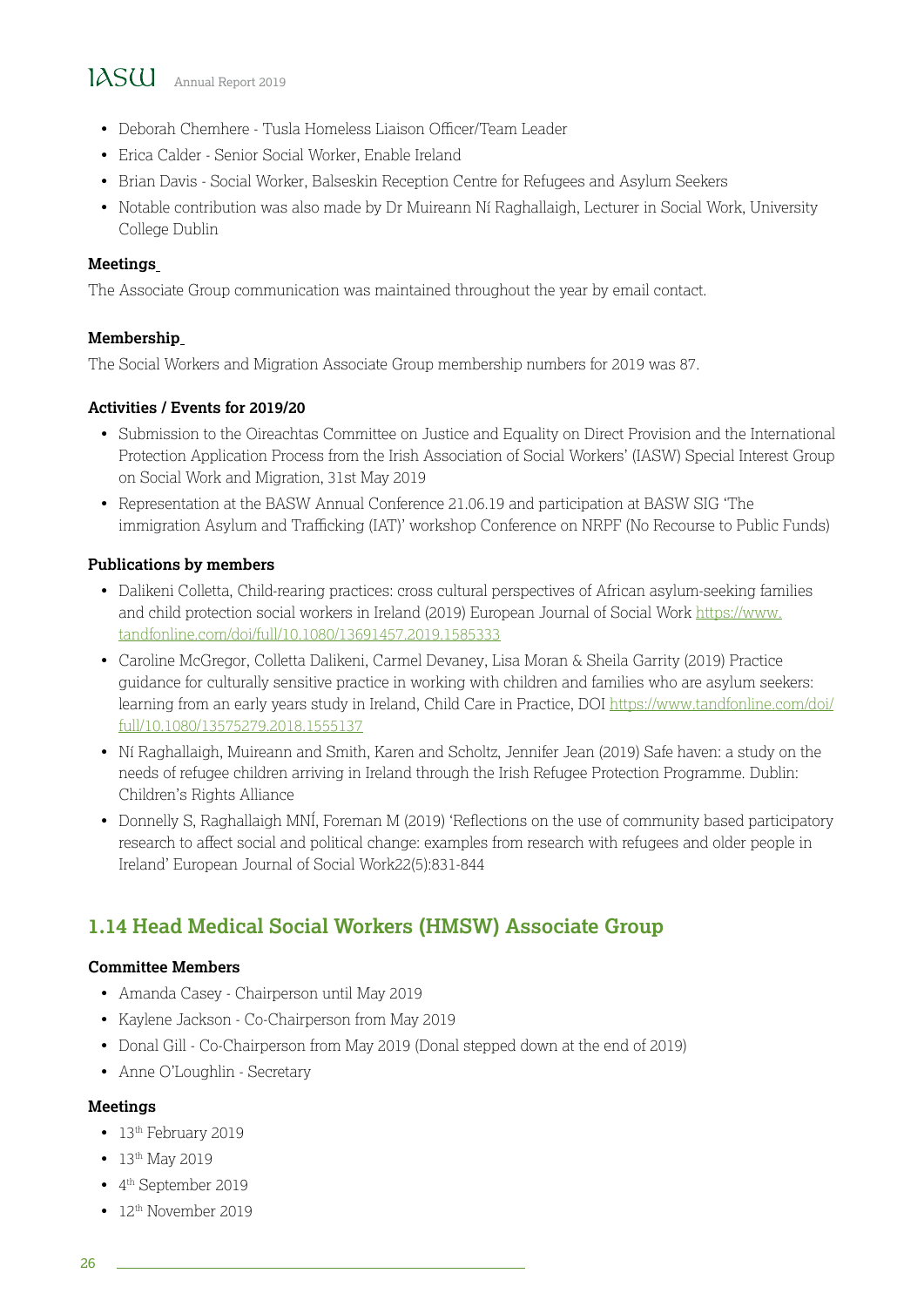#### **Membership**

The Head Medical Social Workers (HMSW) membership numbers for 2019 were 47 members. There has been an expansion of social work posts across a variety of medical settings, including private, with stand-alone social work posts in many of these. The combination of experienced and new is a distinct feature of this group and adds significantly to its value as a practice forum.

#### **Activities / Events for 2019**

The HMSW group is an expansive cohort covering a wide range of medical settings requiring creative collaboration for both generic medical social work issues as well as specialised service areas.

#### **Generic Medical Social Work Themes**

- MSW Recruitment and Clinical Governance: HMSW's are engaged in reviewing and advocating for appropriate workforce planning and clinical governance structures across a variety of settings
- Children First: Integrating compliance into medical settings was a challenge across the board and HMSW's participated in Implementation Committees within the Hospital Group structures
- Adult Safeguarding: HMSW's have relentlessly contributed to the process of development and review of safeguarding policies and procedures through various platforms nationally
- Health and Social Care Professionals: HMSW's continue to represent the profession and those we serve within the HSCP forums in all medical sectors. Raising the profile and influence of social work in medical settings is a high priority for this group

#### **Specialist Medical Social Work Themes**

- Children's Health Ireland: The process of amalgamation of children's medical services has been on-going and HMSW's in each of the three standalone services have been proactively engaged in contributing to this process
- National Clinical Programmes: There are currently 32 national clinical programmes across the national health sector. The HMSW's group contributes to each of these programmes collectively where appropriate but also as individual institutions as needed

#### **Other highlights from the year**

• Celebrating 100 years of Medical Social Work in Ireland. While there were many local events to celebrate the contribution of medical social work throughout the country, a national event was held in Dublin which created a fantastic opportunity for the amalgamation of the old and the new

### **Medical Social Work Centenary Celebration 1919-2019** Programme of Speakers Margaret Horne, Retired Almoner, Head Social Worker \* Colette Kelleher, Independent Senator \* Niamh O'Rourke, St James's Hospital \* Kaylene Jackson & Sinead Stakelum, National Maternity Hospital, Holles St. Glass Cortile Room, TCD School of Nursing & Midwifery, D'Olier St, Dublin  $24^{th}$  October 2019 at  $6:30 \mathrm{pm}$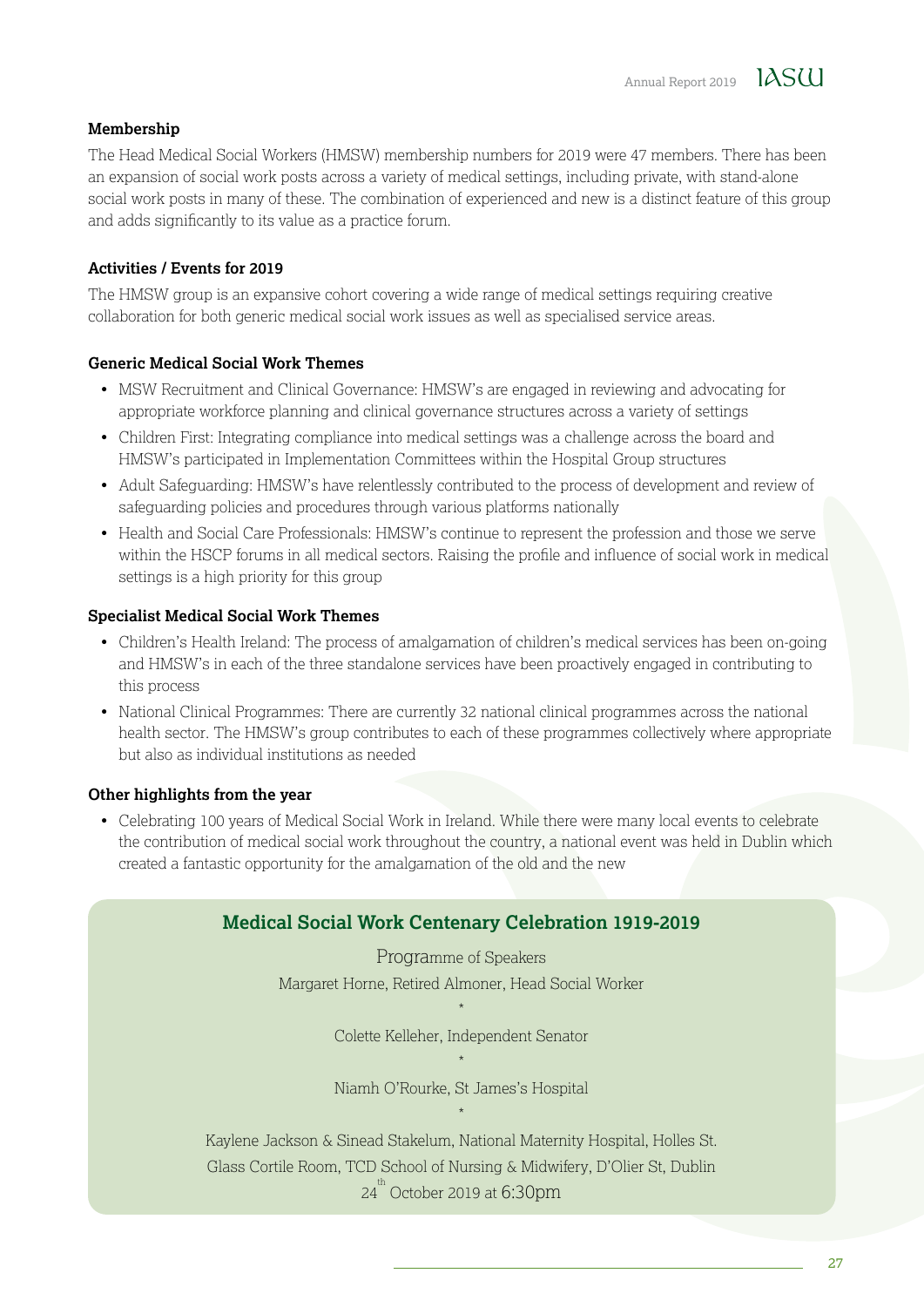### IASCU Annual Report 2019





- Margaret Horne actively retired
- Paula Markey –HMSW St James's Hospital (current) & Mary Kennedy (HMSW St James's Hospital actively retired)
- Guest speakers provided wonderful nostalgic contributions and insights into the advancing role of Medical Social Workers
- Supervision Training: The HMSW's group were again able to facilitate specialised supervision training for Senior Medical Social Workers across all settings as part of the group's commitment to practice excellence and good clinical governance
- Retirements: Two group members retired from our ranks in 2019 Maria Clarke (Connolly Hospital) and Rosemary Grant (Coombe) after many years of contribution to the profession and we wish them well in their active retirement

#### **1.15 Adverse Childhood Experiences (ACEs) Associate Group**

#### **Committee Members**

- Mary Kennedy Chairperson
- Katie Murphy Vice Chairperson
- Angela Moore Secretary

#### **Meetings**

- 22nd September 2019
- 16<sup>th</sup> October 2019

#### **Membership**

The Adverse Childhood Experiences (ACEs) membership numbers for 2019 were 14 members.

#### **Activities / Events for 2019**

Let's get practical about ACEs Seminar, October 16th, 2019.

#### **Other highlights from the year**

The ACEs SIG was formed in 2019 and has several events/activities planned for 2020.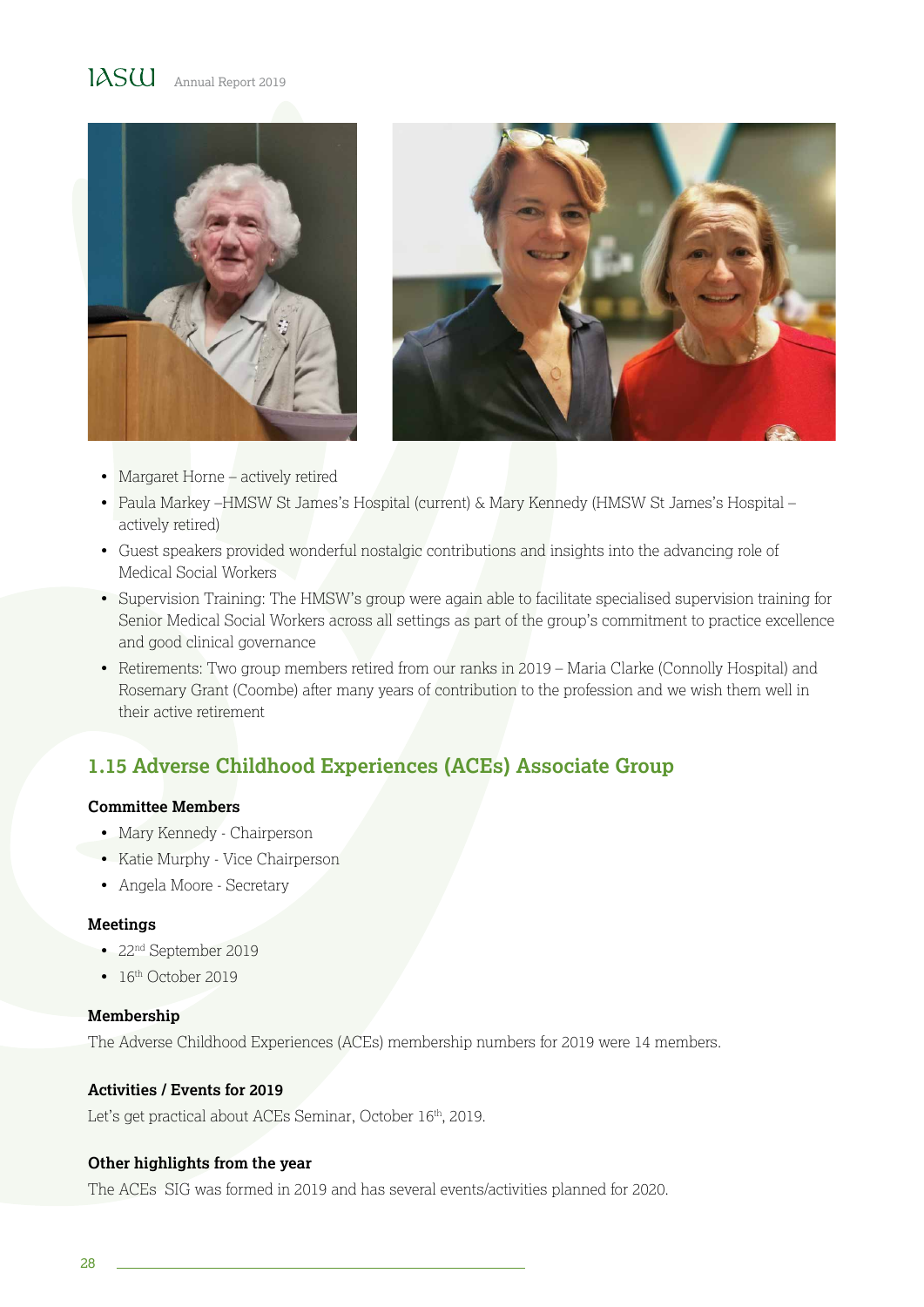Annual Report 2019



# **National Social Work Organisation of Ireland CLG Annual Report and Financial Statements for the financial year ended 31 December 2019**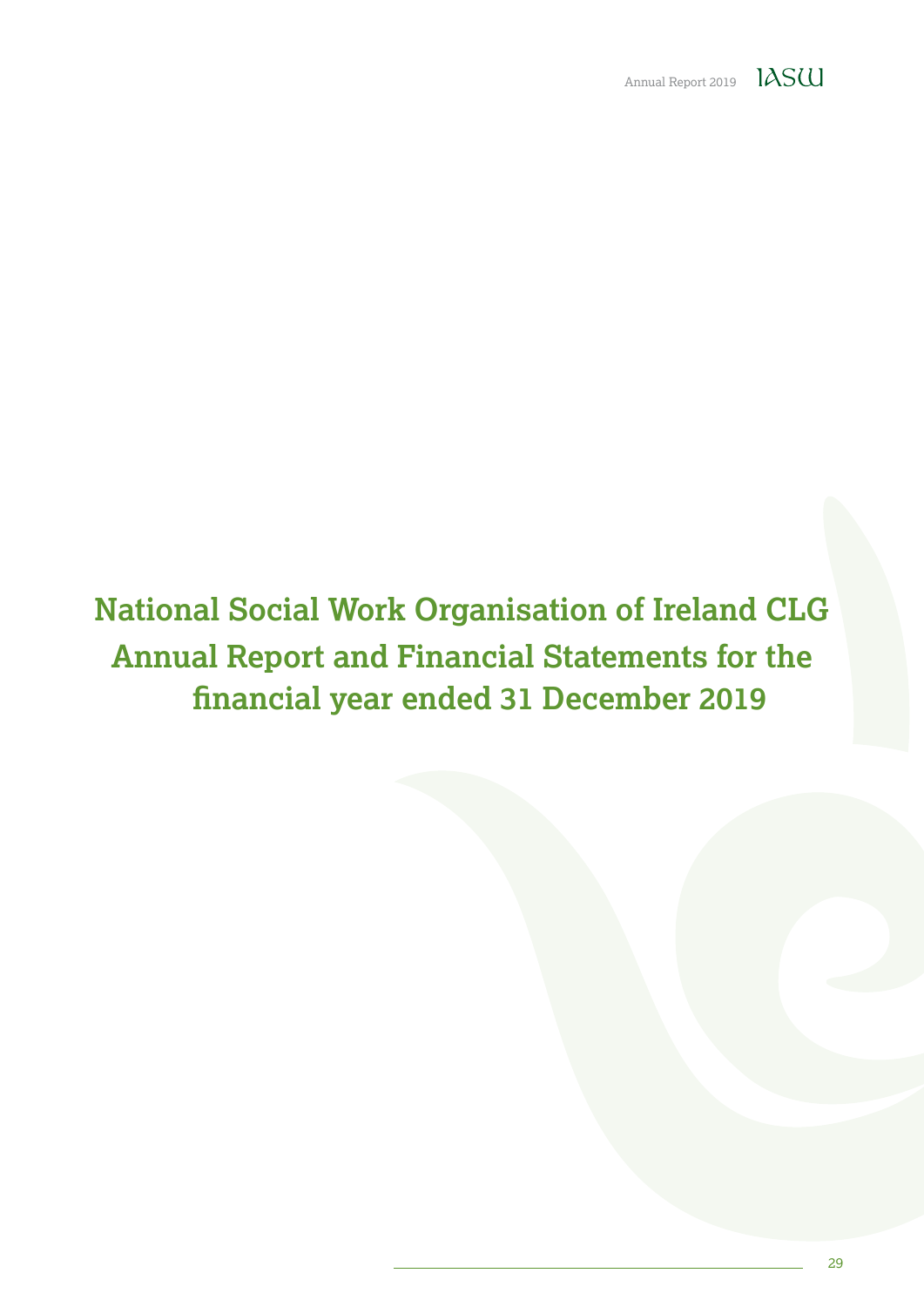# **National Social Work Organisation of Ireland CLG**

# **Contents**

| Directors and Other Information                             | Page 31      |
|-------------------------------------------------------------|--------------|
| Directors' Report                                           | Page 32 - 33 |
| Directors' Responsibilities Statement                       | Page 34      |
| Independent Auditor's Report                                | Page 35 - 37 |
| Appendix to the Independent Auditor's Report                | Page 38      |
| Income and Expenditure Account                              | Page 39      |
| Balance Sheet                                               | Page 40      |
| Reconciliation of Members' Fund                             | Page 41      |
| Cash Flow Statement                                         | Page 42      |
| Notes to the Financial Statements                           | Page 43-47   |
| Supplementary Information on Income and Expenditure Account | Page 49      |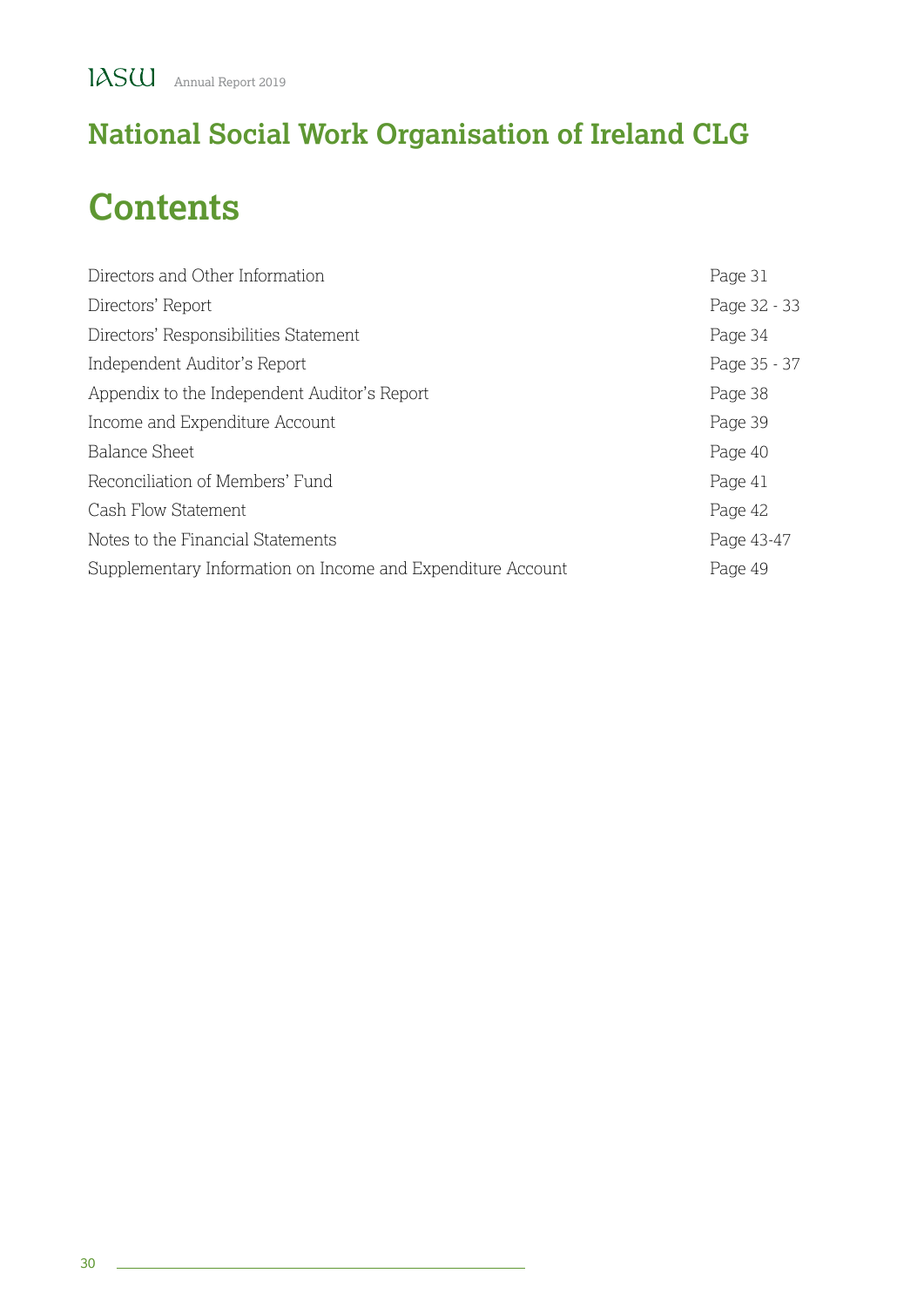# **National Social Work Organisation of Ireland CLG DIRECTORS AND OTHER INFORMATION**

| <b>Directors</b>                                                   | John Brennan            |
|--------------------------------------------------------------------|-------------------------|
|                                                                    | Conor Boksberger        |
|                                                                    | Colletta Dalikeni       |
|                                                                    | Majella Hickey          |
|                                                                    | Hilda Loughran          |
|                                                                    | Aine Mc Guirk           |
|                                                                    | Maria McGloughlin       |
|                                                                    | Ruth Murray             |
|                                                                    | Anette O'Callaghan      |
|                                                                    | Gary Gartland           |
|                                                                    |                         |
|                                                                    |                         |
| <b>Company Secretary</b>                                           | Danielle McGoldrick     |
|                                                                    |                         |
|                                                                    |                         |
| <b>Company Number</b>                                              | 518634                  |
|                                                                    |                         |
|                                                                    |                         |
| Registered Office and Business Address St. Andrews Resource Centre |                         |
|                                                                    | 114 - 116 Pearse Street |
|                                                                    | Dublin 2                |
|                                                                    |                         |
| <b>Auditors</b>                                                    | KSi Faulkner Orr Ltd    |
|                                                                    | Behan House             |
|                                                                    | 10 Lower Mount Street   |
|                                                                    | Dublin 2                |
|                                                                    |                         |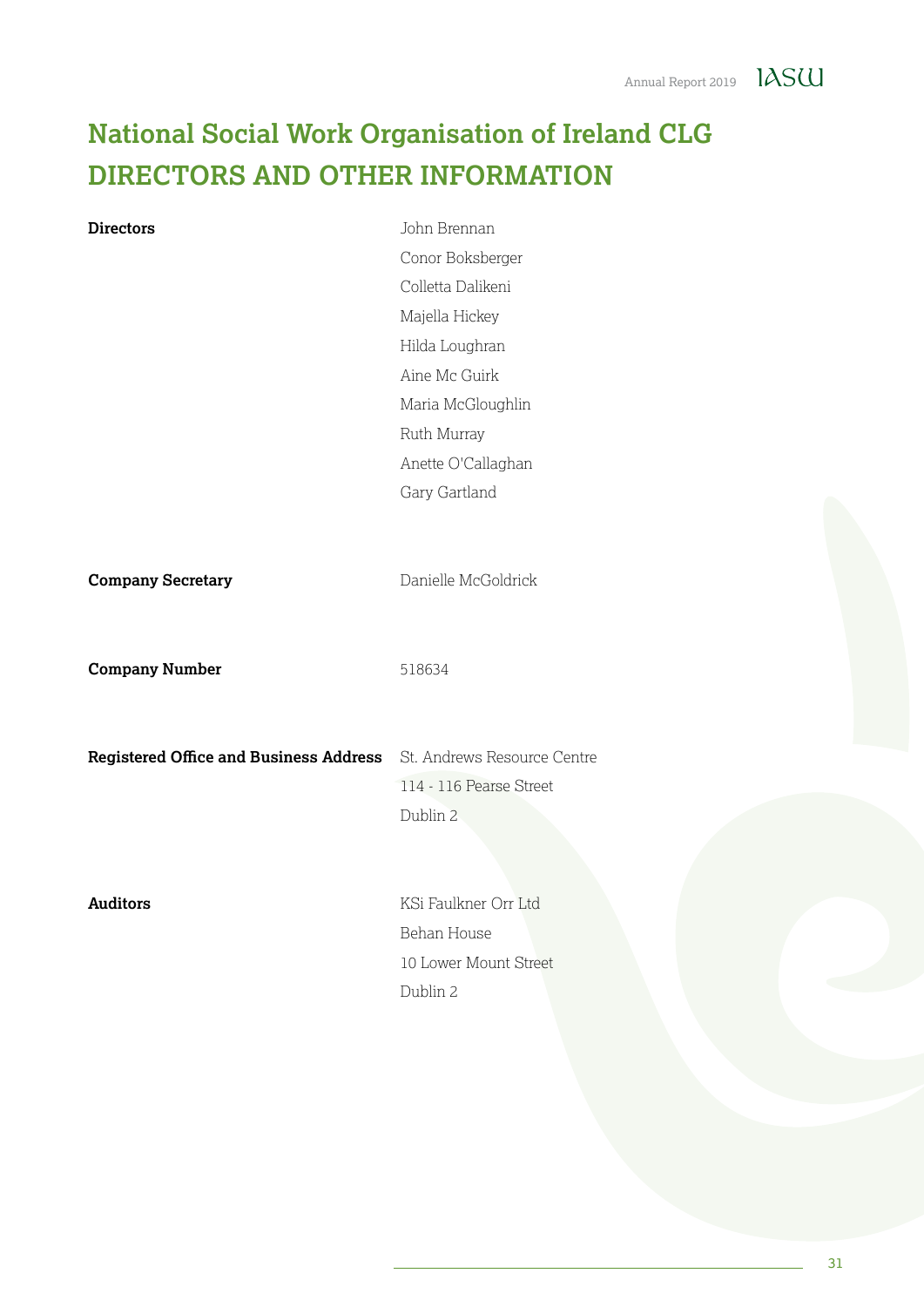# **National Social Work Organisation of Ireland CLG DIRECTORS' REPORT**

for the financial year ended 31 December 2019

The directors present their report and the audited financial statements for the financial year ended 31 December 2019.

#### **Principal Activity and Review of the Business**

The principal activity of the company is the management of a professional organisation for those engaged in social work on a mutual trade basis.

The Company is limited by guarantee not having a share capital.

There has been no significant change in these activities during the financial year ended 31 December 2019.

#### **Financial Results**

The surplus for the financial year after providing for depreciation and taxation amounted to  $\epsilon$ 52,106 (2018 -€15,857).

At the end of the financial year, the company has assets of €344,120 (2018 - €281,247) and liabilities of €80,855 (2018 -  $\epsilon$ 70,088). The net assets of the company have increased by  $\epsilon$ 52,106.

#### **Directors and Secretary**

The directors who served throughout the financial year were as follows:

John Brennan Conor Boksberger Colletta Dalikeni Majella Hickey Hilda Loughran Aine Mc Guirk Maria McGloughlin Ruth Murray Anette O'Callaghan Gary Gartland

Maria McLoughlin

The secretary who served throughout the financial year was Danielle McGoldrick.

#### **Future Developments**

The directors are not expecting to make any significant changes in the nature of the business in the near future.

#### **Post Balance Sheet Events**

There have been no significant events affecting the company since the financial year-end.

#### **Auditors**

The auditors, KSi Faulkner Orr Ltd have indicated their willingness to continue in office in accordance with the provisions of section 383(2) of the Companies Act 2014.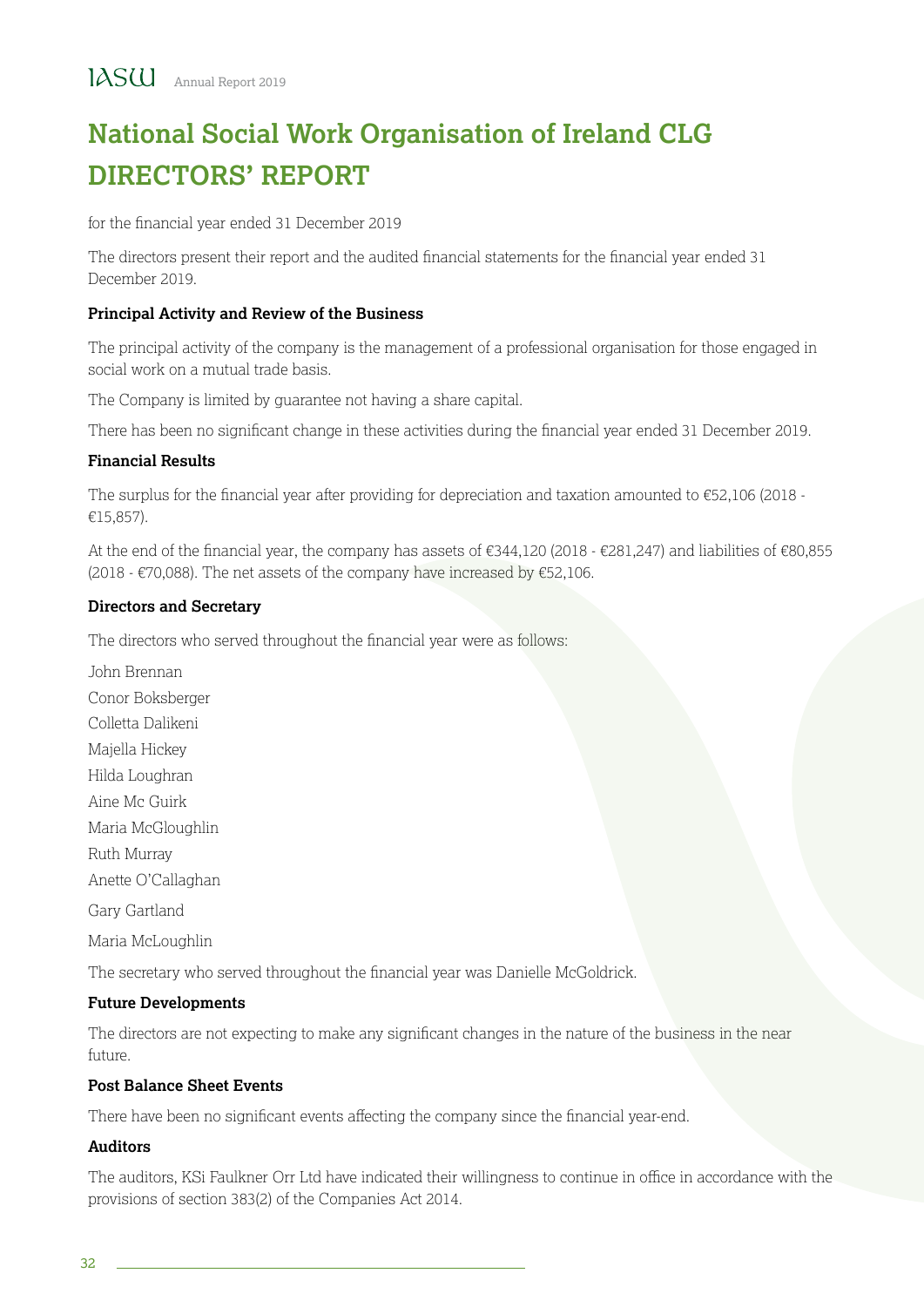#### **Statement on Relevant Audit Information**

In accordance with section 330 of the Companies Act 2014, so far as each of the persons who are directors at the time this report is approved are aware, there is no relevant audit information of which the statutory auditors are unaware. The directors have taken all steps that they ought to have taken to make themselves aware of any relevant audit information and they have established that the statutory auditors are aware of that information.

#### **Accounting Records**

To ensure that adequate accounting records are kept in accordance with sections 281 to 285 of the Companies Act 2014, the directors have employed appropriately qualified accounting personnel and have maintained appropriate computerised accounting systems. The accounting records are located at the company's office at St. Andrews Resource Centre, 114 - 116 Pearse Street, Dublin 2.

**Signed on behalf of the board**

**Aine Mc Guirk Director** 

**Anette O'Callaghan Director**

**Date: 24.03.2020**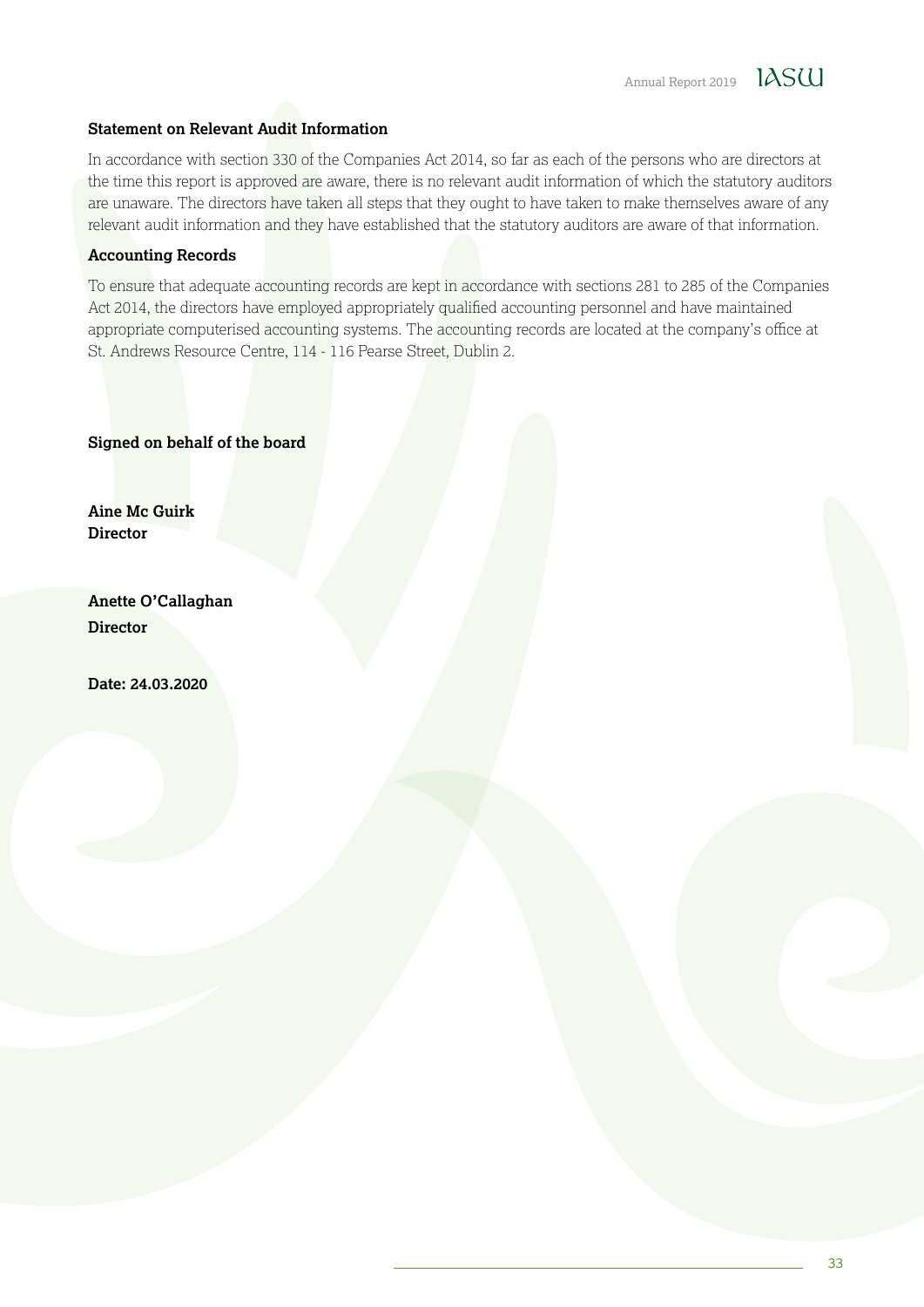# **National Social Work Organisation of Ireland CLG DIRECTORS' RESPONSIBILITIES STATEMENT**

for the financial year ended 31 December 2019

The directors are responsible for preparing the Directors' Report and the financial statements in accordance with applicable Irish law and regulations.

Irish company law requires the directors to prepare financial statements for each financial year. Under the law the directors have elected to prepare the financial statements in accordance with the Companies Act 2014 and FRS 102 "The Financial Reporting Standard applicable in the UK and Republic of Ireland", applying Section 1A of that Standard, issued by the Financial Reporting Council. Under company law, the directors must not approve the financial statements unless they are satisfied that they give a true and fair view of the assets, liabilities and financial position of the company as at the financial year end date and of the surplus or deficit of the company for the financial year and otherwise comply with the Companies Act 2014.

In preparing these financial statements, the directors are required to:

- Select suitable accounting policies for the company financial statements and then apply them consistently
- Make judgements and accounting estimates that are reasonable and prudent
- State whether the financial statements have been prepared in accordance with applicable accounting standards, identify those standards, and note the effect and the reasons for any material departure from those standards; and
- Prepare the financial statements on the going concern basis unless it is inappropriate to presume that the company will continue in business

The directors are responsible for ensuring that the company keeps or causes to be kept adequate accounting records which correctly explain and record the transactions of the company, enable at any time the assets, liabilities, financial position and surplus or deficit of the company to be determined with reasonable accuracy, enable them to ensure that the financial statements and Directors' Report comply with the Companies Act 2014 and enable the financial statements to be readily and properly audited. They are also responsible for safeguarding the assets of the company and hence for taking reasonable steps for the prevention and detection of fraud and other irregularities.

#### **Signed on behalf of the board**

**Aine Mc Guirk**

**Director**

**Anette O'Callaghan**

**Director**

**Date: 24.03.2020**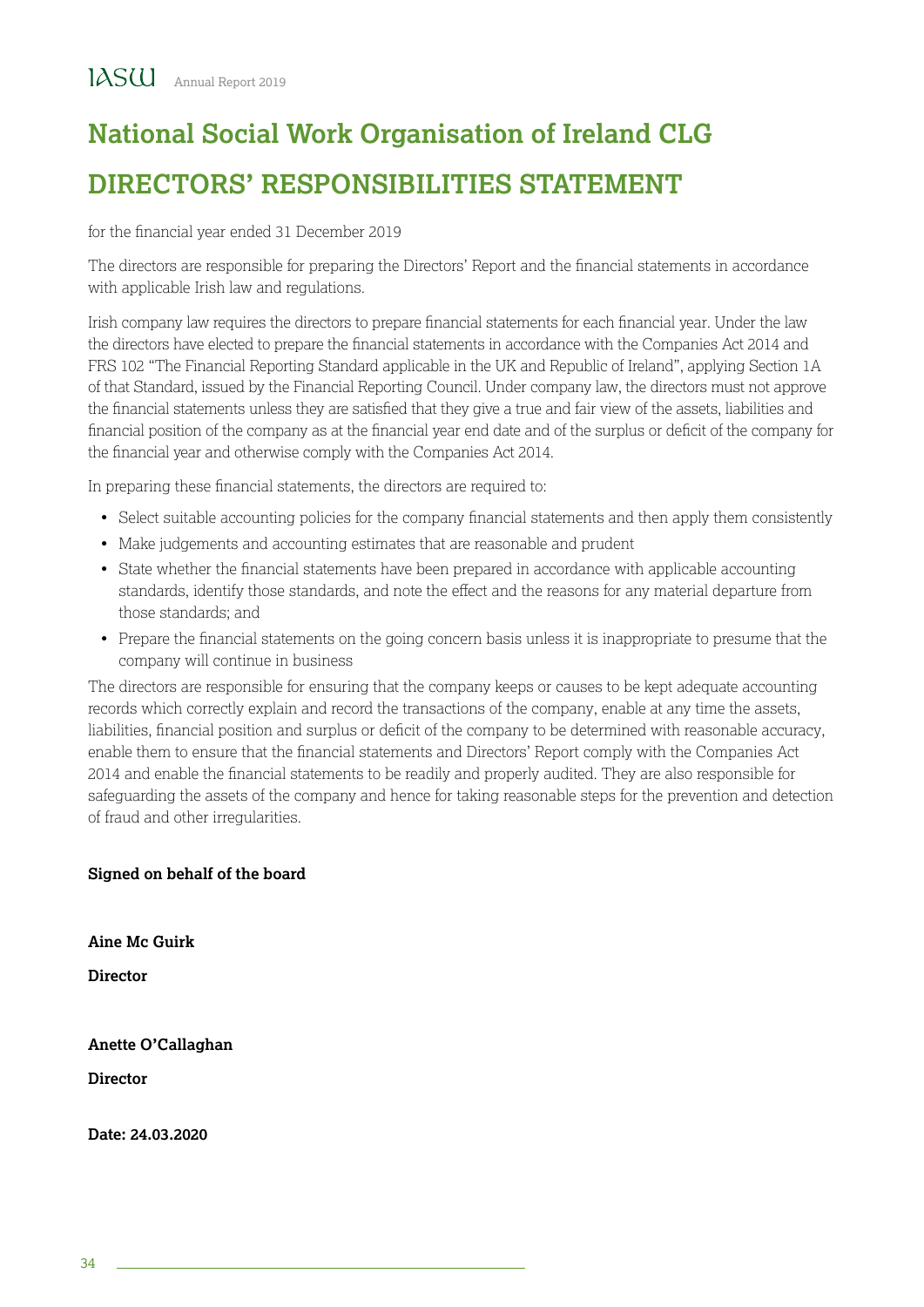# **INDEPENDENT AUDITOR'S REPORT**

### **to the Members of National Social Work Organisation of Ireland CLG**

#### **Report on the audit of the financial statements Opinion**

We have audited the financial statements of National Social Work Organisation of Ireland CLG ('the company') for the financial year ended 31 December 2019 which comprise the Income and Expenditure Account, the Balance Sheet, the Reconciliation of Members' Funds, the Cash Flow Statement and the related notes to the financial statements, including a summary of significant accounting policies set out in note 2. The financial reporting framework that has been applied in their preparation is Irish Law and FRS 102 "The Financial Reporting Standard applicable in the UK and Republic of Ireland", applying Section 1A of that Standard.

In our opinion the financial statements:

- Give a true and fair view of the assets, liabilities and financial position of the company as at 31 December 2019 and of its surplus for the financial year then ended
- Have been properly prepared in accordance with FRS 102 "The Financial Reporting Standard applicable in the UK and Republic of Ireland", applying Section 1A of that Standard; and
- Have been properly prepared in accordance with the requirements of the Companies Act 2014

#### **Basis for opinion**

We conducted our audit in accordance with International Standards on Auditing (Ireland) (ISAs (Ireland)) and applicable law. Our responsibilities under those standards are further described in the Auditor's responsibilities for the audit of the financial statements section of our report. We are independent of the company in accordance with ethical requirements that are relevant to our audit of financial statements in Ireland, including the Ethical Standard for Auditors (Ireland) issued by the Irish Auditing and Accounting Supervisory Authority (IAASA), and the Provisions Available for Audits of Small Entities, in the circumstances set out in note 4 to the financial statements, and we have fulfilled our other ethical responsibilities in accordance with these requirements. We believe that the audit evidence we have obtained is sufficient and appropriate to provide a basis for our opinion.

#### **Conclusions relating to going concern**

We have nothing to report in respect of the following matters in relation to which ISAs (Ireland) require us to report to you were:

- The directors' use of the going concern basis of accounting in the preparation of the financial statements is not appropriate; or
- The directors have not disclosed in the financial statements any identified material uncertainties that may cast significant doubt about the company's ability to continue to adopt the going concern basis of accounting for a period of at least twelve months from the date when the financial statements are authorised for issue

#### **Other Information**

The directors are responsible for the other information. The other information comprises the information included in the annual report other than the financial statements and our Auditor's Report thereon. Our opinion on the financial statements does not cover the other information and, except to the extent otherwise explicitly stated in our report, we do not express any form of assurance conclusion thereon.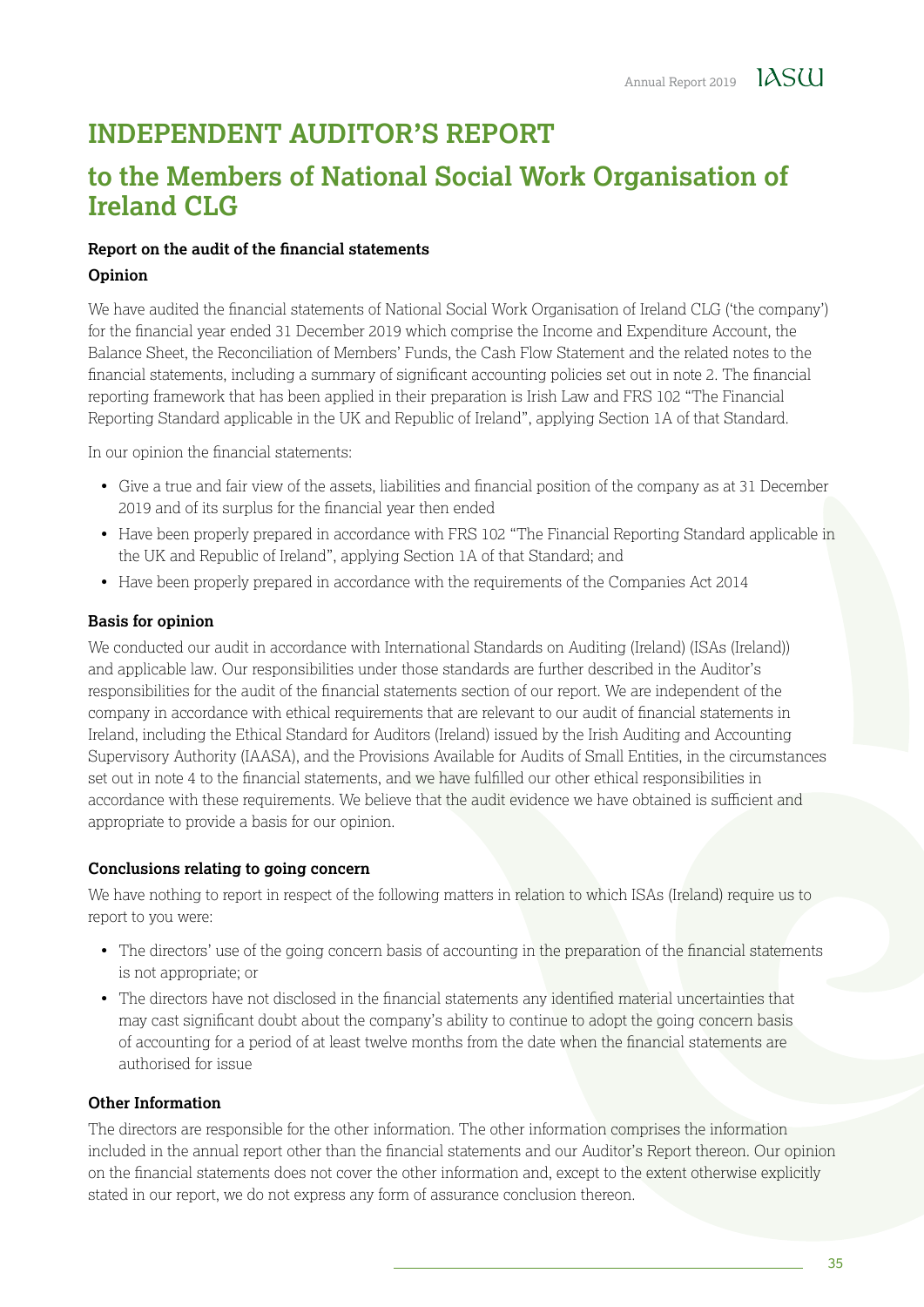### $l$ AS( $l$ ] Annual Report 2019

In connection with our audit of the financial statements, our responsibility is to read the other information and, in doing so, consider whether the other information is materially inconsistent with the financial statements or our knowledge obtained in the audit, or otherwise appears to be materially misstated. If we identify such material inconsistencies or apparent material misstatements, we are required to determine whether there is a material misstatement in the financial statements or a material misstatement of the other information. If, based on the work we have performed, we conclude that there is a material misstatement of this other information, we are required to report that fact. We have nothing to report in this regard.

#### **Opinions on other matters prescribed by the Companies Act 2014**

Based solely on the work undertaken in the course of the audit, we report that:

- In our opinion, the information given in the Directors' Report for the financial year for which the financial statements are prepared is consistent with the financial statements; and
- In our opinion, the Directors' Report has been prepared in accordance with the Companies Act 2014

We have obtained all the information and explanations which we consider necessary for the purposes of our audit.

In our opinion the accounting records of the company were sufficient to permit the financial statements to be readily and properly audited. The financial statements are in agreement with the accounting records.

#### **Matters on which we are required to report by exception**

Based on the knowledge and understanding of the company and its environment obtained in the course of the audit, we have not identified any material misstatements in the Directors' Report. The Companies Act 2014 requires us to report to you if, in our opinion, the disclosures of directors' remuneration and transactions required by sections 305 to 312 of the Act are not made. We have nothing to report in this regard.

#### **Respective responsibilities**

#### **Responsibilities of directors for the financial statements**

As explained more fully in the Directors' Responsibilities Statement, the directors are responsible for the preparation of the financial statements and for being satisfied that they give a true and fair view, and for such internal control as they determine is necessary to enable the preparation of financial statements that are free from material misstatement, whether due to fraud or error.

In preparing the financial statements, the directors are responsible for assessing the company's ability to continue as a going concern, disclosing, as applicable, matters related to going concern and using the going concern basis of accounting unless management either intends to liquidate the company or to cease operation, or has no realistic alternative but to do so.

#### **Auditor's responsibilities for the audit of the financial statements**

Our objectives are to obtain reasonable assurance about whether the financial statements as a whole are free from material misstatement, whether due to fraud or error, and to issue an Auditor's Report that includes our opinion. Reasonable assurance is a high level of assurance but is not a guarantee that an audit conducted in accordance with ISAs (Ireland) will always detect a material misstatement when it exists. Misstatements can arise from fraud or error and are considered material if, individually or in aggregate, they could reasonably be expected to influence the economic decisions of users taken on the basis of these financial statements.

A further description of our responsibilities for the audit of the financial statements is contained in the appendix to this report, located at page 38, which is to be read as an integral part of our report.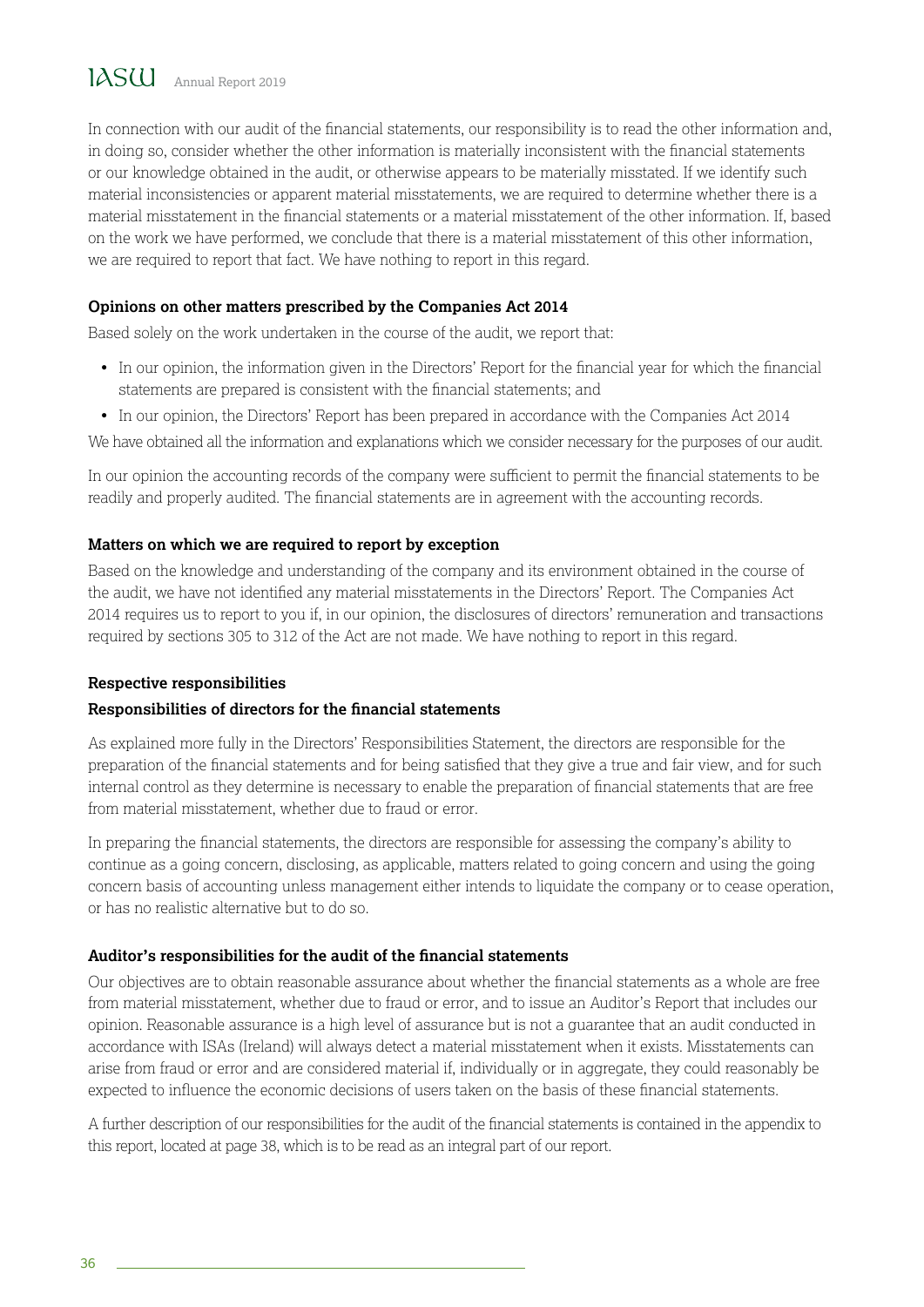#### **The purpose of our audit work and to whom we owe our responsibilities**

Our report is made solely to the company's members, as a body, in accordance with section 391 of the Companies Act 2014. Our audit work has been undertaken so that we might state to the company's members those matters we are required to state to them in an Auditor's Report and for no other purpose. To the fullest extent permitted by law, we do not accept or assume any responsibility to anyone other than the company and the company's members, as a body, for our audit work, for this report, or for the opinions we have formed.

**Emma Delaney for and on behalf of KSI FAULKNER ORR LTD** Behan House 10 Lower Mount Street Dublin 2

**Date: 24.03.2020**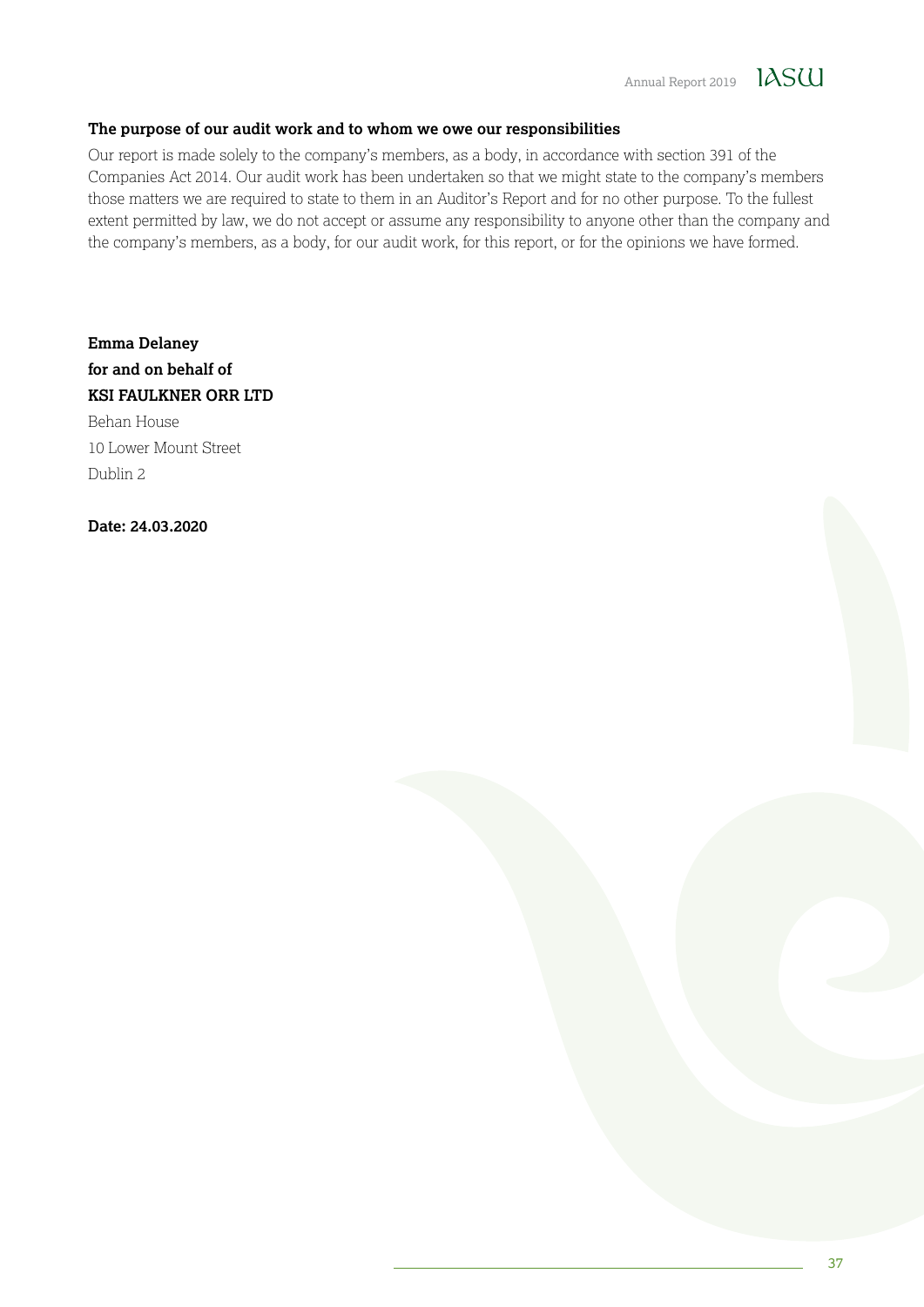# **National Social Work Organisation of Ireland CLG APPENDIX TO THE INDEPENDENT AUDITOR'S REPORT**

Further information regarding the scope of our responsibilities as auditor.

As part of an audit in accordance with ISAs (Ireland), we exercise professional judgement and maintain professional scepticism throughout the audit. We also:

- Identify and assess the risks of material misstatement of the financial statements, whether due to fraud or error, design and perform audit procedures responsive to those risks, and obtain audit evidence that is sufficient and appropriate to provide a basis for our opinion. The risk of not detecting a material misstatement resulting from fraud is higher than for one resulting from error, as fraud may involve collusion, forgery, intentional omissions, misrepresentations, or the override of internal control
- Obtain an understanding of internal control relevant to the audit in order to design audit procedures that are appropriate in the circumstances, but not for the purpose of expressing an opinion on the effectiveness of the company's internal control
- Evaluate the appropriateness of accounting policies used and the reasonableness of accounting estimates and related disclosures made by the directors
- Conclude on the appropriateness of the directors' use of the going concern basis of accounting and, based on the audit evidence obtained, whether a material uncertainty exists related to events or conditions that may cast significant doubt on the company's ability to continue as a going concern. If we conclude that a material uncertainty exists, we are required to draw attention in our Auditor's Report to the related disclosures in the financial statements or, if such disclosures are inadequate, to modify our opinion. Our conclusions are based on the audit evidence obtained up to the date of our Auditor's Report. However, future events or conditions may cause the company to cease to continue as a going concern
- Evaluate the overall presentation, structure and content of the financial statements, including the disclosures, and whether the financial statements represent the underlying transactions and events in a manner that achieves fair presentation

We communicate with those charged with governance regarding, among other matters, the planned scope and timing of the audit and significant audit findings, including any significant deficiencies in internal control that we identify during our audit.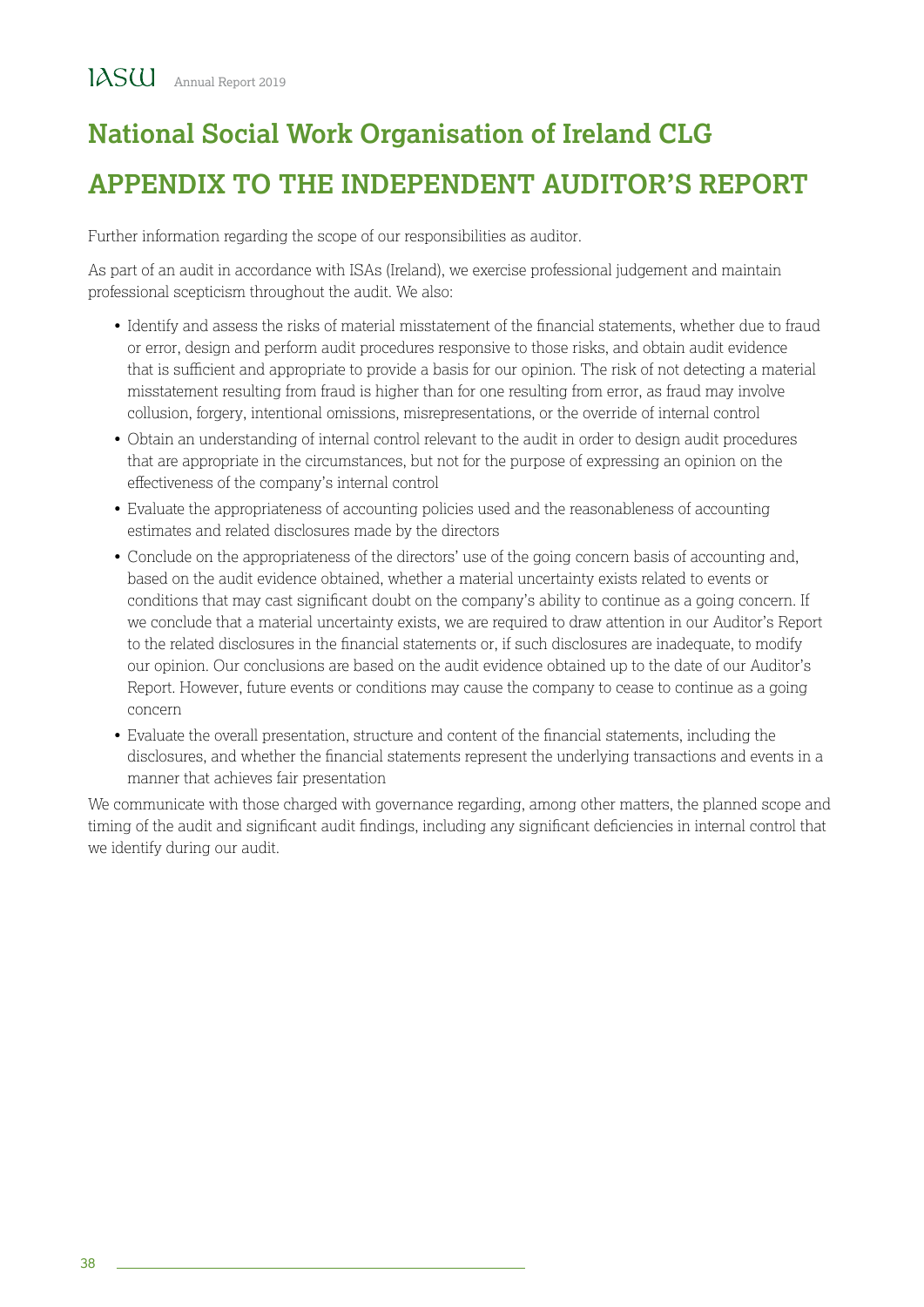# **National Social Work Organisation of Ireland CLG INCOME AND EXPENDITURE ACCOUNT**

for the financial year ended 31 December 2019

|                                        |              | 2019       | 2018       |
|----------------------------------------|--------------|------------|------------|
|                                        | <b>Notes</b> | €          | €          |
| Income                                 |              | 359,682    | 320,736    |
| <b>Expenditure</b>                     |              | (307, 693) | (305, 031) |
| Surplus before interest                |              | 51,989     | 15,705     |
| Interest receivable and similar income |              | 155        | 152        |
| Surplus before tax                     |              | 52,144     | 15,857     |
| Tax on surplus                         |              | (38)       |            |
| Surplus for the financial year         |              | 52,106     | 15,857     |
| Total comprehensive income             |              | 52,106     | 15,857     |

**Approved by the board on 24.03.2020 and signed on its behalf by:**

**Aine Mc Guirk**

**Director**

**Anette O'Callaghan Director**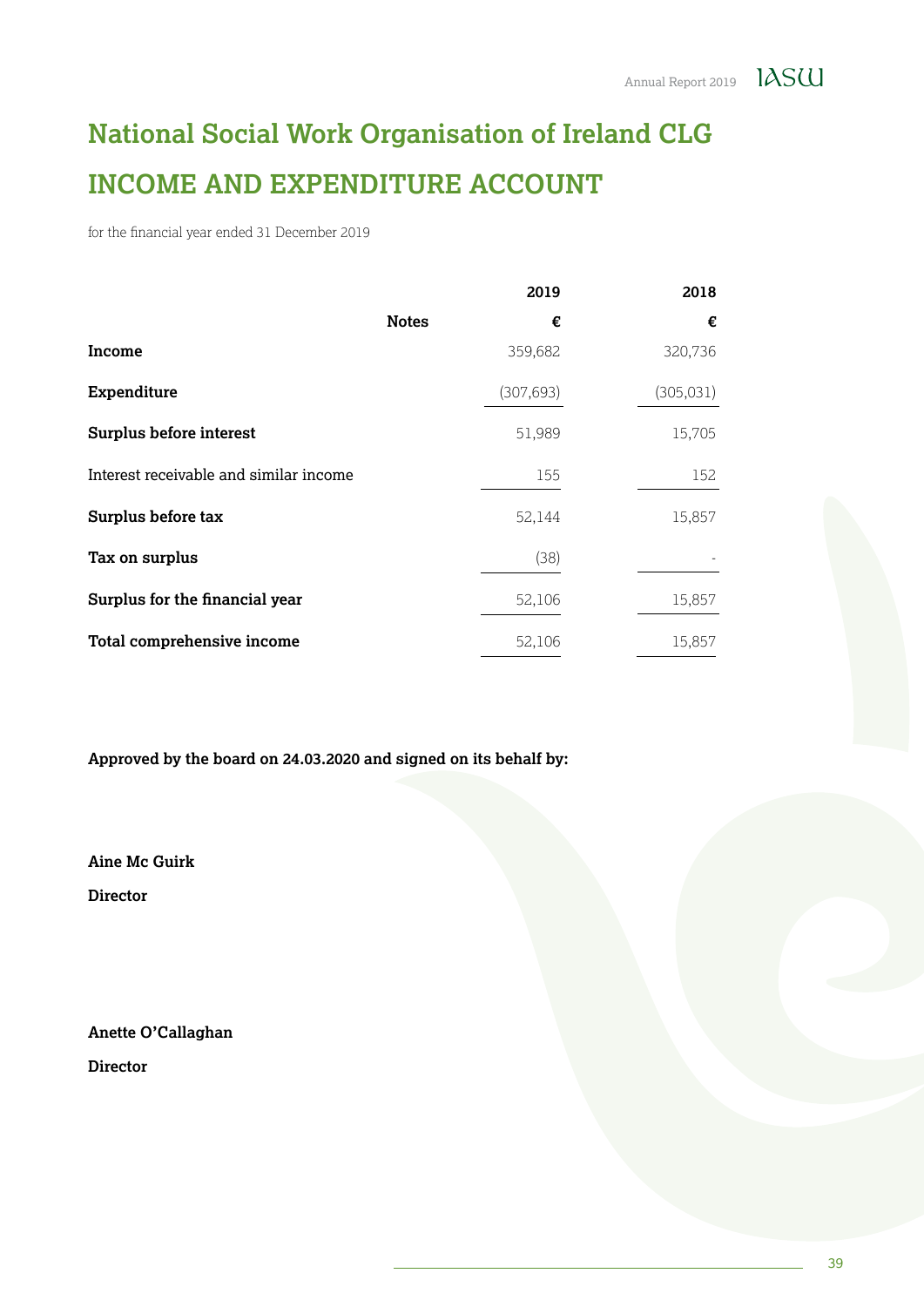# **National Social Work Organisation of Ireland CLG BALANCE SHEET**

as at 31 December 2019

|                                                |              | 2019      | 2018     |
|------------------------------------------------|--------------|-----------|----------|
|                                                | <b>Notes</b> | €         | €        |
| <b>Fixed Assets</b>                            |              |           |          |
| Intangible assets                              | 7            | 4,920     | 7,380    |
| Tangible assets                                | 8            | 1,776     | 811      |
|                                                |              | 6,696     | 8,191    |
| <b>Current Assets</b>                          |              |           |          |
| Debtors                                        | 9            | 23,066    | 13,972   |
| Cash and cash equivalents                      |              | 314,358   | 259,084  |
|                                                |              | 337,424   | 273,056  |
| Creditors: Amounts falling due within one year | 10           | (80, 855) | (70,088) |
| <b>Net Current Assets</b>                      |              | 256,569   | 202,968  |
| <b>Total Assets less Current Liabilities</b>   |              | 263,265   | 211,159  |
| <b>Reserves</b>                                |              |           |          |
| Income and expenditure account                 |              | 263,265   | 211,159  |
| Equity attributable to owners of the company   |              | 263,265   | 211,159  |

The financial statements have been prepared in accordance with the provisions applicable to companies subject to the small companies' regime and in accordance with FRS 102 "The Financial Reporting Standard applicable in the UK and Republic of Ireland", applying Section 1A of that Standard.

Approved by the board on 24.03.2020 and signed on its behalf by:

# **Aine Mc Guirk Director**

#### **Anette O'Callaghan**

**Director**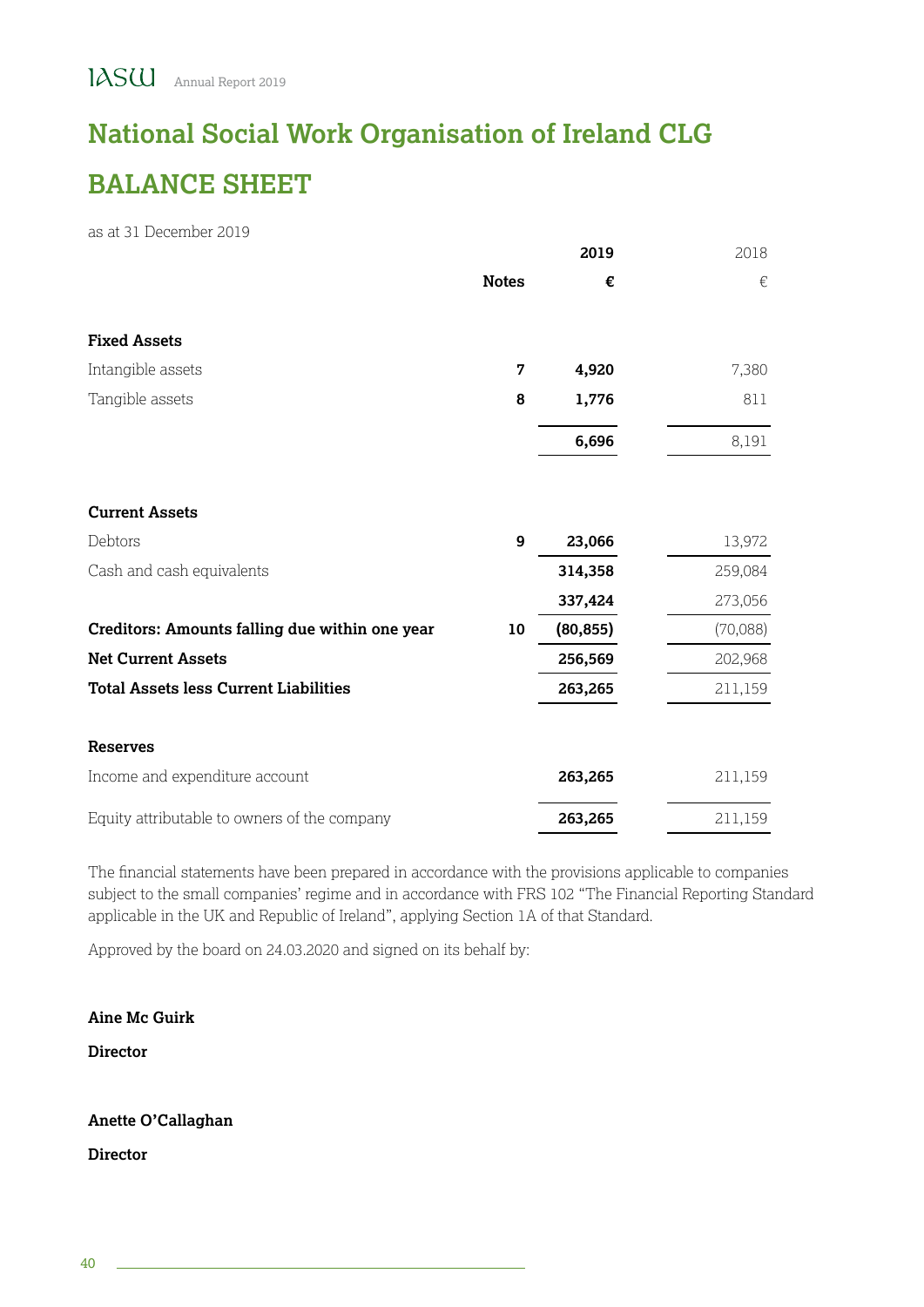# **National Social Work Organisation of Ireland CLG RECONCILIATION OF MEMBERS' FUNDS**

as at 31 December 2019

|                                | Retained<br>surplus |         |
|--------------------------------|---------------------|---------|
|                                | €                   | €       |
| At 1 January 2018              | 195,302             | 195,302 |
| Surplus for the financial year | 15,857              | 15,857  |
| At 31 December 2018            | 211,159             | 211,159 |
| Surplus for the financial year | 52,106              | 52,106  |
| At 31 December 2019            | 263,265             | 263,265 |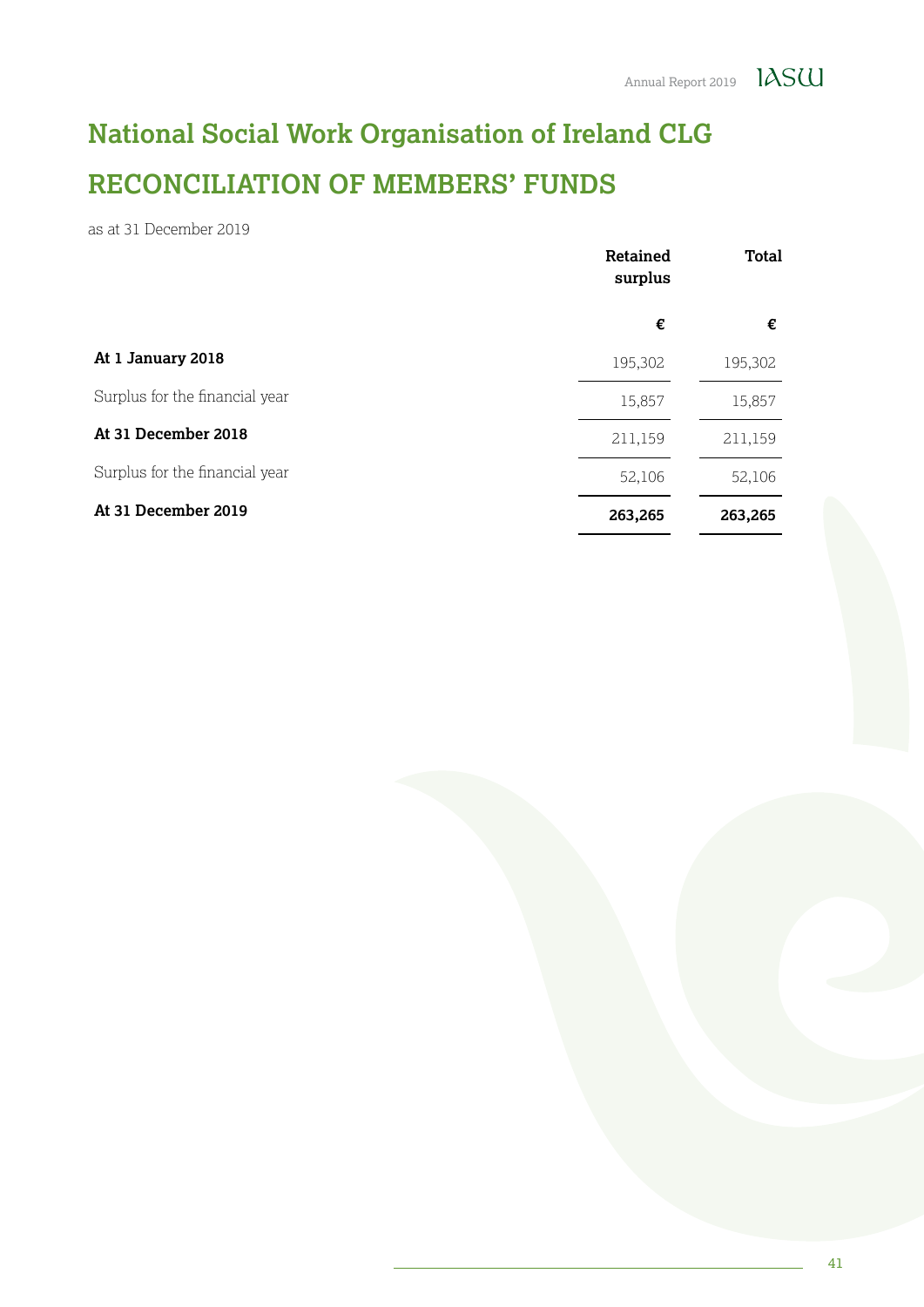# **National Social Work Organisation of Ireland CLG CASH FLOW STATEMENT**

for the financial year ended 31 December 2019

|                                                          | 2019              | 2018    |
|----------------------------------------------------------|-------------------|---------|
|                                                          | <b>Notes</b><br>€ | $\in$   |
| Cash flows from operating activities                     |                   |         |
| Surplus for the financial year                           | 52,106            | 15,857  |
| Adjustments for:                                         |                   |         |
| Interest receivable and similar income                   | (155)             | (152)   |
| Tax on surplus on ordinary activities                    | 38                |         |
| Depreciation                                             | 1,274             | 819     |
| Amortisation of intangibles                              | 2,460             | 2,460   |
|                                                          | 55,723            | 18,984  |
| Movements in working capital:                            |                   |         |
| Movement in debtors                                      | (9,056)           | 2,894   |
| Movement in creditors                                    | 10,767            | 6,388   |
| Cash generated from operations                           | 57,434            | 28,266  |
| Tax paid                                                 | (76)              | (108)   |
| Net cash generated from operating activities             | 57,358            | 28,158  |
| Cash flows from investing activities                     |                   |         |
| Interest received                                        | 155               | 152     |
| Payments to acquire tangible fixed assets                | (2, 239)          |         |
| Net cash (used in)/generated from investment activities  | (2,084)           | 152     |
| Net increase in cash and cash equivalents                | 55,274            | 28,310  |
| Cash and cash equivalents at beginning of financial year | 259,084           | 230,774 |
| Cash and cash equivalents at end of financial year       | 314,358           | 259,084 |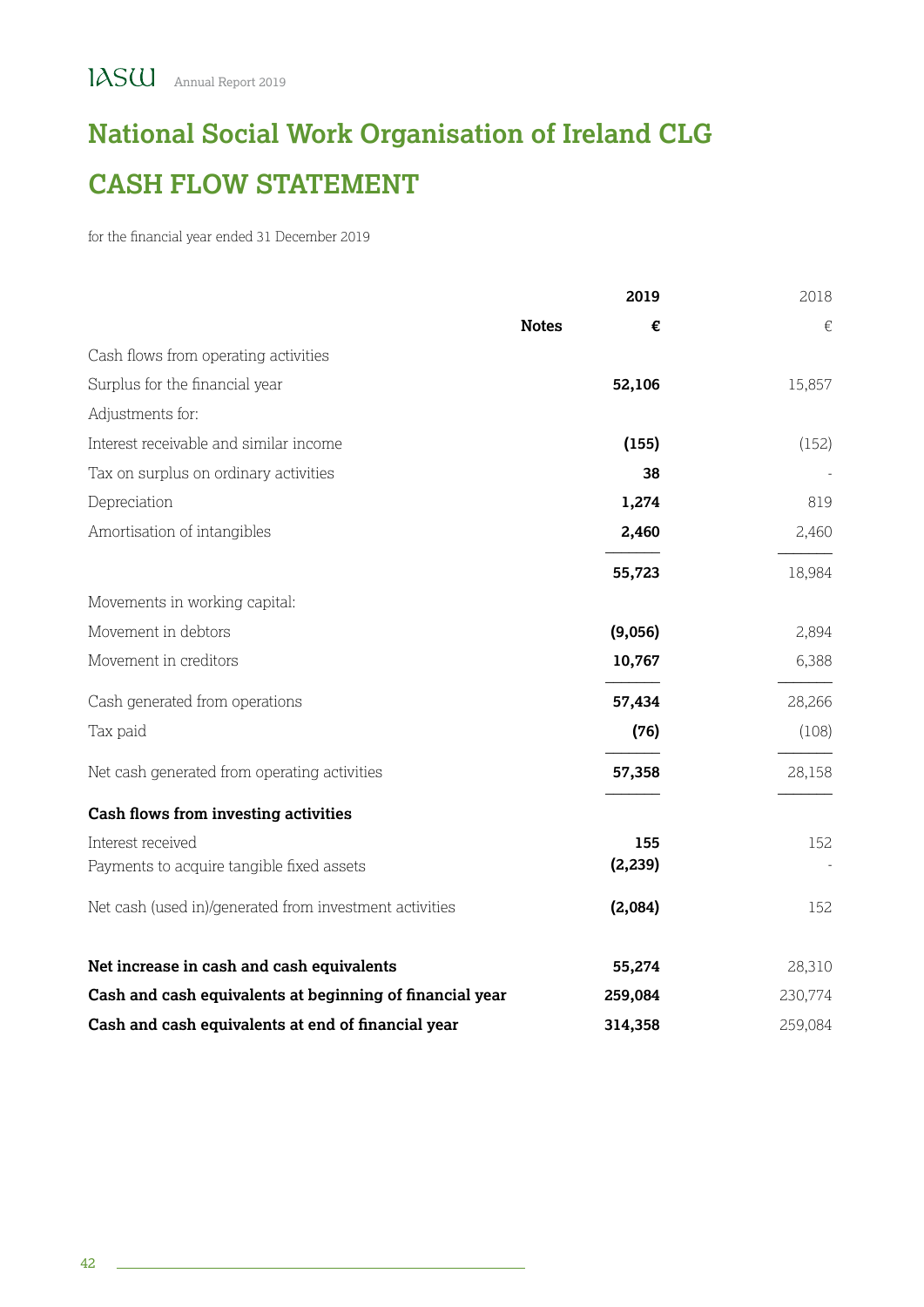# **National Social Work Organisation of Ireland CLG NOTES TO THE FINANCIAL STATEMENTS**

for the financial year ended 31 December 2019

#### **1. GENERAL INFORMATION**

National Social Work Organisation of Ireland CLG is a company limited by guarantee incorporated in the Republic of Ireland. The registered office of the company is St. Andrews Resource Centre, 114 - 116 Pearse Street, Dublin 2 which is also the principal place of business of the company. The nature of the company's operations and its principal activities are set out in the Directors' Report. The financial statements have been presented in Euro  $(\epsilon)$  which is also the functional currency of the company.

#### **2. SUMMARY OF SIGNIFICANT ACCOUNTING POLICIES**

The following accounting policies have been applied consistently in dealing with items which are considered material in relation to the company's financial statements.

#### **Statement of compliance**

The financial statements of the company for the year ended 31 December 2019 have been prepared in accordance with the provisions of FRS 102 Section 1A (Small Entities) and the Companies Act 2014.

#### **Basis of preparation**

The financial statements have been prepared on the going concern basis and in accordance with the historical cost convention except for certain properties and financial instruments that are measured at revalued amounts or fair values, as explained in the accounting policies below. Historical cost is generally based on the fair value of the consideration given in exchange for assets. The financial reporting framework that has been applied in their preparation is the Companies Act 2014 and FRS 102 "The Financial Reporting Standard applicable in the UK and Republic of Ireland" Section 1A, issued by the Financial Reporting Council.

The company qualifies as a small company as defined by section 280A of the Companies Act 2014 in respect of the financial year, and has applied the rules of the 'Small Companies Regime' in accordance with section 280C of the Companies Act 2014 and Section 1A of FRS 102.

#### **Income**

All income is recorded in the accounts when the organisation is entitled to the income, the amount can be quantified with reasonable accuracy and it is probable the income will be received.

Income comprises of membership fees, income from events held, advertising income and Continuing Professional Development (CPD) grant income from the Health Service Executive. This income is accounted for on an accrual's basis.

#### **Tangible fixed assets and depreciation**

Tangible fixed assets are stated at cost or at valuation, less accumulated depreciation. The charge to depreciation is calculated to write off the original cost or valuation of tangible fixed assets, less their estimated residual value, over their expected useful lives as follows:

| Fixtures, fittings and equipment | - 20% Straight line    |
|----------------------------------|------------------------|
| Computer Equipment               | - 33.33% Straight line |

The carrying values of tangible fixed assets are reviewed annually for impairment in periods if events or changes in circumstances indicate the carrying value may not be recoverable.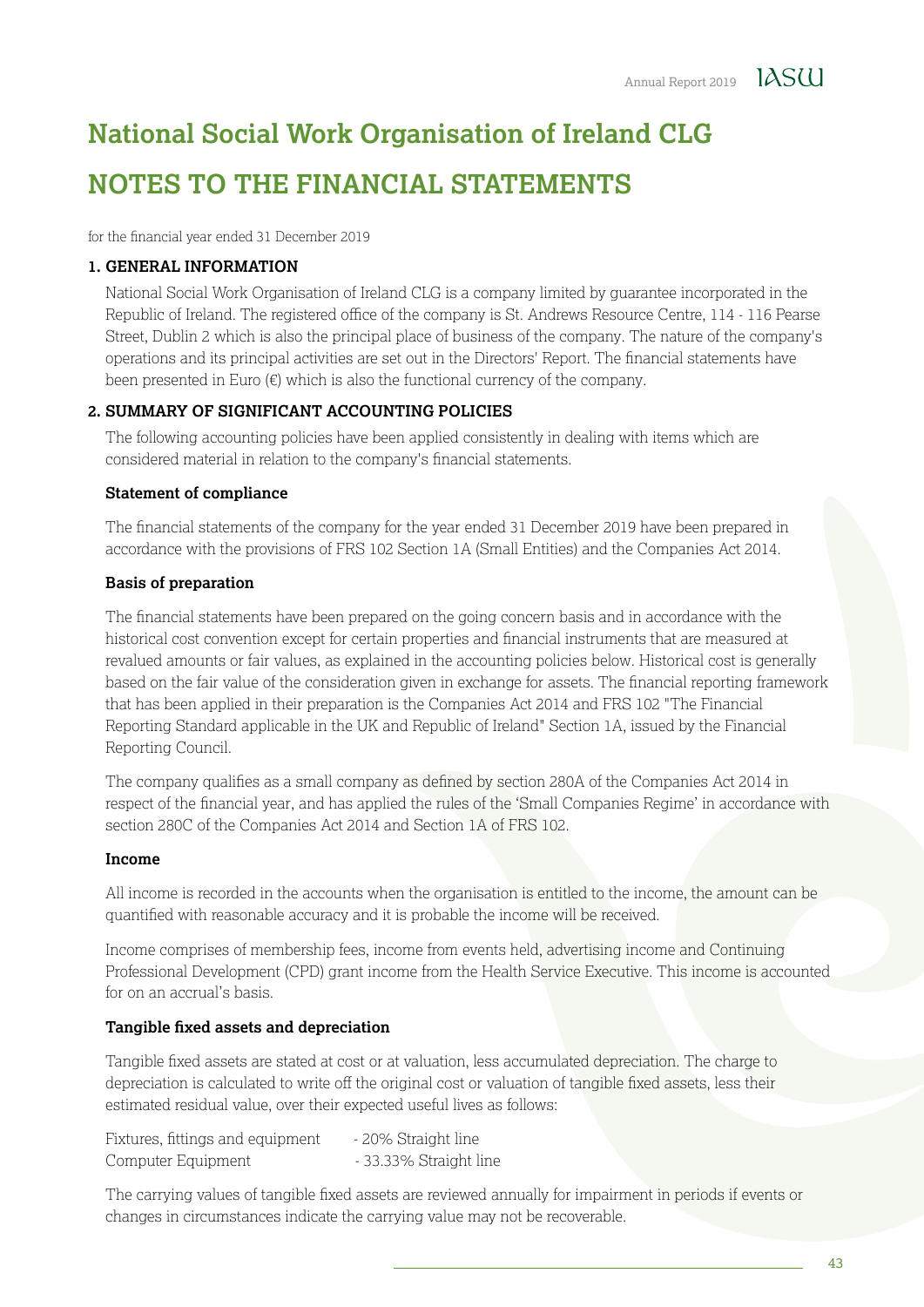#### **Trade and other debtors**

Trade and other debtors are initially recognised at fair value and thereafter stated at amortised cost using the effective interest method less impairment losses for bad and doubtful debts except where the effect of discounting would be immaterial. In such cases the receivables are stated at cost less impairment losses for bad and doubtful debts.

#### **Trade and other creditors**

Trade and other creditors are initially recognised at fair value and thereafter stated at amortised cost using the effective interest rate method, unless the effect of discounting would be immaterial, in which case they are stated at cost.

#### **Taxation and deferred taxation**

Current tax represents the amount expected to be paid or recovered in respect of taxable income for the financial year and is calculated using the tax rates and laws that have been enacted or substantially enacted at the Balance Sheet date.

#### **Foreign currencies**

Monetary assets and liabilities denominated in foreign currencies are translated at the rates of exchange ruling at the Balance Sheet date. Non-monetary items that are measured in terms of historical cost in a foreign currency are translated at the rates of exchange ruling at the date of the transaction. Non-monetary items that are measured at fair value in a foreign currency are translated using the exchange rates at the date when the fair value was determined. The resulting exchange differences are dealt with in the Income and Expenditure Account.

#### **Intangible assets**

Intangible assets are valued at cost less accumulated amortisation.

Amortisation is calculated to write off the cost in equal annual instalments over their estimated useful life of 5 years.

#### **3. DEPARTURE FROM COMPANIES ACT 2014 PRESENTATION**

The directors have elected to present an Income and Expenditure Account instead of a Profit and Loss Account in these financial statements as this company is a not-for-profit entity.

#### **4. PROVISIONS AVAILABLE FOR AUDITS OF SMALL ENTITIES**

In common with many other businesses of our size and nature, we use our auditors to prepare and to assist with the preparation of the financial statements.

| <b>5. OPERATING SURPLUS</b>                 | 2019  | 2018  |
|---------------------------------------------|-------|-------|
|                                             | €     | €     |
| Operating surplus is stated after charging: |       |       |
| Depreciation of tangible fixed assets       | 1,274 | 819   |
| Amortisation of goodwill                    | 2,460 | 2,460 |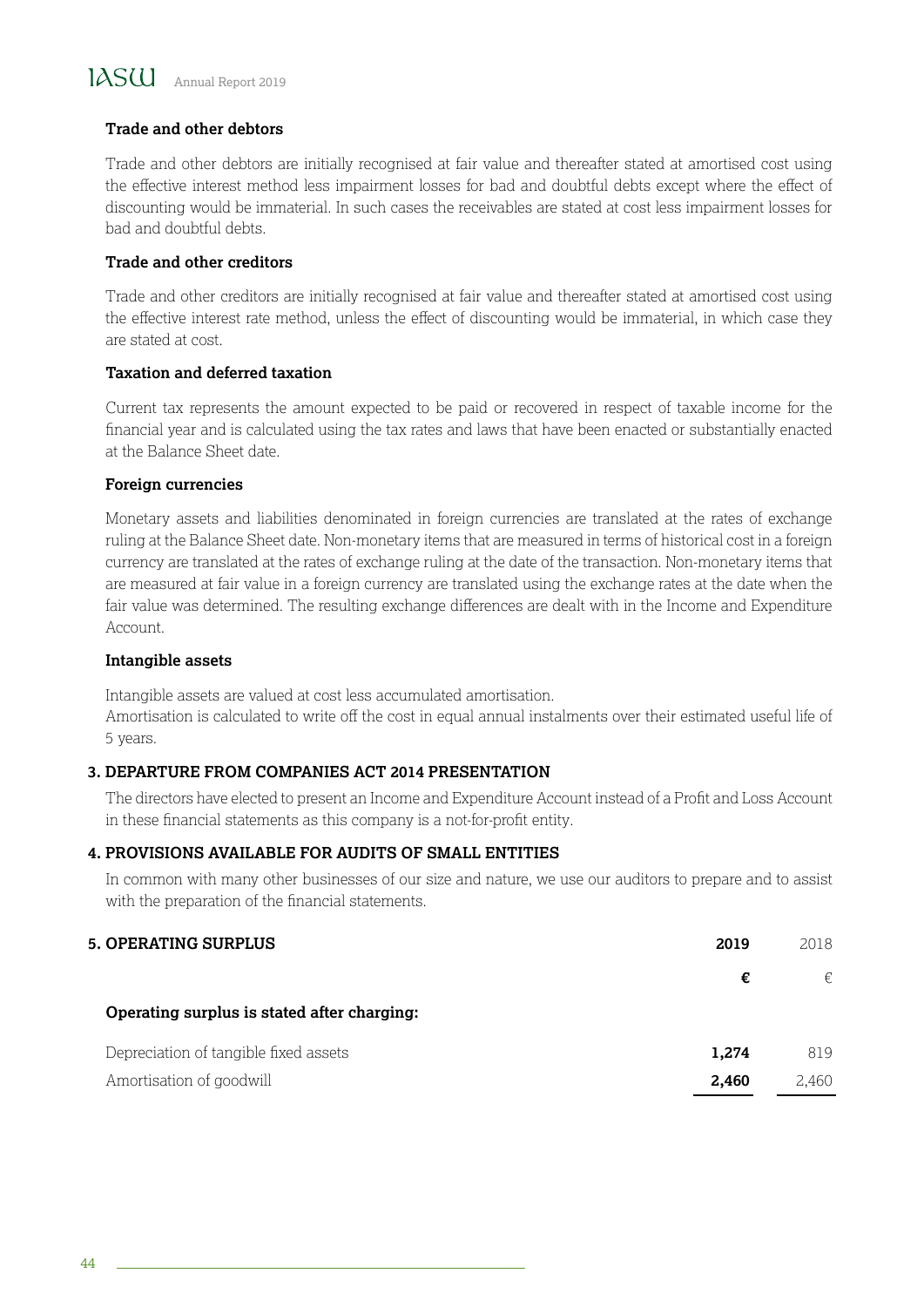#### **6. EMPLOYEES**

The average monthly number of employees, including directors, during the financial year was 0.00|0, (2018 - 13).

|                | 2019          | 2018   |
|----------------|---------------|--------|
|                | <b>Number</b> | Number |
| Directors      | 11            | 11     |
| CPD Officer    | ı             | 1      |
| Administration | ı             | 1      |
|                |               |        |
|                | 13            | 13     |

#### **7. INTANGIBLE FIXED ASSETS**

|                                      | €      |
|--------------------------------------|--------|
| Cost                                 |        |
| At 1 January 2019                    | 12,300 |
|                                      |        |
| At 31 December 2019                  | 12,300 |
| Provision for<br>diminution in value |        |
| At 1 January 2019                    | 4,920  |
| Charge for financial year            | 2,460  |
|                                      |        |
| At 31 December 2019                  | 7,380  |
| Net book value                       |        |
| At 31 December 2019                  | 4,920  |
| At 31 December 20189                 | 7,380  |
|                                      |        |
|                                      | 7,380  |
|                                      |        |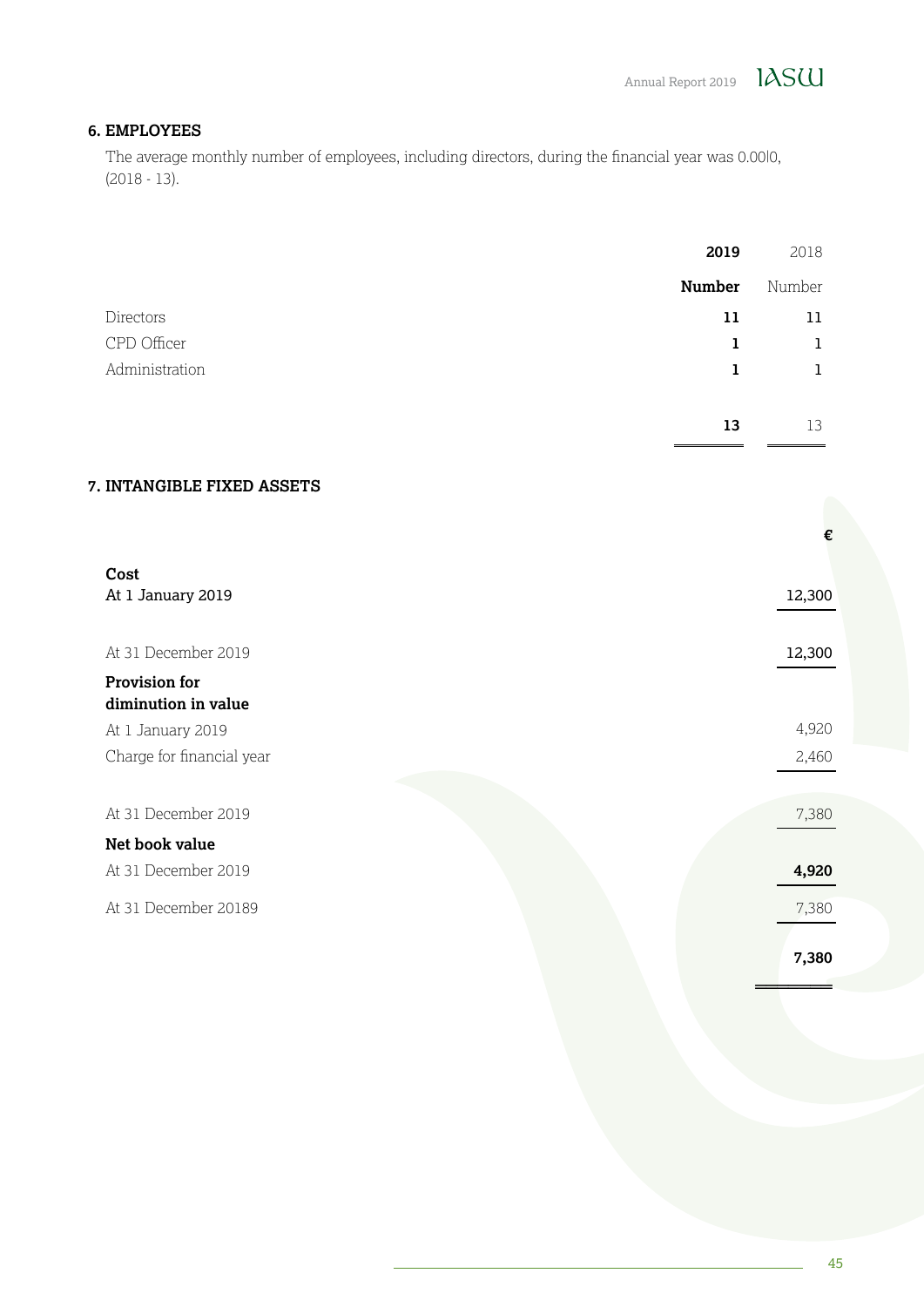#### **8. TANGIBLE FIXED ASSETS**

|                               | Fixtures,<br>fittings and<br>equipment | Computer<br>Equipment | <b>Total</b> |
|-------------------------------|----------------------------------------|-----------------------|--------------|
|                               | €                                      | €                     | €            |
| Cost                          |                                        |                       |              |
| At 1 January 2019             | 1,418                                  | 7,903                 | 9,321        |
| Additions                     |                                        | 2,239                 | 2,239        |
|                               |                                        |                       |              |
| At 31 December 2019           | 1,418                                  | 10,142                | 11,560       |
| Depreciation                  |                                        |                       |              |
| At 1 January 2019             | 852                                    | 7,658                 | 8,510        |
| Charge for the financial year | 284                                    | 990                   | 1,274        |
|                               |                                        |                       |              |
| At 31 December 2019           | 1,136                                  | 8,648                 | 9,784        |
| Net book value                |                                        |                       |              |
| At 31 December 2019           | 282                                    | 1,494                 | 1,776        |
| At 31 December 2018           | 566                                    | 245                   | 811          |
|                               |                                        |                       |              |
| 9. DEBTORS                    |                                        |                       |              |
|                               |                                        | 2019                  | 2018         |
|                               |                                        | €                     | €            |
| Trade debtors                 |                                        | 4,187                 | 5,195        |
| Other debtors                 |                                        |                       | (410)        |
| Taxation                      |                                        | 38                    |              |
| Prepayments                   |                                        | 8,841                 | 9,187        |
| Accrued income                |                                        | 10,000                |              |
| 10. CREDITORS                 |                                        | 23,066                | 13,972       |
|                               |                                        |                       |              |
|                               |                                        | 2019                  | 2018         |
|                               |                                        | €                     | €            |
|                               |                                        |                       |              |
| Taxation                      |                                        | 1,524                 | 3,570        |
| Other creditors               |                                        | 1,043                 | 461          |
| Accruals                      |                                        | 21,421                | 9,190        |
| Deferred Income               |                                        | 56,867                | 56,867       |
|                               |                                        | 80,855                | 70,088       |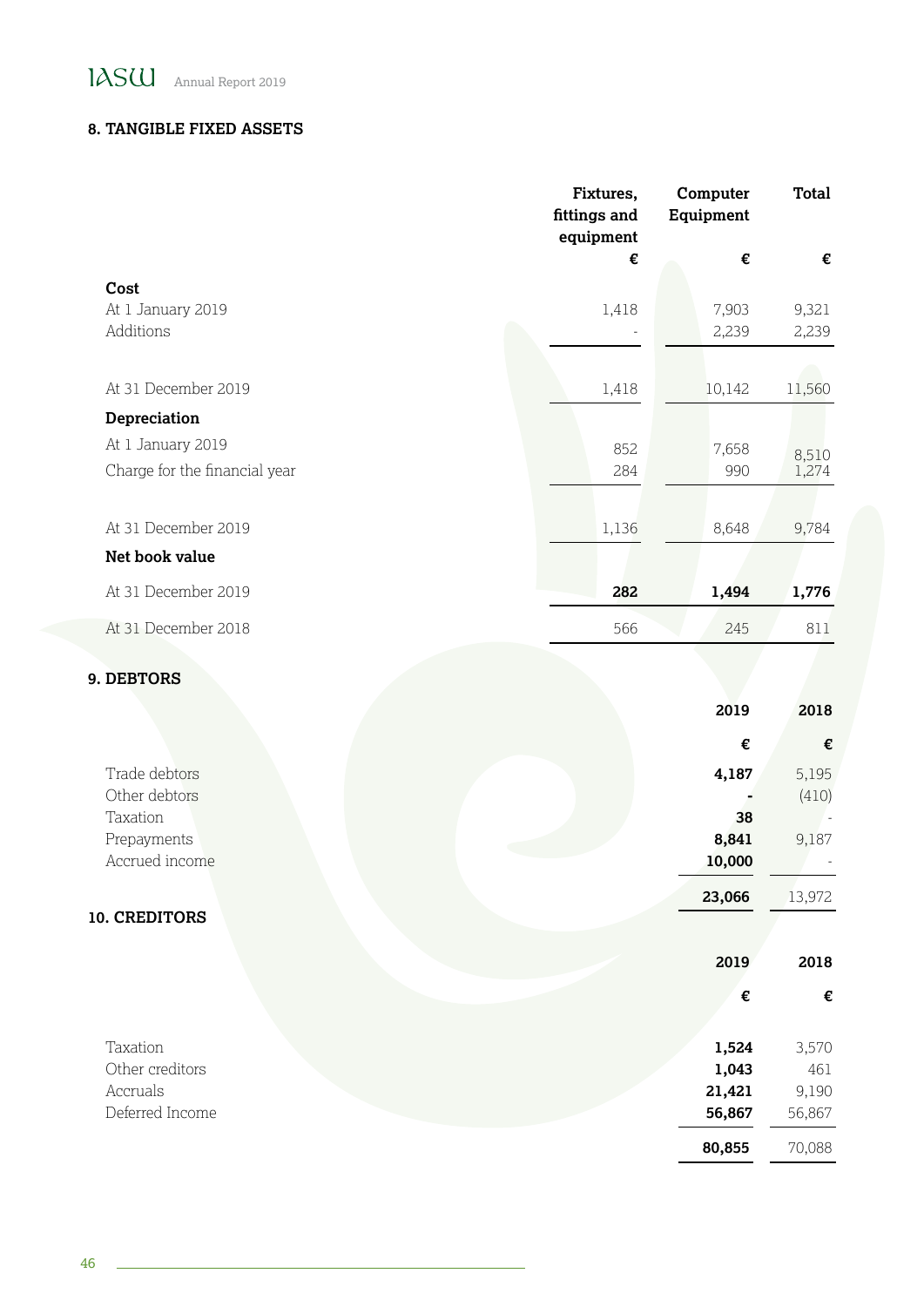#### **11. STATUS**

The liability of the members is limited.

Every member of the company undertakes to contribute to the assets of the company in the event of its being wound up while they are members, or within one year thereafter, for the payment of the debts and liabilities of the company contracted before they ceased to be members, and of the costs, charges and expenses of winding up, and for the adjustment of the rights of the contributors among themselves, such amount as may be required, not exceeding €2.

#### **12. CAPITAL COMMITMENTS**

The company had no material capital commitments at the financial year-ended 31 December 2019.

#### **13. POST-BALANCE SHEET EVENTS**

There have been no significant events affecting the company since the financial year-end.

#### **14. CASH AND CASH EQUIVALENTS**

|                                            | 2019               | 2018    |
|--------------------------------------------|--------------------|---------|
|                                            | €                  | €       |
| Cash and bank balances<br>Cash equivalents | 164,256<br>150,102 | 259,084 |
|                                            | 314,358            | 259,084 |

#### **15. APPROVAL OF FINANCIAL STATEMENTS**

The financial statements were approved and authorised for issue by the board of directors on 24.03.2020.

xxx xxx xxx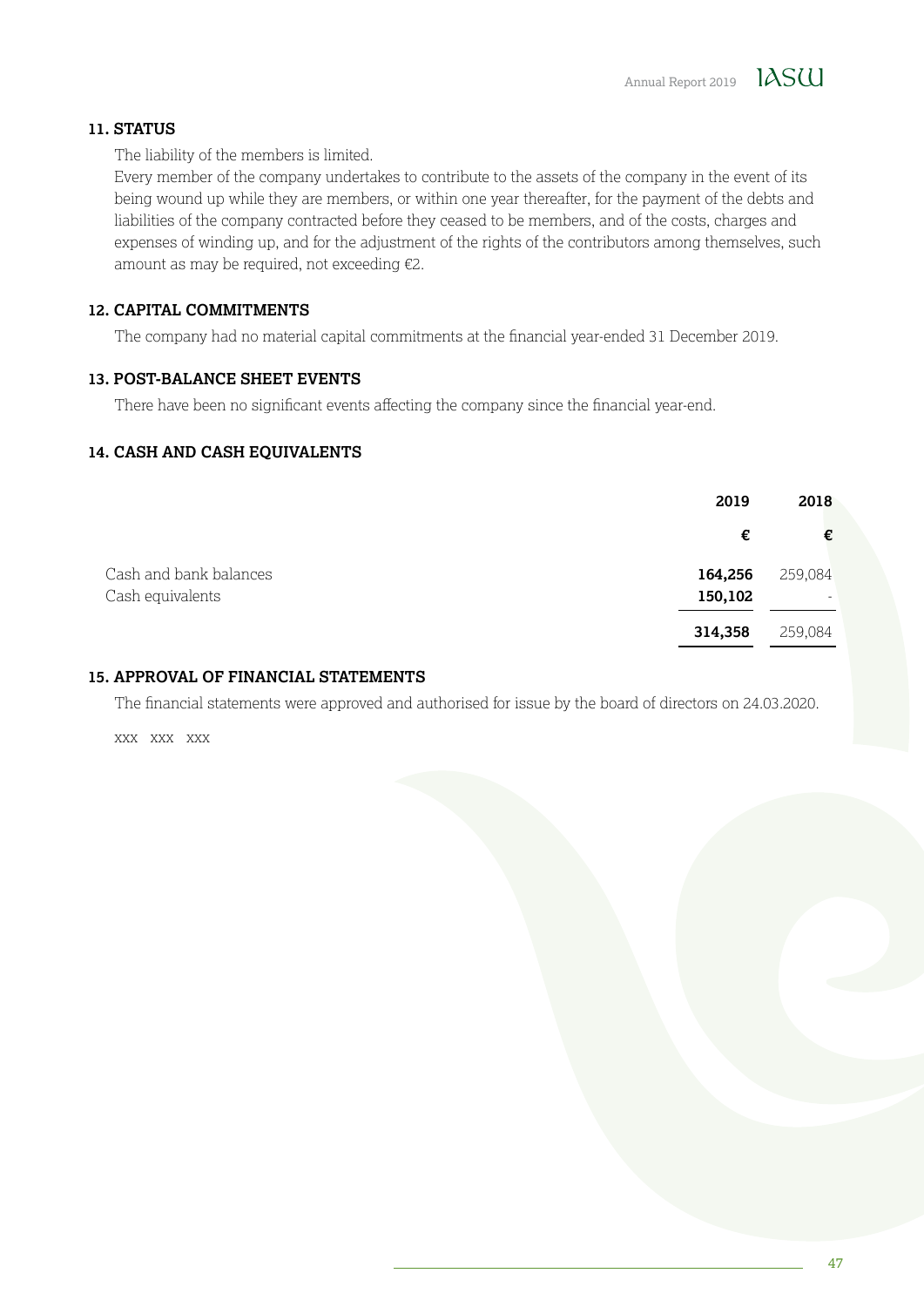### IASU Annual Report 2019

# NATIONAL SOCIAL WORK ORGANISATION OF IRELAND CLG SUPPLEMENTARY INFORMATION RELATING TO THE FINANCIAL STATEMENTS FOR THE FINANCIAL YEAR ENDED 31 DECEMBER 2019 NOT COVERED BY THE REPORT OF THE AUDITORS THE FOLLOWING PAGES DO NOT FORM PART OF THE AUDITED FINANCIAL STATEMENTS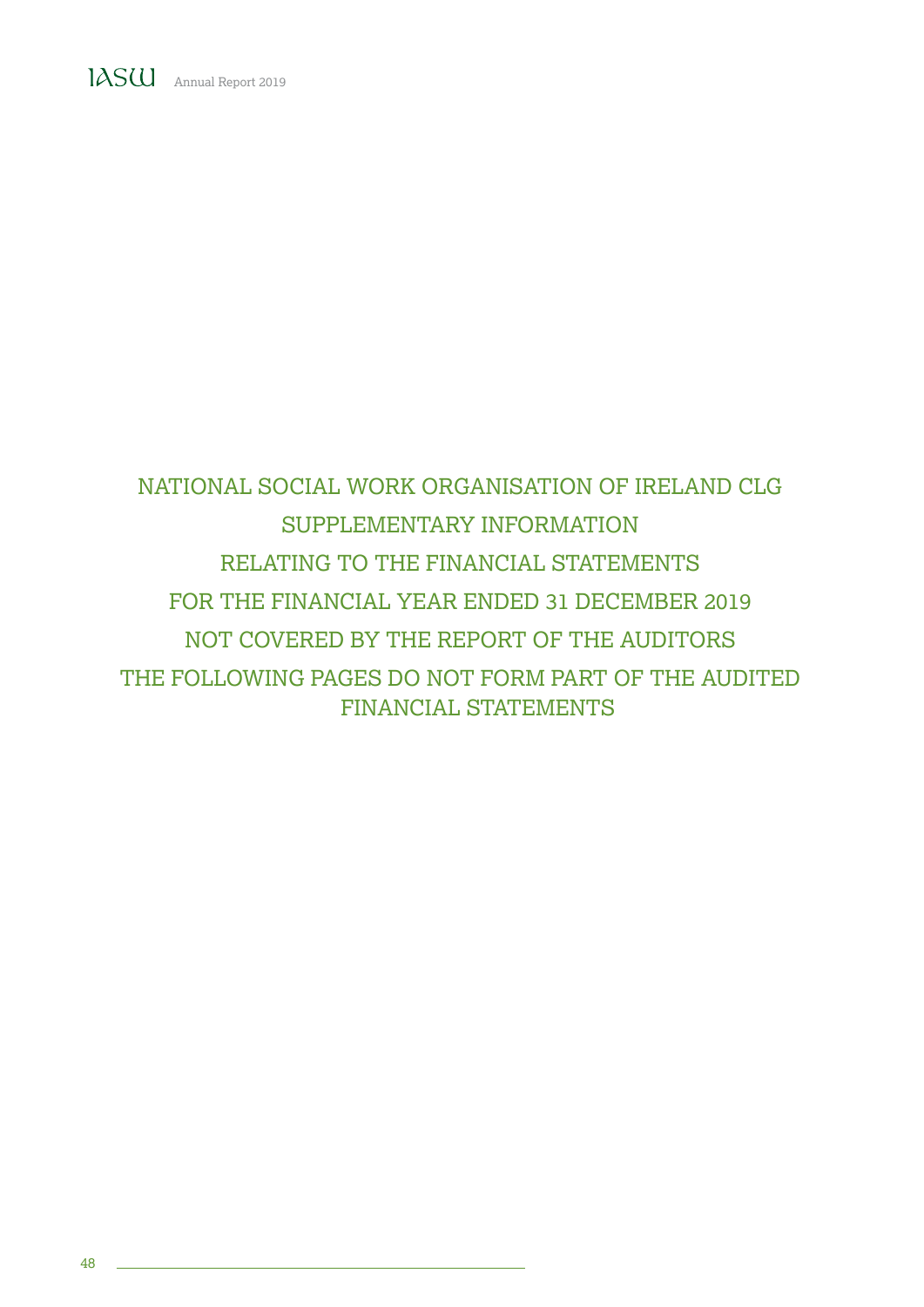# **National Social Work Organisation of Ireland CLG SUPPLEMENTARY INFORMATION RELATING TO THE FINANCIAL STATEMENTS DETAILED INCOME AND EXPENDITURE ACCOUNT**

for the financial year ended 31 December 2019

| ior the imancial year ended of December 2019 | 2019    | 2018    |
|----------------------------------------------|---------|---------|
|                                              | €       | €       |
| Income                                       |         |         |
| Membership Fees                              | 195,396 | 190,724 |
| Interdisciplinary Events - Participants Fees | 3,670   | 11,182  |
| Interdisciplinary Events - HSE Grant         | 4,092   | 3,293   |
| IASW Events - Participants Fees              | 3,206   | 7,476   |
| Single Discipline Events - Participants Fees | 18,368  | 4,420   |
| Single Discipline Events - HSE Grant         | 25,940  | 8,250   |
| IASW Roadshow - Participants Fees            |         | 2,436   |
| CPD Funding                                  | 68,000  | 68,000  |
| IASW-Other Grants                            | 2,003   |         |
| Advertising Income                           | 28,810  | 24,830  |
| Other income                                 | 10,197  | 125     |
|                                              | 359,682 | 320,736 |
|                                              |         |         |
| Expenditure<br>Wages and salaries            | 117,808 | 115,727 |
| Social welfare costs                         | 12,618  | 12,545  |
| Staff training                               | 923     | 280     |
| CPD Expenditure                              | 36,802  | 17,002  |
| CPD Officer Expenses                         | 3,038   | 1,717   |
| Rent payable                                 | 6,000   | 7,750   |
| Insurance                                    |         | 60,619  |
|                                              | 62,479  |         |
| Board & Council Expenses                     | 2,921   | 3,531   |
| Chairperson Expenses                         | 1,085   |         |
| Printing, Publications & Postage             | 28,253  | 23,253  |
| Telephone                                    | 938     | 680     |
| Website & IT Support                         | 12,685  | 32,572  |
| <b>IFSW Europe Expenses</b>                  |         | 746     |
| <b>SWSD</b>                                  |         | 7,820   |
| IASW AGM & National Conference               | 3,705   | 6,191   |
| Legal and professional                       | 4,768   | 723     |
| Payroll services                             | 2,296   |         |
| Bank charges                                 | 1,235   | 4,133   |
| World Social Work Conference 2018            |         | 145     |
| General expenses                             | 180     | 1,129   |
| Affiliation Fess                             | 2,498   | 1,499   |
| Auditor's remuneration                       | 3,727   | 3,690   |
| Depreciation                                 | 3,734   | 3,279   |
|                                              |         |         |
|                                              | 307,693 | 305,031 |
| Miscellaneous income                         |         |         |
| Bank interest                                | 155     | 152     |
| Net surplus                                  | 52,144  | 15,857  |
|                                              |         |         |